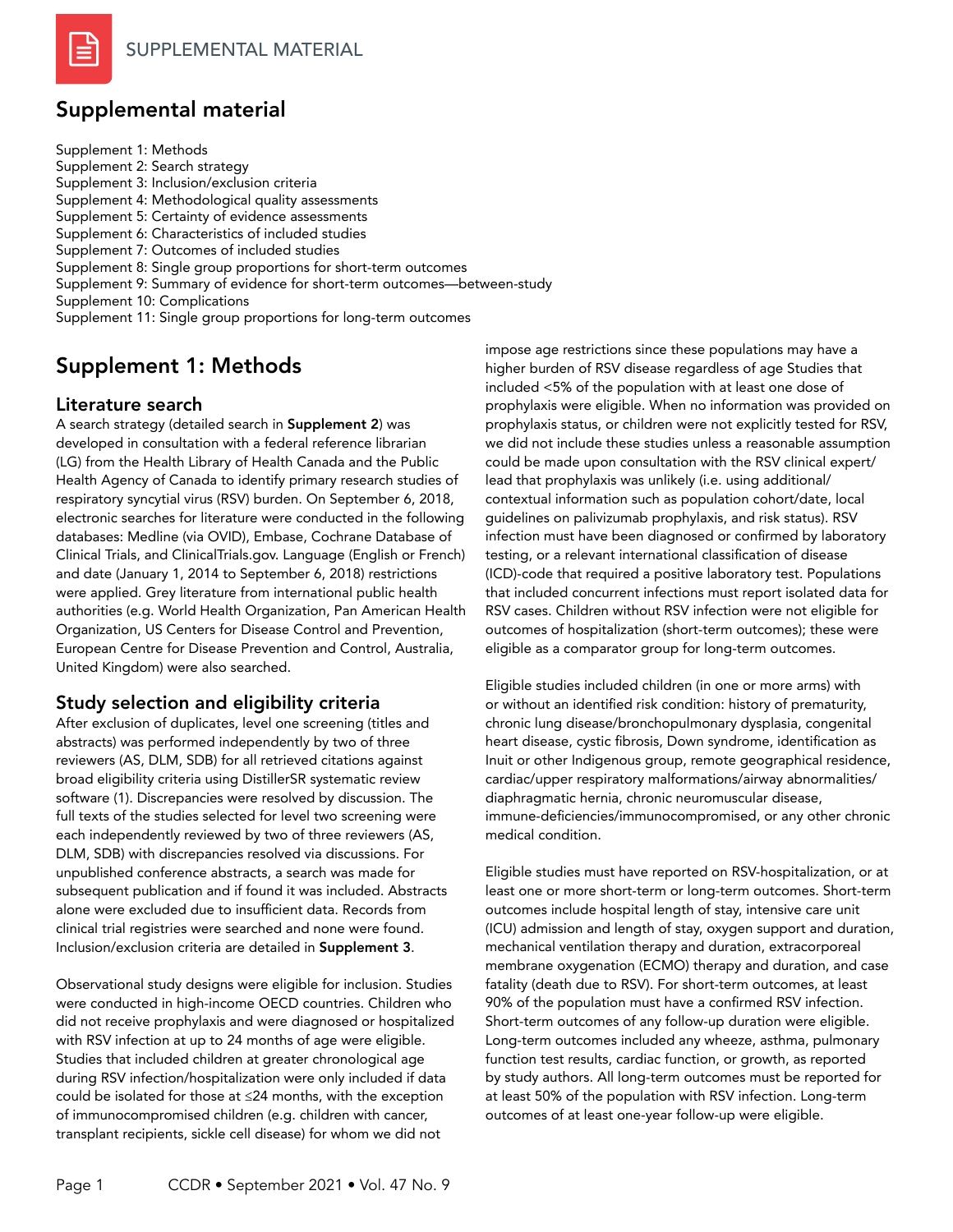

The flow of screening and decisions were recorded in a Preferred Reporting Items for Systematic Reviews and Meta-Analyses (PRISMA) Flow Chart.

# Methodological quality assessment

After piloting, one reviewer assessed the methodological quality or risk of bias of each included study, with verification by a second reviewer. Disagreements were resolved through discussion or third-reviewer consultation. Results for each study and across studies were reported by each domain. The risk of bias for each study were assessed on an outcome basis where needed, particularly when different outcomes are assumed to have different susceptibilities to bias; for example, subjective outcomes (e.g. hospital admission, parent-reported wheeze) are more prone to bias from non-blinding (to patient characteristics) than objective outcomes.

All cohort studies were appraised using a modified tool based on the Quality Assessment Tool for Observational Cohort and Cross-sectional Studies developed by the National Institutes of Health [NHLBI 2019], and the Quality In Prognosis Studies (QUIPS) tool (2). Comparison/control groups of interest are those related to population groups (i.e. with a risk condition), not interventions. Therefore, we considered a study to be a "controlled" study when it has one of our comparisons of interest. For studies investigating an intervention/treatment, we only included the non-treatment arm of the study; in such cases, the study design was considered an "uncontrolled" cohort. This tool assesses 19 items (research question, study population [3 items], recruitment and eligibility criteria [2 items], timeframe for outcome measurement, risk factor identification and measurement [5 items], outcomes measures and assessment [3 items], blinding of outcome assessors to exposure status, follow-up/missing data [2 items], and statistical analyses [e.g. adjustment for key confounders such as treatment]). Our assessment focused on the aspects relevant to our prognosis question rather than being (solely) led by the study design, particularly where the prognostic aspect may not have been the main or only focus of the study.

Case-control studies were planned to be appraised using a modified tool, based on the Newcastle-Ottawa Scale for case-control studies (3) and the QUIPS tool (2); however, we did not identify any case-control studies for inclusion.

See Supplement 4 for quality assessment tools.

## Data extraction

Additional studies that did not meet the inclusion criteria were excluded at data extraction (DLM, AW). One reviewer independently extracted data from each included study. Another reviewer verified (for accuracy and completeness) all results data as well as other important aspects of the studies (i.e. ascertainment of RSV and risk factors, classification of studies based on comparisons of interest). Disagreements were resolved through discussion or third-reviewer consultation.

Standardized extraction forms in Excel and Word (Microsoft 2016) were piloted and used for key data variables: population(s) including demographics and risk factor(s), exposure (RSV ascertainment), outcomes (definitions, follow-up duration and findings), setting, study design, and funding source. We extracted estimates of data points from graphs using Plot Digitizer software (4), when needed.

For dichotomous outcomes, we extracted the number of events and the number analysed in each eligible group, unless the authors only reported a relative measure (e.g. odds ratio) between two risk groups which we extracted in place of crude events. We extracted adjusted values whenever reported by study authors. For studies conducted in a hospital setting (100% RSV-hospitalized), all outcome data was extracted with respect to this population (e.g. number ICU admissions/ number hospitalized for RSV). When the sample was community/ population-based, the incidence of RSV-hospitalization was applicable (i.e. number hospitalized for RSV/number in population at risk being followed and other short-term outcomes were reported using the denominators of the total sample and the sample hospitalized for RSV. The risk ratio with its 95% confidence interval (95% CI) was used as the primary measure of association for all comparisons. For continuous outcomes, mean values for each time-point, and change scores, including standard deviations or measures of variability were extracted for each eligible study group. Mean difference (MD) was used for all comparisons between groups.

Single arms of case-control studies, which will not provide incidence or prevalence estimates, were not used.

When there were multiple publications associated with a study we considered the earliest report of the main (primary) outcome data to be the primary data source. We extracted data from the primary source first and then added outcome data reported in the secondary/associated publication(s) and data source(s). We referenced the primary source throughout the evidence report. We contacted authors of included studies via email, up to three contacts, for clarification of important missing outcome data.

# Data transformation and analysis

Where required, standard deviations were computed from other statistics (e.g. standard errors, p-values), estimated from non-parametric summaries (e.g. inter-quartile ranges), or imputed when missing. Means were imputed from medians if needed. We planned to use time-to-event analyses (hazard ratios) to account for different lengths of follow-up, with potential for conversion to relative risk (RRs) for inclusion in meta-analysis when required and appropriate; however, there were insufficient studies reporting hazard ratios for pooling. We used individual patient data when available, and conducted our own analysis.

Where populations, outcomes, and analyses were considered sufficiently homogeneous, results across studies were pooled in a meta-analysis. For studies including premature infants, we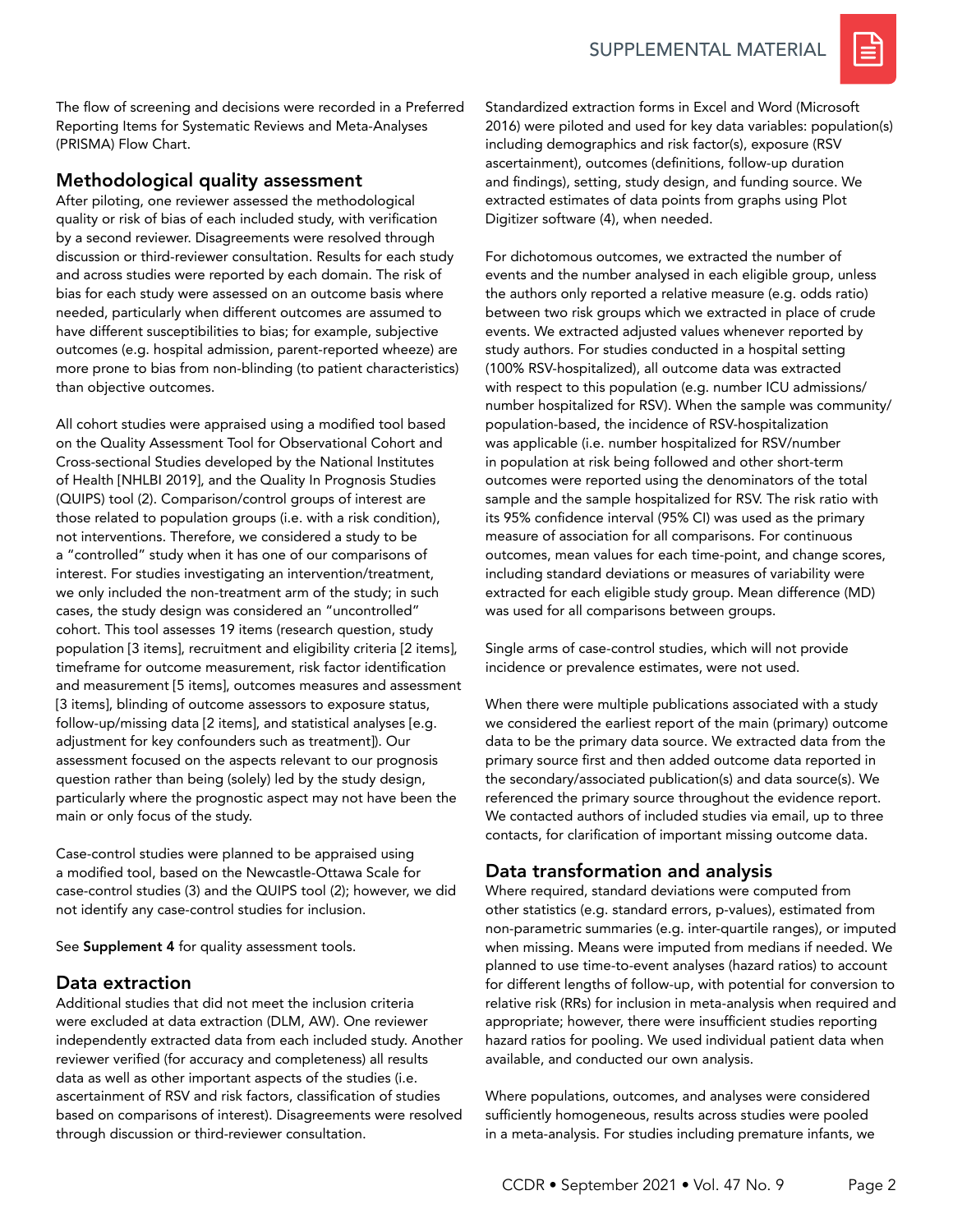## SUPPLEMENTAL MATERIAL



attempted to group populations into the following weeks of gestational age (wGA) categories: <29, 29–32, 33–35.

For analysis of risk-group comparisons, our primary interest was using data from studies that reported on two or more groups of children, either having different risk conditions or with versus without a risk condition (within-study/direct comparisons). For data on comparisons reported by more than one study, RRs were pooled using the DerSimonian Laird random effects model inverse variance method with Mantel-Haenszel weighting. Risk differences were used when rare or zero events appeared in at least one study group. We also made comparisons between risk groups reported by different studies (between-study/indirect comparisons). If combining data on single-group proportions from studies, we used the double-arc sine transformation to pool the proportions. Single-group means from studies were pooled using the exact weighted average. To estimate the difference between groups when using between-study comparisons, we calculated the ratio of proportions by dividing the overall proportion of one risk group by the overall proportion of the comparative risk group for binary outcomes to obtain the RR, while subtracting the mean of one group from the other to obtain the MD.

We planned to address heterogeneity by investigating sensitivity (for study design and risk of bias) and/or subgroup analyses (for pre-defined population characteristics; see Supplement 3) when possible and appropriate. We reported values for statistical heterogeneity (I2 ) but did not rely on these for decisions about meta-analysis or subgroup analysis as prognostic studies typically present with large sample sizes and resulting precise estimates (making a large I<sup>2</sup> misleading); instead, we considered clinical and methodological differences between studies to identify potential sources of heterogeneity.

Outcomes from within-study comparisons were considered direct evidence and included as primary analyses. Outcomes from between-study comparisons (considered indirect evidence) utilized single arm proportions which were pooled when there were two or more studies with sufficiently similar populations and proportions.

Most, but not all, studies reported a denominator (e.g. birth cohort or community sample) to permit calculations of hospitalization incidence. No study reported on the number of infants who received ECMO. Two studies with different populations reported on different types of adverse events/ complications (e.g. secondary infection); therefore, we did not include this data for analysis.

On consultation with the National Advisory Committee on Immunization (NACI) clinical lead (DLM), we calculated effect estimates for all other outcomes with available data between each at-risk population versus healthy term population. We did not conduct effect estimates for between-study comparators

for the outcome of oxygen therapy. As most children admitted to hospital for RSV receive supplemental oxygen, it is not an indicator of severe disease requiring intensive therapies. We did not conduct between-study comparisons for the outcome of case fatality (death due to RSV) since no relevant risk groups were identified among the included studies.

Analyses were performed using Excel (Microsoft 2016), Review Manager (Version 5.3), and STATA (Version 14.2) (5). For outcomes that demonstrated significant effects, we calculated absolute risk difference where values were calculated using absolute numbers from the evidence tables estimated using the control group event rate and RR with the 95% CI obtained from the meta-analysis (6).

## Small-study effects

We planned to analyze small-study effects when there are at least eight studies in a meta-analysis (i.e. tendency for publication of small studies only when finding large event rates) quantitatively using Begg's test for observational studies (Begg 1994) and Egger's test (7) for comparative studies; however, there were insufficient number of studies to examine small-study effects.

## Assessment of the overall certainty of the evidence using GRADE

Two reviewers independently assessed the overall certainty of the evidence (confidence in estimates of event rates) for each outcome from the within-study comparisons (direct evidence). Disagreements were resolved through discussion. The approach generally followed the principles from the Grading of Recommendations Assessment, Development and Evaluation (GRADE) (8) working group and considerations for a body of evidence that estimates the risk of future events (prognosis) rather than effectiveness (9); decision guidelines and considerations are outlined in Supplement 5. Quality of evidence for within-study comparisons across studies were assessed for each outcome and rated as high, moderate, low or very low. We did not conduct GRADE assessments for between-study comparisons.

# References

- 1. Inc EP. "Distiller (DistillerSR systematic review software program)," ed, [Internet].
- 2. Hayden JA, van der Windt DA, Cartwright JL, Côté P, Bombardier C. Assessing bias in studies of prognostic factors. Ann Intern Med 2013;158(4):280–6. [DOI](https://doi.org/10.7326/0003-4819-158-4-201302190-00009) [PubMed](https://pubmed.ncbi.nlm.nih.gov/23420236)
- 3. Wells GA, Shea B, O'Connell D, Peterson J, Welch V, Losos M, Tugwell P. "The Newcastle-Ottawa Scale (NOS) for assessing the quality of nonrandomised studies in meta-analyses," ed, 2000.
- 4. Kadic AJ, Vucic K, S. Dosenovic S, Sapunar D, Puljak L. Extracting data from figures with software was faster, with higher interrater reliability than manual extraction. Journal of Clinical Epidemiology 2016;74;119-23. [DOI](https://doi.org/10.1016/j.jclinepi.2016.01.002)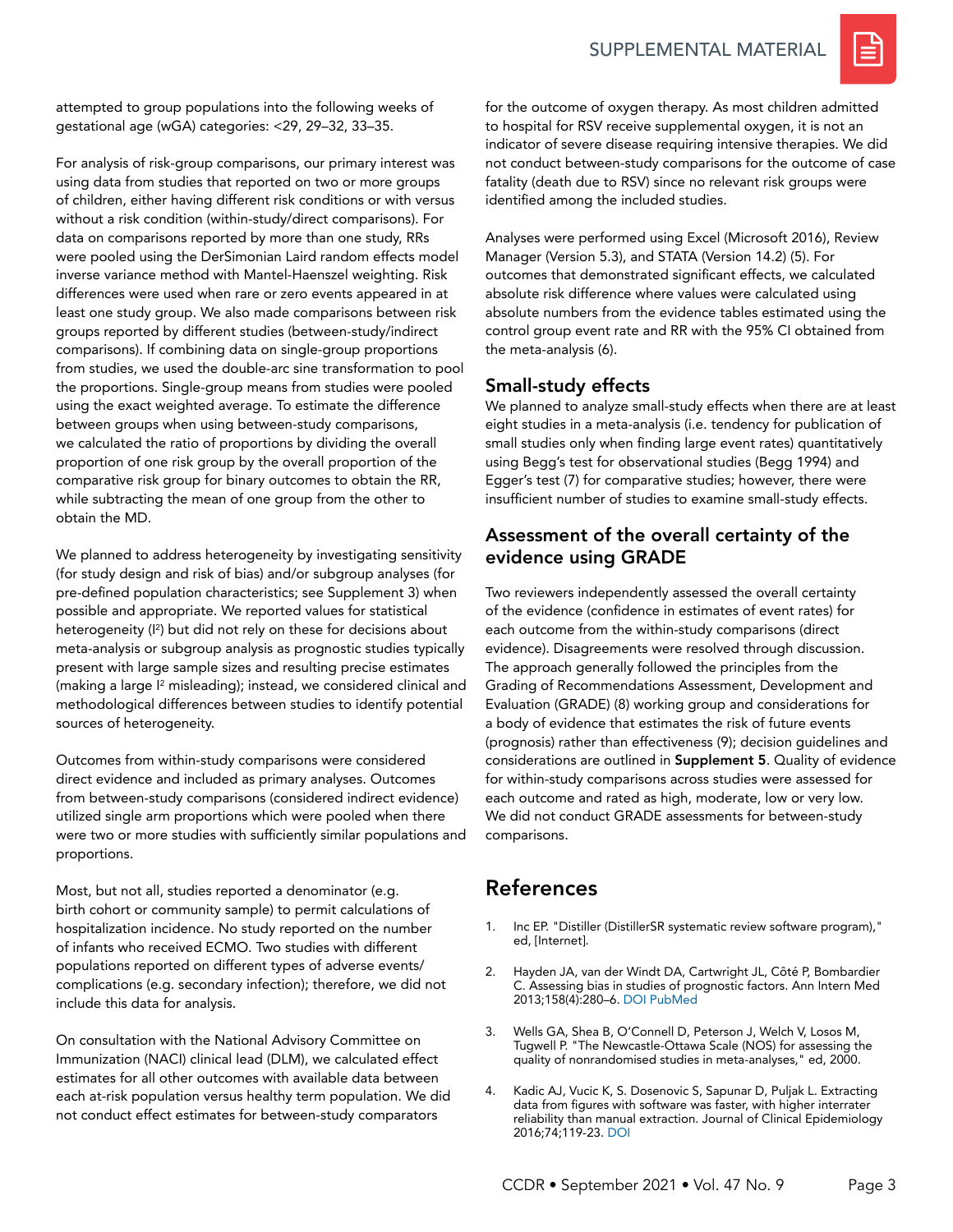

- 5. StataCorp. "Stata Statistical Software: Release 14," ed. College Station, TX: StataCorp LLC, 2015.
- 6. Guyatt GH, Thorlund K, Oxman AD, Walter SD, Patrick D, Furukawa TA, Johnston BC, Karanicolas P, Akl EA, Vist G, Kunz R, Brozek J, Kupper LL, Martin SL, Meerpohl JJ, Alonso-Coello P, Christensen R, Schunemann HJ. GRADE guidelines: 12. Preparing Summary of Findings tables—binary outcomes. Journal of Clinical Epidemiology 2013;66(2):158-72. [DOI](https://doi.org/10.1016/j.jclinepi.2012.01.012) [PubMed](https://pubmed.ncbi.nlm.nih.gov/22609141/)
- 7. Egger M, Smith GD, Schneider M, Minder C. Bias in meta-analysis detected by a simple, graphical test. BMJ 1997;315(7109):629-34. [DOI](https://doi.org/10.1136/bmj.315.7109.629) [PubMed](https://pubmed.ncbi.nlm.nih.gov/9310563/)
- 8. Guyatt GH, Oxman AD, Schünemann HJ, Tugwell P, Knottnerus A. GRADE guidelines: A new series of articles in the Journal of Clinical Epidemiology. Journal of Clinical Epidemiology 2011;64(4):380-2. [DOI](https://doi.org/10.1016/j.jclinepi.2010.09.011) [PubMed](https://pubmed.ncbi.nlm.nih.gov/21185693/)
- 9. Iorio A, Spencer FA, Falavigna M, Alba C, Lang E, Burnand B, McGinn T, Hayden J, Williams K, Shea B, Wolff R, Kujpers T, Perel P, Vandvic PO, Glasziou P, Schunemann H, Guyatt G. Use of GRADE for assessment of evidence about prognosis: rating confidence in estimates of event rates in broad categories of patients. BMJ 2015;350:h870. [DOI](https://doi.org/10.1136/bmj.h870) [PubMed](https://pubmed.ncbi.nlm.nih.gov/25775931/)

# Supplement 2: Search strategy

Table S2-1: Database Ovid MEDLINE(R) ALL 1946 to September 05, 2018 search strategy Table S2-2: Database Embase 1974 to 2018 September 5 search strategy

Table S2-3: Database(s) EBM reviews—Cochrane Central Register of Controlled Trials August 2018 search strategy

## # | Searches | Results 1 \*RESPIRATORY SYNCYTIAL VIRUS, HUMAN/ or \*RESPIRATORY SYNCYTIAL VIRUSES/ 5,191 2 **\*RESPIRATORY SYNCYTIAL VIRUS INFECTIONS/** 5,175  $3$  RSV\*.ti. 1,605 4 (RSV\* or respiratory syncytial virus\*).ab. /freq=2 10,542 5 or/1-4 13,415 6 exp infant/ or exp child/ or Gestational Age/ 2,361,978 <sup>7</sup> (infant\* or infancy or newborn\* or baby or babies or neonat\* or preterm\* or preemie\* or prematur\* or gestational age or gestation\* or child\*).ti. 1,077,698 <sup>8</sup> (infant\* or infancy or newborn\* or baby or babies or neonat\* or preterm\* or preemie\* or prematur\* or gestational age or gestation\* or child\*).ab. /freq=2 949,076 9 or/6-8 2,747,110 10 Patient Admission/ or inpatient/ or HOSPITALIZATION/sn 65,291 11 Risk Factors/ 737,380 12 GENETIC PREDISPOSITION TO DISEASE/ 122,579 13 (predispos\* or risk factor\*).tw. 600,383 14 risk\*.ti. or risk\*.ab. /freq=2 978,325 15 inpatient\*.tw. 91,804 16 ((hospital\* or patient) adj2 (admit\* or admission\*)).tw. 60,922 17 Palivizumab/ or (palivizumab or abbosynagis or synagys or synagis).mp. 986 18 prophylaxis/ or (health protection or immunoprophylax\* or prevention or preventive measure\* or preventive medication\* or preventive therap\* or preventive treatment\* or prophylactic management or prophylactic medication or prophylactic therapy or prophylactic treatment or prophylax\*).tw. 581,318 19 or/10-18 2,188,274 20 and/5,9,19 2,429 21 9 and (RSV\* adj2 admission\*).tw. 69 22 or/20-21 2,438 23 (comment or editorial or letter or news).pt. 1,831,761 24 22 and 23 **141** 22 and 23 **141** 25 22 not 24 2,297 26 limit 25 to (yr="2014 -Current" and (english or french)) 631

#### Table S2-1: Database Ovid MEDLINE(R) ALL 1946 to September 05, 2018 search strategy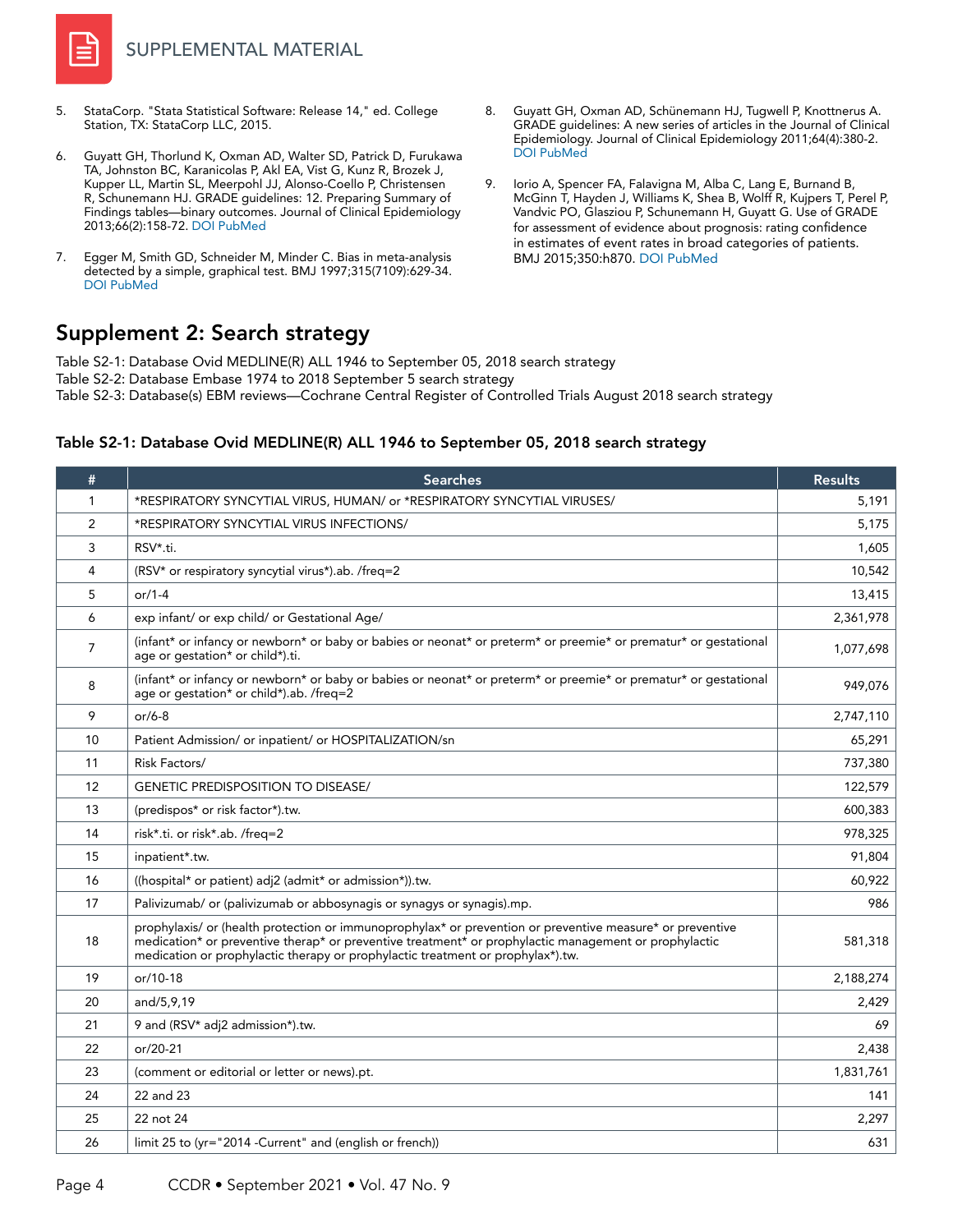

# Table S2-2: Database Embase 1974 to 2018 September 5 search strategy

| #  | <b>Searches</b>                                                                                                                                                                                                                                                                                       | <b>Results</b> |
|----|-------------------------------------------------------------------------------------------------------------------------------------------------------------------------------------------------------------------------------------------------------------------------------------------------------|----------------|
| 1  | exp *human respiratory syncytial virus/                                                                                                                                                                                                                                                               | 895            |
| 2  | *respiratory syncytial virus infection/                                                                                                                                                                                                                                                               | 2,227          |
| 3  | RSV*.ti.                                                                                                                                                                                                                                                                                              | 2,191          |
| 4  | (RSV* or respiratory syncytial virus*).ab. /freq=2                                                                                                                                                                                                                                                    | 13,160         |
| 5  | $or/1-4$                                                                                                                                                                                                                                                                                              | 14,108         |
| 6  | exp infant/ or exp child/ or gestational age/                                                                                                                                                                                                                                                         | 2,400,064      |
| 7  | (infant* or infancy or newborn* or baby or babies or neonat* or preterm* or preemie* or prematur* or<br>gestational age or gestation* or child*).ti.                                                                                                                                                  | 1,165,559      |
| 8  | (infant* or infancy or newborn* or baby or babies or neonat* or preterm* or preemie* or prematur* or<br>gestational age or gestation* or child*).ab. /freq=2                                                                                                                                          | 1,249,098      |
| 9  | $or/6-8$                                                                                                                                                                                                                                                                                              | 2,823,969      |
| 10 | hospital admission/ or hospital patient/                                                                                                                                                                                                                                                              | 296,307        |
| 11 | risk factor/                                                                                                                                                                                                                                                                                          | 889,206        |
| 12 | qenetic predisposition/                                                                                                                                                                                                                                                                               | 53,408         |
| 13 | (predispos* or risk factor*).tw.                                                                                                                                                                                                                                                                      | 858,630        |
| 14 | risk*.ti. or risk.ab. /freq=2                                                                                                                                                                                                                                                                         | 1,330,125      |
| 15 | inpatient*.tw.                                                                                                                                                                                                                                                                                        | 147,070        |
| 16 | ((hospital* or patient) adj2 (admit* or admission*)).tw.                                                                                                                                                                                                                                              | 99,950         |
| 17 | palivizumab/ or (palivizumab or abbosynagis or synagys or synagis).mp.                                                                                                                                                                                                                                | 2,726          |
| 18 | prophylaxis/ or (health protection or immunoprophylax* or prevention or preventive measure* or preventive<br>medication* or preventive therap* or preventive treatment* or prophylactic management or prophylactic<br>medication or prophylactic therapy or prophylactic treatment or prophylax*).tw. | 781,490        |
| 19 | or/10-18                                                                                                                                                                                                                                                                                              | 2,937,805      |
| 20 | and/5,9,19                                                                                                                                                                                                                                                                                            | 2,930          |
| 21 | 9 and (RSV* adj2 admission*).tw.                                                                                                                                                                                                                                                                      | 99             |
| 22 | $or/20-21$                                                                                                                                                                                                                                                                                            | 2,947          |
| 23 | (editorial or erratum or letter or note).pt.                                                                                                                                                                                                                                                          | 2,490,067      |
| 24 | 22 and 23                                                                                                                                                                                                                                                                                             | 80             |
| 25 | 22 not 24                                                                                                                                                                                                                                                                                             | 2,867          |
| 26 | limit 25 to (yr="2014 -Current" and (english or french))                                                                                                                                                                                                                                              | 918            |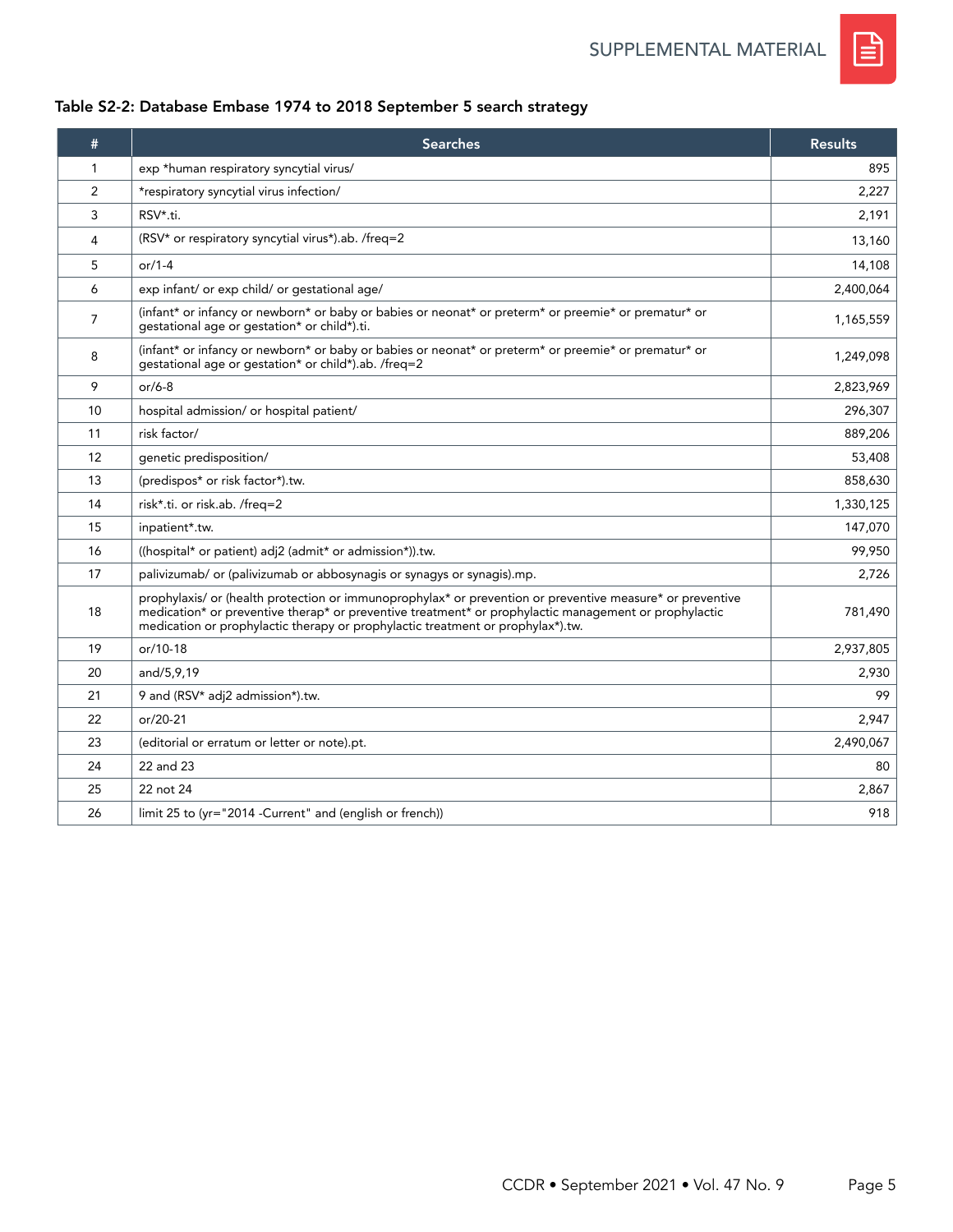# Table S2-3: Database(s) EBM reviews—Cochrane Central Register of Controlled Trials August 2018 search strategy

| #  | <b>Searches</b>                                                                                                                                                                                                                                                                                       | <b>Results</b> |
|----|-------------------------------------------------------------------------------------------------------------------------------------------------------------------------------------------------------------------------------------------------------------------------------------------------------|----------------|
| 1  | *RESPIRATORY SYNCYTIAL VIRUS, HUMAN/ or *RESPIRATORY SYNCYTIAL VIRUSES/                                                                                                                                                                                                                               | 3              |
| 2  | *RESPIRATORY SYNCYTIAL VIRUS INFECTIONS/                                                                                                                                                                                                                                                              | 20             |
| 3  | RSV*.ti.                                                                                                                                                                                                                                                                                              | 202            |
| 4  | (RSV* or respiratory syncytial virus*).ab. /freq=2                                                                                                                                                                                                                                                    | 520            |
| 5  | $or/1-4$                                                                                                                                                                                                                                                                                              | 602            |
| 6  | exp infant/ or exp child/ or Gestational Age/                                                                                                                                                                                                                                                         | 67,538         |
| 7  | (infant* or infancy or newborn* or baby or babies or neonat* or preterm* or preemie* or prematur* or gestational age or<br>aestation* or child*).ti.                                                                                                                                                  | 80,402         |
| 8  | (infant* or infancy or newborn* or baby or babies or neonat* or preterm* or preemie* or prematur* or gestational age or<br>gestation* or child*).ab. /freg=2                                                                                                                                          | 78,808         |
| 9  | $or/6-8$                                                                                                                                                                                                                                                                                              | 130,022        |
| 10 | Patient Admission/ or inpatient/ or HOSPITALIZATION/sn                                                                                                                                                                                                                                                | 1,346          |
| 11 | Risk Factors/                                                                                                                                                                                                                                                                                         | 23,145         |
| 12 | <b>GENETIC PREDISPOSITION TO DISEASE/</b>                                                                                                                                                                                                                                                             | 1,065          |
| 13 | (predispos* or risk factor*).tw.                                                                                                                                                                                                                                                                      | 34,342         |
| 14 | risk*.ti. or risk*.ab. /freq=2                                                                                                                                                                                                                                                                        | 79,356         |
| 15 | inpatient*.tw.                                                                                                                                                                                                                                                                                        | 11,090         |
| 16 | ((hospital* or patient) adj2 (admit* or admission*)).tw.                                                                                                                                                                                                                                              | 7,999          |
| 17 | Palivizumab/ or (palivizumab or abbosynagis or synagys or synagis).mp.                                                                                                                                                                                                                                | 97             |
| 18 | prophylaxis/ or (health protection or immunoprophylax* or prevention or preventive measure* or preventive medication*<br>or preventive therap* or preventive treatment* or prophylactic management or prophylactic medication or prophylactic<br>therapy or prophylactic treatment or prophylax*).tw. | 70,901         |
| 19 | or/10-18                                                                                                                                                                                                                                                                                              | 171,156        |
| 20 | and/5,9,19                                                                                                                                                                                                                                                                                            | 161            |
| 21 | 9 and (RSV* adj2 admission*).tw.                                                                                                                                                                                                                                                                      |                |
| 22 | or/20-21                                                                                                                                                                                                                                                                                              | 161            |
| 23 | (comment or editorial or letter or news).pt.                                                                                                                                                                                                                                                          | 7,784          |
| 24 | 22 and 23                                                                                                                                                                                                                                                                                             | 3              |
| 25 | 22 not 24                                                                                                                                                                                                                                                                                             | 158            |
| 26 | limit 25 to (yr="2014 -Current" and (english or french))                                                                                                                                                                                                                                              | 65             |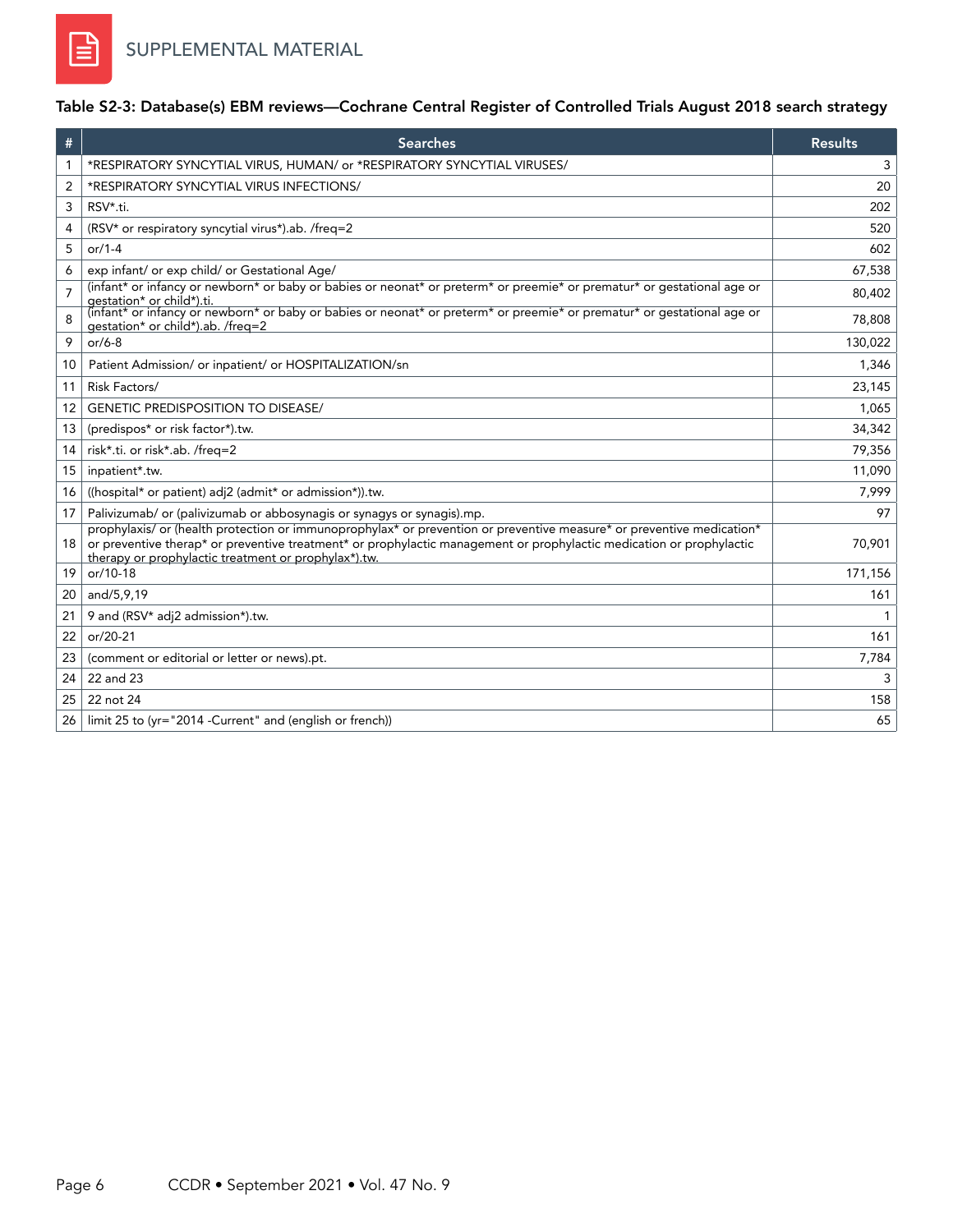

# Supplement 3: Inclusion and exclusion criteria

## Table S3-1: Detailed eligibility criteria for study selection

| Criteria                 | <b>Inclusion</b>                                                                                                                                                                                                                                                                                                                                                                                                                                                                                                                                                                                                                                                                                                                                                                                                                                                                                                                                                                                                                                                                                                                                                                                                                                                                                                                                                                                                                                                                                                                                                                                                                                                                                                                                                                                                                                                                                                                                                                                                                                                                                                                                                           | <b>Exclusion</b>                                                                                                                                                                                                                                                                                                                                                                                                                                                                                                                                                                                                                                                                                                                                                                             |
|--------------------------|----------------------------------------------------------------------------------------------------------------------------------------------------------------------------------------------------------------------------------------------------------------------------------------------------------------------------------------------------------------------------------------------------------------------------------------------------------------------------------------------------------------------------------------------------------------------------------------------------------------------------------------------------------------------------------------------------------------------------------------------------------------------------------------------------------------------------------------------------------------------------------------------------------------------------------------------------------------------------------------------------------------------------------------------------------------------------------------------------------------------------------------------------------------------------------------------------------------------------------------------------------------------------------------------------------------------------------------------------------------------------------------------------------------------------------------------------------------------------------------------------------------------------------------------------------------------------------------------------------------------------------------------------------------------------------------------------------------------------------------------------------------------------------------------------------------------------------------------------------------------------------------------------------------------------------------------------------------------------------------------------------------------------------------------------------------------------------------------------------------------------------------------------------------------------|----------------------------------------------------------------------------------------------------------------------------------------------------------------------------------------------------------------------------------------------------------------------------------------------------------------------------------------------------------------------------------------------------------------------------------------------------------------------------------------------------------------------------------------------------------------------------------------------------------------------------------------------------------------------------------------------------------------------------------------------------------------------------------------------|
| Population               | Infants and children (birth to 24 months of age) not having<br>1.<br>received palivizumab (or any other RSV prophylaxis), with<br>or without risk condition(s), with RSV infection.<br>2.<br>Studies including children >24 months of age will be<br>included if data for $\leq$ 24 months can be isolated, or if the<br>mean age $(+1$ SD) is $\leq$ 24 months.<br>Risk conditions:<br>3.<br>Prematurity (gestational age)<br>$\bullet$<br>Chronic lung disease/bronchopulmonary dysplasia<br>$\bullet$<br>Congenital heart disease<br>Cystic fibrosis<br>• Down syndrome/trisomy 21<br>Children identified as Inuit or other Indigenous group<br>• Children residing in remote geographical areas<br>Upper respiratory/pulmonary malformations<br>٠<br>abnormalities/diaphragmatic hernia<br>Chronic neuromuscular disease<br>Immune-deficiencies/immunocompromised<br>(congenital, or acquired such as patients undergoing<br>cancer therapy, transplant surgery or taking certain<br>medications; may include children >24 months of age)<br>• Other chronic medical conditions<br>RSV infection must be diagnosed/confirmed by laboratory<br>4.<br>testing, or a relevant ICD-9 code that includes a laboratory<br>test. If a study presents data for laboratory diagnosed RSV<br>and clinically diagnosed bronchiolitis separately, data for<br>the laboratory portion should be used. If study includes<br>some patients without confirmed RSV, ≥90% of the<br>population must have RSV.<br>Population subgroups (applicable to all risk conditions unless<br>indicated):<br>• Prematurity: GA subcategories: <29 wGA or <30 wGA,<br>29-30 to 32-33 wGA, 32-33 to 35 wGA<br>Not-at-high-risk for RSV versus high-risk patients<br>• Age at RSV diagnosis: (e.g. 3, 6, 12 or 24 months)<br>RSV season: first/single, second (for children with<br>congenital heart disease or chronic lung disease)<br>• RSV management approaches (e.g. use of medications)<br>Studies to set aside for potential inclusion/extraction:<br>Less than 90% of the study population has confirmed RSV<br>infection, and results are not reported separately for the RSV<br>population. | • Children >24 months of age at time of RSV infection<br>(unless immunocompromised)<br>• Children who received any prophylaxis (any cut-off),<br>including children with missed doses, inadequate<br>prophylaxis or 'palivizumab failures'; studies (or a single<br>arm of a study) where children without prophylaxis<br>are combined with children who received inadequate<br>prophylaxis will be included only if data is reported<br>separately for the former population<br>Studies without information on RSV immunoprophylaxis<br>or children untested for RSV<br>RSV infection not confirmed by a valid source (e.g. RSV<br>diagnosed clinically only)<br>Populations with concurrent infection (RSV and<br>another infection such as influenza, rhinovirus, bacterial<br>pathogens) |
| Population<br>comparator | None<br>Population with a different risk condition (see above),<br>with RSV<br>Population without risk conditions, with RSV<br>For long-term outcomes: population with same<br>characteristics of the above population groups, but<br>without RSV                                                                                                                                                                                                                                                                                                                                                                                                                                                                                                                                                                                                                                                                                                                                                                                                                                                                                                                                                                                                                                                                                                                                                                                                                                                                                                                                                                                                                                                                                                                                                                                                                                                                                                                                                                                                                                                                                                                          | • For short-term outcomes: children without RSV                                                                                                                                                                                                                                                                                                                                                                                                                                                                                                                                                                                                                                                                                                                                              |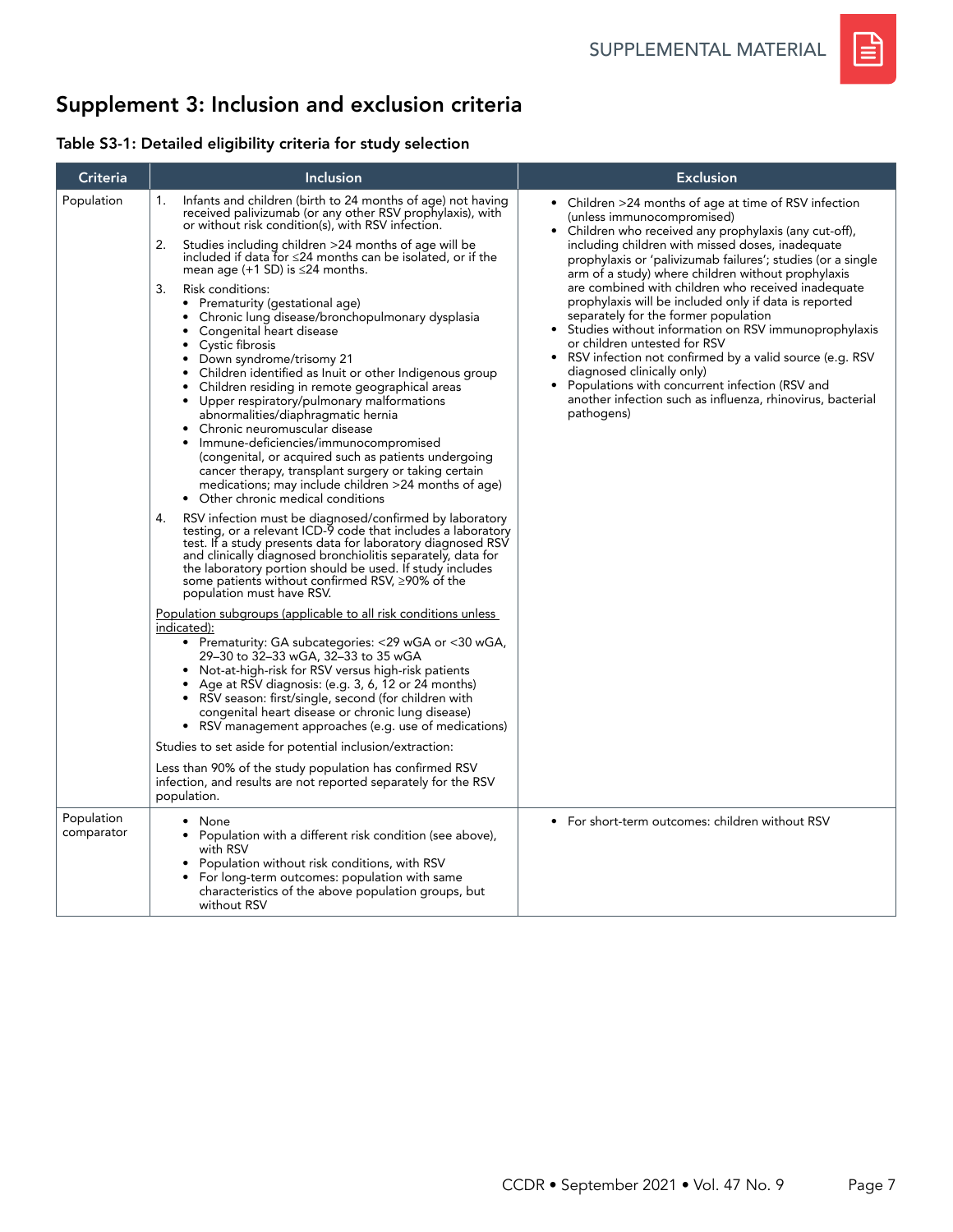### Table S3-1: Detailed eligibility criteria for study selection (*continued*)

| Criteria                | Inclusion                                                                                                                                                                                                                                                                                                                                                                                                                                                                                                                                                                                                                                                                                                                                                                                                                                                                  | <b>Exclusion</b>                                                                                                                                                                                                                                                                                                                                                     |
|-------------------------|----------------------------------------------------------------------------------------------------------------------------------------------------------------------------------------------------------------------------------------------------------------------------------------------------------------------------------------------------------------------------------------------------------------------------------------------------------------------------------------------------------------------------------------------------------------------------------------------------------------------------------------------------------------------------------------------------------------------------------------------------------------------------------------------------------------------------------------------------------------------------|----------------------------------------------------------------------------------------------------------------------------------------------------------------------------------------------------------------------------------------------------------------------------------------------------------------------------------------------------------------------|
| Outcomes:<br>Short-term | Any RSV infection leading to hospitalization<br>(requirement; duration)<br>ICU admission due to RSV (requirement; duration)<br>$\bullet$<br>Mechanical ventilation therapy due to RSV<br>$\bullet$<br>(requirement; duration)<br>New requirement for oxygen therapy due to RSV<br>$\bullet$<br>(requirement; duration)<br>ECMO therapy due to RSV (requirement; duration)<br>Case-fatality (RSV)<br>$\bullet$<br>Adverse events from RSV (e.g. secondary infection)<br>$\bullet$<br>Each short-term outcome must be reported for at least 90% of<br>the population with RSV in order to be eligible.<br>Studies to set aside for potential inclusion/extraction:<br>Where outcome data is available for <90% of the population,<br>this will be set aside for potential inclusion.                                                                                         | • Hospitalization for a respiratory illness unrelated to RSV<br>Bronchodilator therapy in-hospital (e.g. salbutamol)<br>• RSV requiring outpatient medical treatment only (e.g.<br>medically attended outpatient visit in emergency<br>department, urgent care or pediatric clinic)<br>All-cause mortality (death not associated with RSV<br>$\bullet$<br>infection) |
| Outcomes:<br>Long-term  | Any wheeze (as defined by the authors, e.g. $\geq 1$<br>wheezing episode, recurrent wheezing, physician-<br>diagnosed recurrent wheezing, days with wheeze per<br>month)<br>Asthma (e.g. physician diagnosed; requiring long-<br>$\bullet$<br>term asthma controller medication including systemic<br>corticosteroids, bronchodilator)<br>Pulmonary function impairment/deterioration;<br>$\bullet$<br>exacerbation of lung disease (e.g. cystic fibrosis)<br>Cardiac function impairment/deterioration<br>Impaired growth or development<br>$\bullet$<br>All long-term outcomes must be reported for <b>at least 50%</b> of<br>the population with RSV in order to be eligible.<br>Studies to set aside for potential inclusion/extraction:<br>Where a long-term outcome data is available for <50% of the<br>population, this will be set aside for potential inclusion. | • Study does not report ascertainment of RSV infection in<br>infancy<br>Quality of life measurements (e.g. QALY)<br>IgE mediated allergy; allergic sensitization; allergic<br>rhinitis; allergic conjunctivitis; skin allergies<br>• Unscheduled healthcare visits (e.g. emergency<br>department visits; general physician/primary care office<br>visits)            |
| Timing                  | • Follow-up duration: any duration for short-term<br>outcomes; minimum of one-year follow-up for long-<br>term outcomes<br>Study published January 1, 2014 to September 2018                                                                                                                                                                                                                                                                                                                                                                                                                                                                                                                                                                                                                                                                                               | N/A                                                                                                                                                                                                                                                                                                                                                                  |
| Setting                 | High-income (OECDa) countries<br>$\bullet$                                                                                                                                                                                                                                                                                                                                                                                                                                                                                                                                                                                                                                                                                                                                                                                                                                 | N/A                                                                                                                                                                                                                                                                                                                                                                  |
| Study design            | Single-arm trials<br>$\bullet$<br>Controlled clinical trials (of prophylaxis only)<br>Cohort (controlled or uncontrolled; prospective,<br>$\bullet$<br>retrospective, non-concurrent)<br>Case-control<br>Case series<br>$\bullet$                                                                                                                                                                                                                                                                                                                                                                                                                                                                                                                                                                                                                                          | • Qualitative studies<br>Case reports<br>Editorial, opinion, commentary, letter<br>News report                                                                                                                                                                                                                                                                       |
| Language                | • English; French                                                                                                                                                                                                                                                                                                                                                                                                                                                                                                                                                                                                                                                                                                                                                                                                                                                          | • Non-English/French                                                                                                                                                                                                                                                                                                                                                 |

Abbreviations: ECMO, extracorporeal membrane oxygenation; GA, gestational age; ICD, International Classification of Diseases; ICU, intensive care admission; N/A, not applicable;<br>OECD Organisation for Economic Co-operation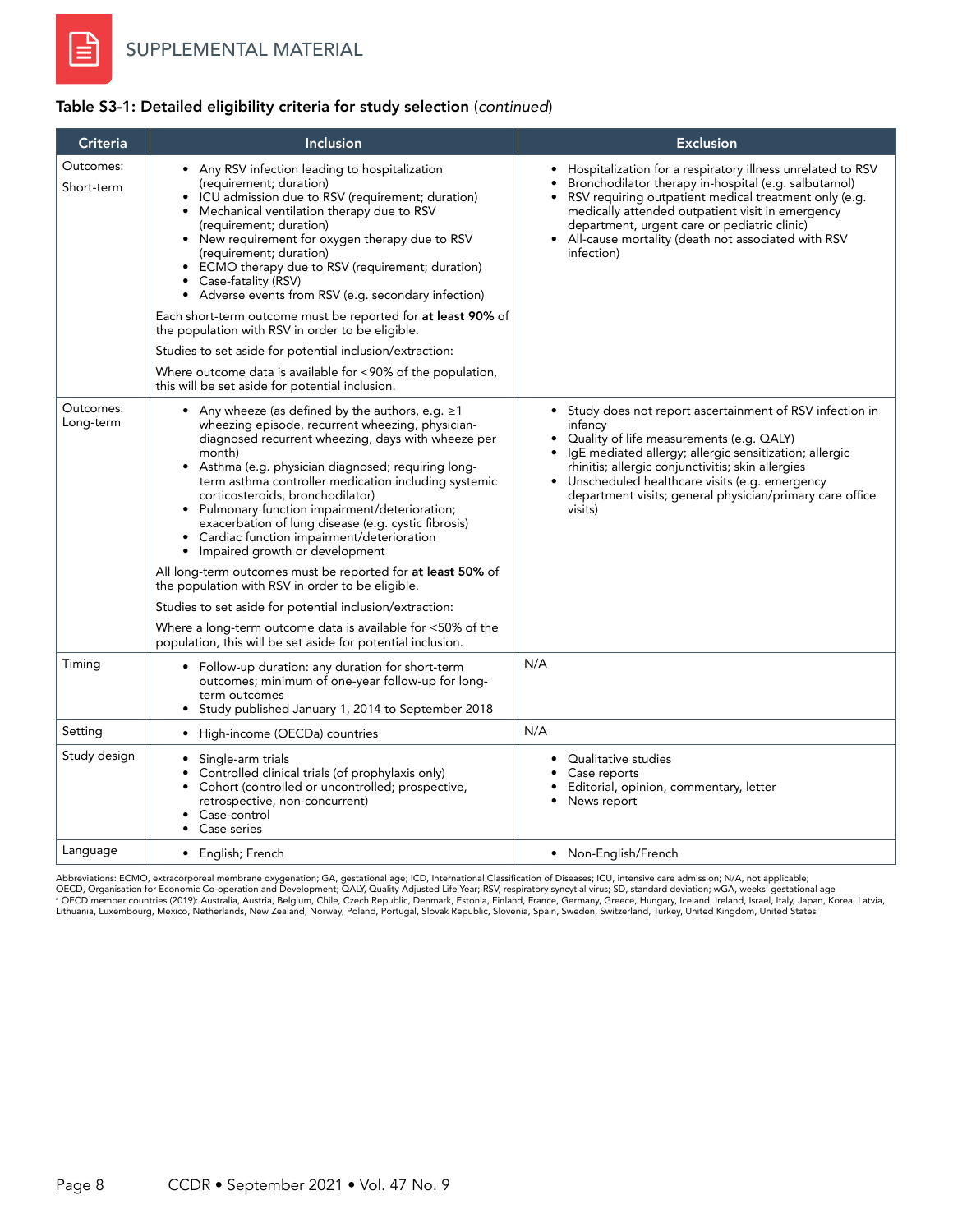# Supplement 4: Methodological quality assessments

Table S4-1: Summary of methodological quality assessments

Table S4-2: Methodological quality assessment tool for cohort studies

Table S4-3: Methodological quality assessment tool for case-control studies

#### Table S4-1: Summary of methodological quality assessments

|                                                  |                          |                        |                          | Criteria                                |                                      |                      |                                            |                |                                  |  |
|--------------------------------------------------|--------------------------|------------------------|--------------------------|-----------------------------------------|--------------------------------------|----------------------|--------------------------------------------|----------------|----------------------------------|--|
| Study                                            | 1) Research<br>objective | 2) Study<br>population | 3) Study<br>participants | 4) Exposure-<br>to-outcome<br>timeframe | 5) Prognostic<br>risk factors        | 6) Outcomes          | 7) Blinding of<br>assessors to<br>outcomes | 8) Follow-up   | 9) Adjustment<br>for confounders |  |
| Ambrose<br>2014 <sup>25</sup> (PC)               | Y                        | a) Y<br>b) Y<br>c) Y   | a) Y<br>b) Y             | Y                                       | a) Y<br>b) Y<br>c) Y<br>d) Y<br>e) Y | a) Y<br>b) Y<br>c) Y | NR (obj)                                   | a) N<br>b) Y   | Υ                                |  |
| Anderson<br>2017 <sup>26</sup> (PC)              | Y                        | a) Y<br>b) Y<br>c) Y   | a) Y<br>b) Y             | Y                                       | a) Y<br>b) Y<br>c) Y<br>d) Y<br>e) Y | a) Y<br>b) Y<br>c) Y | NR (obj)                                   | a) Y<br>b) N   | Y                                |  |
| Backman<br>2018 <sup>27</sup> (PC)               | Y                        | a) NR<br>b) NR<br>c) Y | a) Y<br>b) Y             | Υ                                       | No risk factors                      | a) Y<br>b) Y<br>c) Y | NR (obj & subj)                            | a) Y<br>b) N   | Υ                                |  |
| Backman<br>2014 <sup>28</sup> (PC)               | Y                        | a) Y<br>b) NR<br>c) Y  | a) Y<br>b) Y             | Y                                       | No risk factors                      | a) Y<br>b) Y<br>c) Y | NR (obj & subj)                            | a) Y<br>b) N   | Υ                                |  |
| Banerji<br>2016 <sup>13</sup> (PC)               | Y                        | a) Y<br>b) N<br>c) Y   | a) Y<br>b) Y             | Υ                                       | a) Y<br>b) Y<br>c) Y<br>d) Y<br>e) Y | a) Y<br>b) Y<br>c) Y | NR (obj)                                   | a) Y<br>b) N/A | Y                                |  |
| Bjornson<br>$2018^{29}$ (RC)                     | Y                        | a) Y<br>b) N<br>c) Y   | a) Y<br>b) Y             | Y                                       | No risk factors                      | a) Y<br>b) Y<br>c) Y | NR (obj)                                   | a) Y<br>b) N/A | N                                |  |
| Blanken<br>2016 <sup>30</sup> (PC)               | Y                        | a) Y<br>b) Y<br>c) Y   | a) Y<br>b) Y             | Y                                       | a) Y<br>b) Y<br>c) Y<br>d) Y<br>e) Y | a) Y<br>b) Y<br>c) Y | N (subj)                                   | a) Y<br>b) Y   | Y                                |  |
| Bonnelykke<br>2015 <sup>31</sup> (PC)            | Y                        | a) Y<br>b) N<br>c) Y   | a) Y<br>b) Y             | Y                                       | No risk factors                      | a) Y<br>b) Y<br>c) Y | NR (obj)                                   | a) Y<br>b) N   | Y                                |  |
| Carbonell-<br>Estrany<br>2015 <sup>32</sup> (PC) | Y                        | a) Y<br>b) Y<br>c) Y   | a) Y<br>b) Y             | Υ                                       | a) Y<br>b) Y<br>c) Y<br>d) Y<br>e)Y  | a) Y<br>b) Y<br>c) Y | N (subj)                                   | a) Y<br>b) Y   | Υ                                |  |
| Caserta<br>201733 (PC)                           | Y                        | a) NR<br>b) Y<br>c) Y  | a) N<br>b) Y             | Y                                       | No risk factors                      | a) Y<br>b) Y<br>c) Y | NR (obj)                                   | a) Y<br>b) N/A | Y                                |  |
| Chu 2017 <sup>34</sup><br>(RC)                   | Y                        | a) Y<br>b) Y<br>c) Y   | a) Y<br>b) Y             | Y                                       | a) Y<br>b) Y<br>c) Y<br>d) Y<br>e) Y | a) Y<br>b) Y<br>c) Y | NR (obj)                                   | a) Y<br>b) N/A | Y                                |  |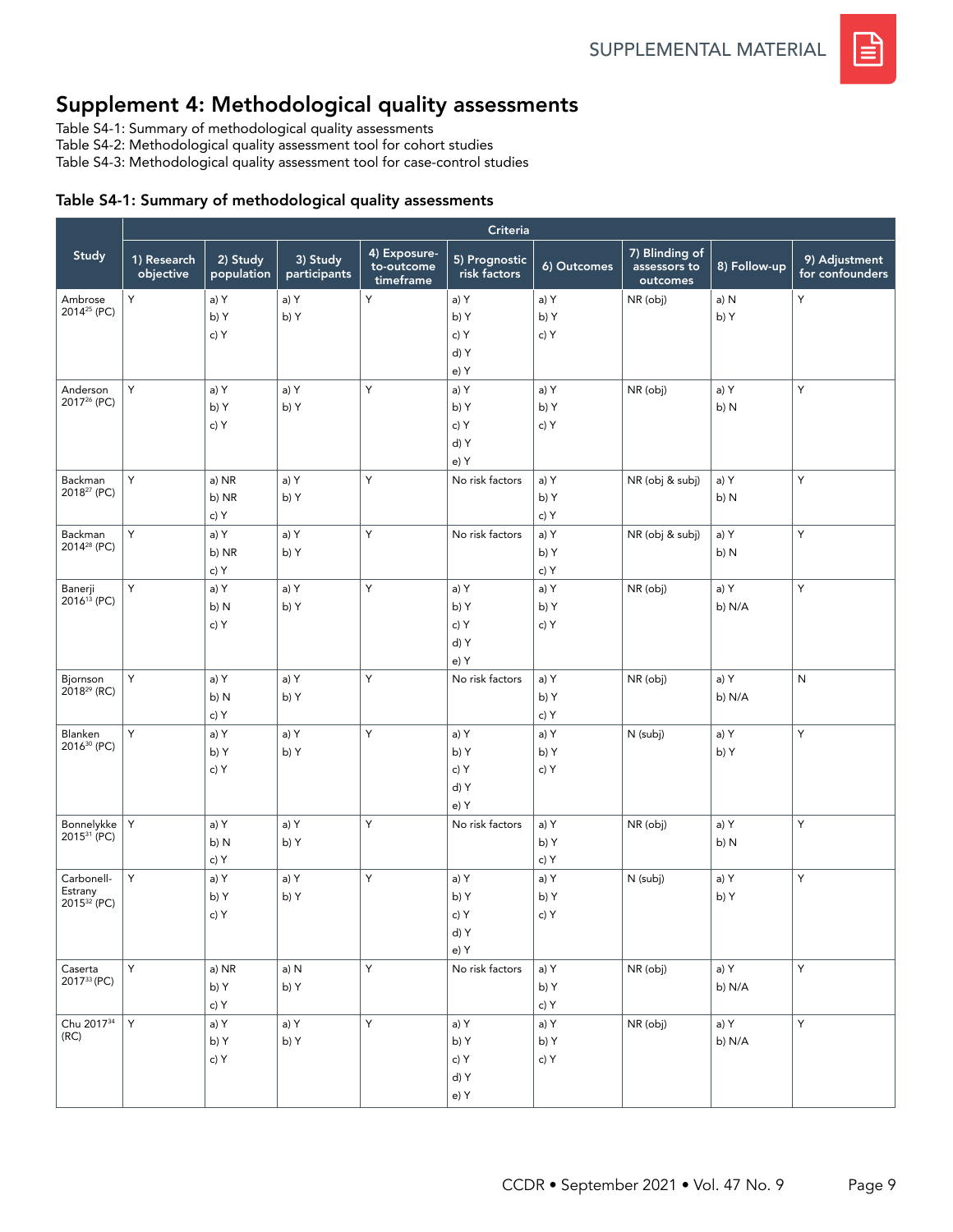## Table S4-1: Summary of methodological quality assessments (*continued*)

| Criteria                           |                          |                        |                          |                                         |                               |              |                                            |              |                                  |
|------------------------------------|--------------------------|------------------------|--------------------------|-----------------------------------------|-------------------------------|--------------|--------------------------------------------|--------------|----------------------------------|
| Study                              | 1) Research<br>objective | 2) Study<br>population | 3) Study<br>participants | 4) Exposure-<br>to-outcome<br>timeframe | 5) Prognostic<br>risk factors | 6) Outcomes  | 7) Blinding of<br>assessors to<br>outcomes | 8) Follow-up | 9) Adjustment<br>for confounders |
| Drummond                           | Y                        | a) Y                   | a) Y                     | Y                                       | a) Y                          | a) Y         | NR (obj)                                   | a) Y         | ${\sf N}$                        |
| 2016 <sup>35</sup> (RC)            |                          | b) Y                   | b) Y                     |                                         | b) Y                          | b) Y         |                                            | b) N/A       |                                  |
|                                    |                          | c) Y                   |                          |                                         | c) Y                          | c) Y         |                                            |              |                                  |
|                                    |                          |                        |                          |                                         | d) Y                          |              |                                            |              |                                  |
|                                    |                          |                        |                          |                                         | e) Y                          |              |                                            |              |                                  |
| Farber<br>2016 <sup>36</sup> (RC)  | Y                        | a) Y                   | a) Y                     | Υ                                       | a) Y                          | a) Y         | NR (obj)                                   | a) Y         | Y                                |
|                                    |                          | b) Y                   | b) Y                     |                                         | b) Y                          | b) Y         |                                            | b) N/A       |                                  |
|                                    |                          | c) Y                   |                          |                                         | c) Y                          | c) Y         |                                            |              |                                  |
|                                    |                          |                        |                          |                                         | d) Y                          |              |                                            |              |                                  |
|                                    |                          |                        |                          |                                         | e) Y                          |              |                                            |              |                                  |
| Fauroux<br>201437                  | Y                        | a) Y                   | a) Y                     | Y                                       | a) Y                          | a) Y         | N (subj)                                   | a) Y         | Υ                                |
| (RFU of                            |                          | b) Y                   | b) Y                     |                                         | b) Y                          | b) Y         |                                            | b) Y         |                                  |
| PC)                                |                          | c) Y                   |                          |                                         | c) Y                          | c) Y         |                                            |              |                                  |
|                                    |                          |                        |                          |                                         | d) Y                          |              |                                            |              |                                  |
|                                    |                          |                        |                          |                                         | e) Y                          |              |                                            |              |                                  |
| Feldman<br>2014 <sup>38</sup> (RC) | Y                        | a) Y                   | a) Y                     | Y                                       | a) Y                          | a) Y         | NR (obj)                                   | a) Y         | Υ                                |
|                                    |                          | b) Y                   | b) Y                     |                                         | b) Y                          | b) Y         |                                            | b) N/A       |                                  |
|                                    |                          | c) Y                   |                          |                                         | c) Y                          | c) Y         |                                            |              |                                  |
|                                    |                          |                        |                          |                                         | d) Y                          |              |                                            |              |                                  |
|                                    |                          |                        |                          |                                         | e) Y                          |              |                                            |              |                                  |
| Franklin<br>201653                 | Y                        | a) Y                   | a) Y                     | Υ                                       | a) Y                          | a) Y         | NR (obj)                                   | a) N         | Y                                |
| $(PC)^a$                           |                          | b) Y                   | b) Y                     |                                         | b) Y                          | b) Y         |                                            | b) Y         |                                  |
|                                    |                          | c) Y                   |                          |                                         | c) Y                          | c) Y         |                                            |              |                                  |
|                                    |                          |                        |                          |                                         | d) Y                          |              |                                            |              |                                  |
| Groves                             | Y                        | a) Y                   |                          | Y                                       | e) Y                          |              |                                            |              |                                  |
| 2016 <sup>39</sup> (RC)            |                          | b) Y                   | a) Y<br>b) Y             |                                         | a) Y<br>b) Y                  | a) Y         | NR (obj)                                   | a) Y         | ${\sf N}$                        |
|                                    |                          | c) Y                   |                          |                                         | c) Y                          | b) Y<br>c) Y |                                            | b) Y         |                                  |
|                                    |                          |                        |                          |                                         | d) Y                          |              |                                            |              |                                  |
|                                    |                          |                        |                          |                                         | e) Y                          |              |                                            |              |                                  |
| Hama                               | Υ                        | a) Y                   | a) Y                     | Y                                       | a) Y                          | a) Y         | NR (obj)                                   | a) Y         | Y                                |
| 2015 <sup>40</sup> (RC)            |                          | b) Y                   | b) Y                     |                                         | b) Y                          | b) Y         |                                            | b) Y         |                                  |
|                                    |                          | c) Y                   |                          |                                         | c) Y                          | c) Y         |                                            |              |                                  |
|                                    |                          |                        |                          |                                         | d) Y                          |              |                                            |              |                                  |
|                                    |                          |                        |                          |                                         | e) Y                          |              |                                            |              |                                  |
| Hatanaka                           | Υ                        | a) Y                   | a) Y                     | Υ                                       | a) Y                          | a) N         | N (obj)                                    | a) Y         | ${\sf N}$                        |
| 2015 <sup>41</sup> (RC)            |                          | b) Y                   | b) Y                     |                                         | b) Y                          | b) CD        |                                            | b) N/A       |                                  |
|                                    |                          | c) Y                   |                          |                                         | c) Y                          | c) Y         |                                            |              |                                  |
|                                    |                          |                        |                          |                                         | d) Y                          |              |                                            |              |                                  |
|                                    |                          |                        |                          |                                         | e) Y                          |              |                                            |              |                                  |
| Helfrich                           | Y                        | a) Y                   | a) Y                     | Y                                       | a) Y                          | a) Y         | NR (obj)                                   | a) Y         | Y                                |
| 2015 <sup>42</sup> (RC)            |                          | b) Y                   | b) Y                     |                                         | b) Y                          | b) Y         |                                            | b) N/A       |                                  |
|                                    |                          | c) Y                   |                          |                                         | c) Y                          | c) Y         |                                            |              |                                  |
|                                    |                          |                        |                          |                                         | d) Y                          |              |                                            |              |                                  |
|                                    |                          |                        |                          |                                         | e) Y                          |              |                                            |              |                                  |
| Korsten                            | Y                        | a) Y                   | a) Y                     | Ÿ                                       | a) Y                          | a) Y         | NR (obj)                                   | a) Y         | Y                                |
| 2016 <sup>43</sup> (PC)            |                          | b) N                   | b) Y                     |                                         | b) Y                          | b) Y         |                                            | b) N/A       |                                  |
|                                    |                          | c) Y                   |                          |                                         | c) Y                          | c) Y         |                                            |              |                                  |
|                                    |                          |                        |                          |                                         | d) Y                          |              |                                            |              |                                  |
|                                    |                          |                        |                          |                                         | e) Y                          |              |                                            |              |                                  |
| Luchsinger                         | $\mathsf Y$              | a) Y                   | a) Y                     | Y                                       | No risk factors               | a) NR        | N (obj)                                    | a) Y         | ${\sf N}$                        |
| 201844 (PC)                        |                          | b) Y                   | b) Y                     |                                         |                               | b) NR        |                                            | b) N/A       |                                  |
|                                    |                          | c) Y                   |                          |                                         |                               | c) Y         |                                            |              |                                  |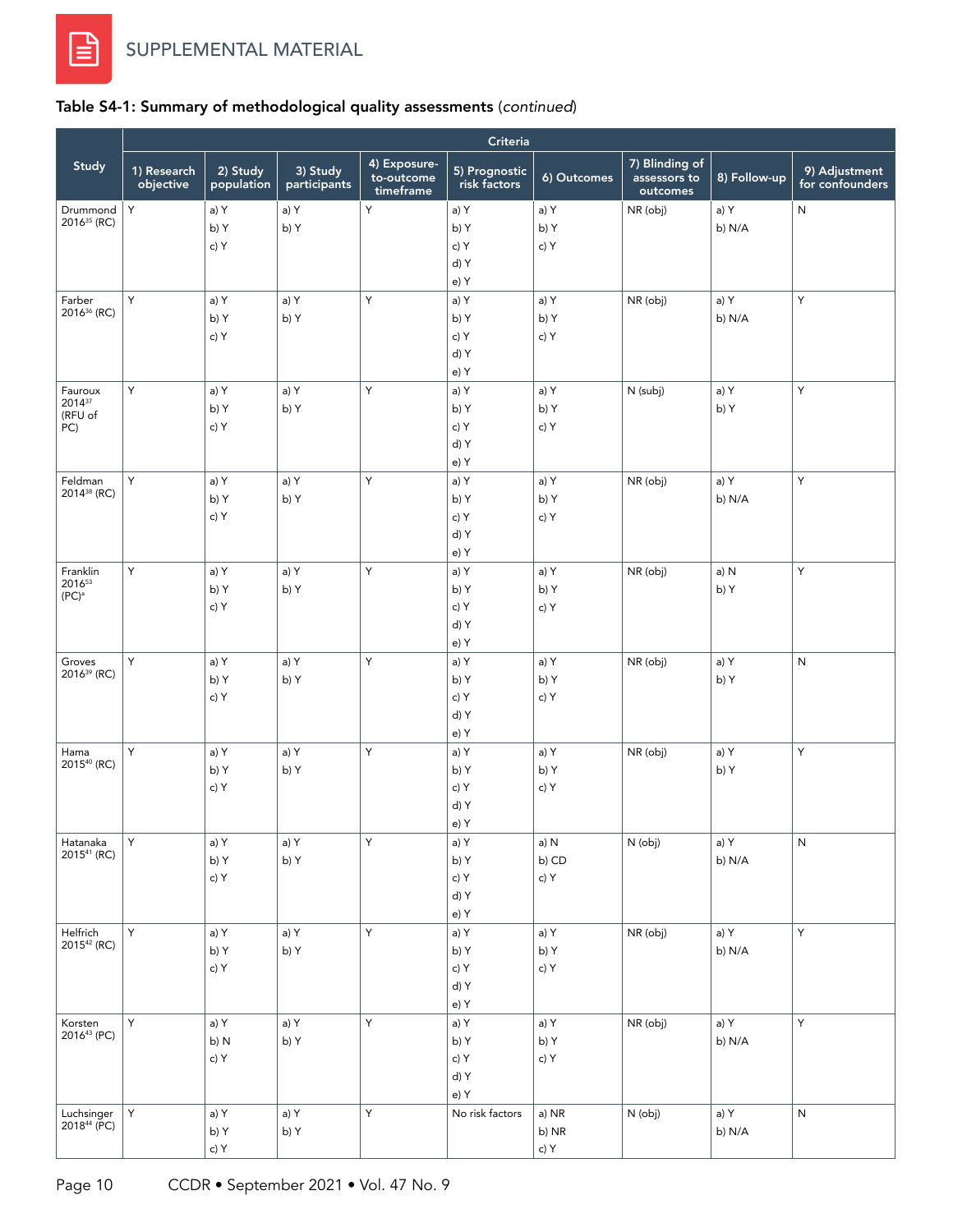

## Table S4-1: Summary of methodological quality assessments (*continued*)

|                                                                 | Criteria                 |                        |                          |                                         |                                      |                      |                                            |                |                                  |
|-----------------------------------------------------------------|--------------------------|------------------------|--------------------------|-----------------------------------------|--------------------------------------|----------------------|--------------------------------------------|----------------|----------------------------------|
| Study                                                           | 1) Research<br>objective | 2) Study<br>population | 3) Study<br>participants | 4) Exposure-<br>to-outcome<br>timeframe | 5) Prognostic<br>risk factors        | 6) Outcomes          | 7) Blinding of<br>assessors to<br>outcomes | 8) Follow-up   | 9) Adjustment<br>for confounders |
| McLaurin<br>2016 <sup>45</sup> (RC)                             | Y                        | a) Y<br>b) N<br>c) Y   | a) Y<br>b) Y             | Y                                       | a) Y<br>b) Y<br>c) Y<br>d) Y<br>e) Y | a) Y<br>b) Y<br>c) Y | NR (obj)                                   | a) Y<br>b) N/A | ${\sf N}$                        |
| O'Brien<br>2015 <sup>46</sup> (PC;<br>placebo<br>arm of<br>RCT) | Y                        | a) Y<br>b) Y<br>c) Y   | a) Y<br>b) Y             | <b>CD</b>                               | a) Y<br>b) Y<br>c) Y<br>d) Y<br>e) Y | a) Y<br>b) Y<br>c) Y | Y (obj)                                    | a) Y<br>b) CD  | N                                |
| Rajah<br>201747<br>(RCNCC)                                      | Υ                        | a) Y<br>b) Y<br>c) Y   | a) N<br>b) Y             | Y                                       | a) Y<br>b) Y<br>c) Y<br>d) Y<br>e) Y | a) Y<br>b) Y<br>c) Y | NR (obj)                                   | a) Y<br>b) N/A | N                                |
| Ryan<br>$2016^{48}$ (RC)                                        | Y                        | a) Y<br>b) Y<br>c) Y   | a) Y<br>b) Y             | Y                                       | a) Y<br>b) Y<br>c) Y<br>d) Y<br>e) Y | a) Y<br>b) Y<br>c) Y | NR (obj)                                   | a) Y<br>b) N/A | Y                                |
| Sadreameli<br>2014 <sup>49</sup> (RC)                           | Y                        | a) Y<br>b) Y<br>c) Y   | a) Y<br>b) Y             | Υ                                       | a) Y<br>b) Y<br>c) Y<br>d) Y<br>e) Y | a) Y<br>b) Y<br>c) Y | NR (obj)                                   | a) Y<br>b) N/A | Υ                                |
| Simões<br>201654<br>$(PC)^a$                                    | Y                        | a) Y<br>b) Y<br>c) Y   | a) Y<br>b) Y             | Υ                                       | a) Y<br>b) Y<br>c) Y<br>d) Y<br>e) Y | a) Y<br>b) Y<br>c) Y | NR (obj)                                   | a) N<br>b) Y   | Υ                                |
| Stagliano<br>2015 <sup>50</sup> (RC)                            | Y                        | a) Y<br>b) Y<br>c) Y   | a) Y<br>b) Y             | Y                                       | a) Y<br>b) Y<br>c) Y<br>d) Y<br>e) Y | a) Y<br>b) Y<br>c) Y | NR (obj)                                   | a) Y<br>b) CD  | Υ                                |
| Straňák<br>2016 <sup>51</sup> (PC)                              | Y                        | a) Y<br>b) Y<br>c) Y   | a) Y<br>b) Y             | Y                                       | a) Y<br>b) Y<br>c) Y<br>d) Y<br>e) Y | a) Y<br>b) Y<br>c) Y | NR (obj)                                   | a) Y<br>b) N/A | Y                                |
| Zomer-<br>Kooijker<br>2014 <sup>52</sup> (PC)                   | Y                        | a) CD<br>b) Y<br>c) Y  | a) Y<br>b) Y             | $\sf Y$                                 | No risk factors                      | a) Y<br>b) Y<br>c) Y | N (obj & subj)                             | a) Y<br>b) N/A | Y                                |

Abbreviations: CD, cannot determine; N, no; N/A, not applicable; NR, not reported; obj, objective (outcome); PC, prospective cohort; RC, retrospective cohort; RCNCC, retrospective cohort with<br>non-concurrent controls; RCT,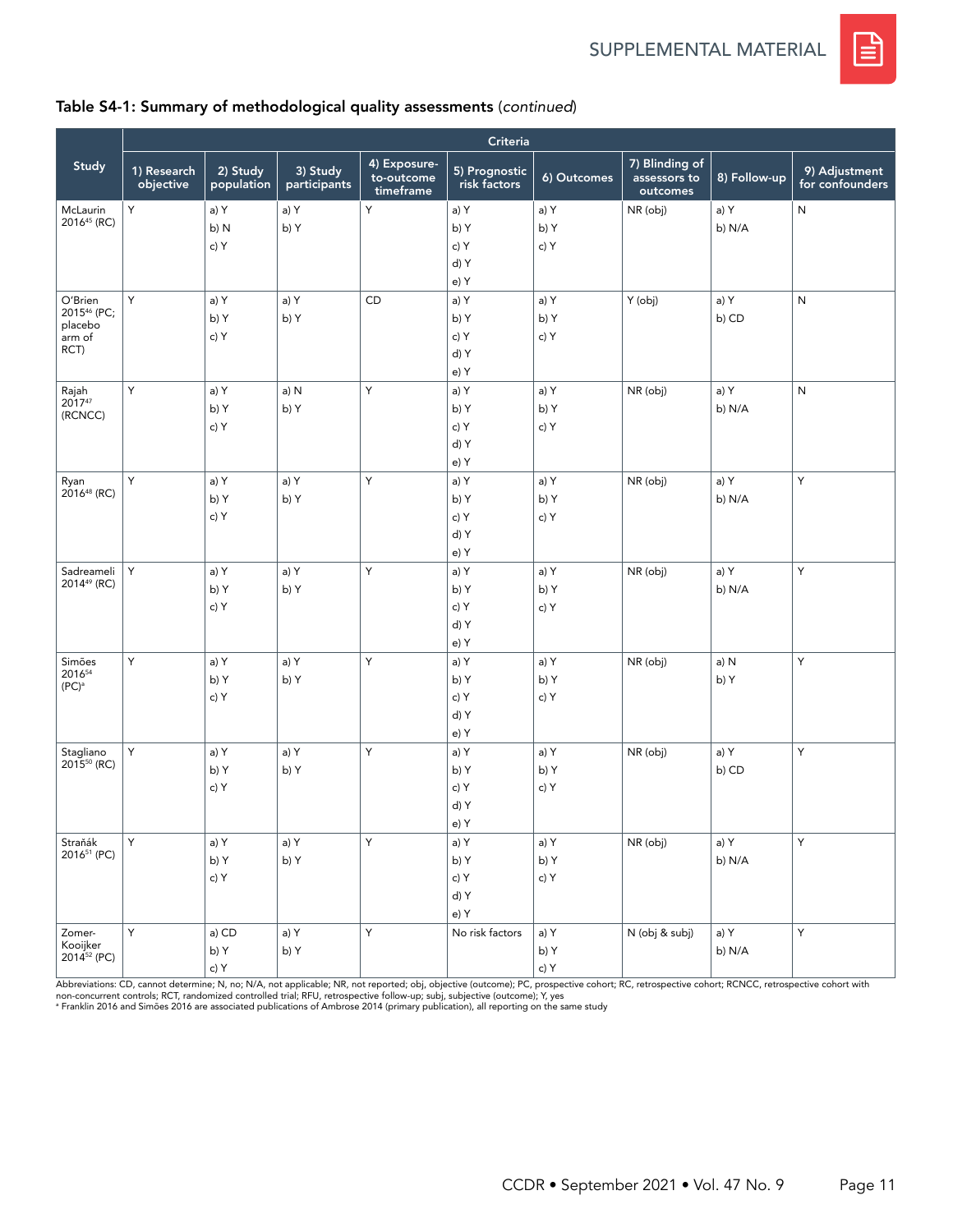E

## Table S4-2: Quality assessment tool for cohort and observational studies<sup>a</sup>

|    | Criteria                                                                                                                                                                                                                                                                                                                                                                                                   | <b>Yes</b> | No | Other<br>(CD,<br>NR,<br>N/A | <b>Comments</b> |
|----|------------------------------------------------------------------------------------------------------------------------------------------------------------------------------------------------------------------------------------------------------------------------------------------------------------------------------------------------------------------------------------------------------------|------------|----|-----------------------------|-----------------|
| 1. | Was the research question or objective in this paper clearly described?                                                                                                                                                                                                                                                                                                                                    |            |    |                             |                 |
| 2. | Was the study population clearly specified and defined?                                                                                                                                                                                                                                                                                                                                                    |            |    |                             |                 |
|    | a. Was there a representative sample of participants? Was there adequate participation in the<br>study by eligible individuals (e.g. at least 50%)?                                                                                                                                                                                                                                                        |            |    |                             |                 |
|    | b. Was the baseline study sample adequately described for key characteristics?                                                                                                                                                                                                                                                                                                                             |            |    |                             |                 |
|    | c. Is the population free of the outcomes of interest at the time they were recruited?                                                                                                                                                                                                                                                                                                                     |            |    |                             |                 |
| 3. | Were all the participants similar and identifiable?                                                                                                                                                                                                                                                                                                                                                        |            |    |                             |                 |
|    | a. Were all the participants selected or recruited from the same or similar populations,<br>including the same time period?                                                                                                                                                                                                                                                                                |            |    |                             |                 |
|    | b. Were inclusion and exclusion criteria for being in the study pre-specified and applied<br>uniformly to all participants?                                                                                                                                                                                                                                                                                |            |    |                             |                 |
| 4. | Was the timeframe sufficient so that one could reasonably expect to see an association<br>between exposure and outcome if it existed?                                                                                                                                                                                                                                                                      |            |    |                             |                 |
| 5. | Did the study report on risk factor(s)?                                                                                                                                                                                                                                                                                                                                                                    |            |    |                             |                 |
|    | If so, complete 5a-5e. If not, please indicate "No" here, and proceed to criteria 6.                                                                                                                                                                                                                                                                                                                       |            |    |                             |                 |
|    | a. Was there a clear definition or description of risk factors (medical conditions, non-medical<br>factors, duration of exposure, clear specification of method of measurement)??                                                                                                                                                                                                                          |            |    |                             |                 |
|    | b. Was the method of risk factor measurement valid and reliable to limit misclassification bias<br>(equal across all groups [non-differential misclassification bias] or differs between groups<br>[differential misclassification bias]? (e.g. may include outside sources of information on<br>measurement properties; also characteristics such as blind measurement and limited reliance<br>on recall) |            |    |                             |                 |
|    | c. Were the method and setting of the measurement of risk factor(s) the same for all study<br>participants?                                                                                                                                                                                                                                                                                                |            |    |                             |                 |
|    | d. Was there an adequate proportion of the study sample with complete data for risk factor(s)?                                                                                                                                                                                                                                                                                                             |            |    |                             |                 |
|    | e. For the analyses in this paper, were the risk factor(s) of interest measured prior to the<br>outcome(s) being measured?                                                                                                                                                                                                                                                                                 |            |    |                             |                 |
|    | 6. Were the outcomes measure(s) clearly defined, valid, reliable, and implemented consistently<br>across all study participants?                                                                                                                                                                                                                                                                           |            |    |                             |                 |
|    | a. Was there a clear definition or description of outcome measures (level/severity, duration of<br>exposure, clear specification of method of measurement)?                                                                                                                                                                                                                                                |            |    |                             |                 |
|    | b. Was the method of outcome measurement valid and reliable to limit misclassification<br>bias? (e.g. may include outside sources of information on measurement properties; also<br>characteristics such as blind measurement and limited reliance on recall)                                                                                                                                              |            |    |                             |                 |
|    | c. Were the method and setting of outcome measurement the same for all study participants?                                                                                                                                                                                                                                                                                                                 |            |    |                             |                 |
| 7. | Were the outcome assessors blinded to the exposure status of participants?                                                                                                                                                                                                                                                                                                                                 |            |    |                             |                 |
|    | This is mainly applicable to studies with a comparator group, where blinding to RSV status<br>(and/or risk factors, depending on nature of comparator groups) may be important to reduce<br>risk of performance bias (provision of treatment) or detection bias (outcome measurement).                                                                                                                     |            |    |                             |                 |
| 8. | Was follow-up after baseline sufficient and complete?                                                                                                                                                                                                                                                                                                                                                      |            |    |                             |                 |
|    | a. Was loss to follow-up after baseline:<br>i. 10% or less for short-term outcomes?<br>ii. 50% or less for long-term outcomes?                                                                                                                                                                                                                                                                             |            |    |                             |                 |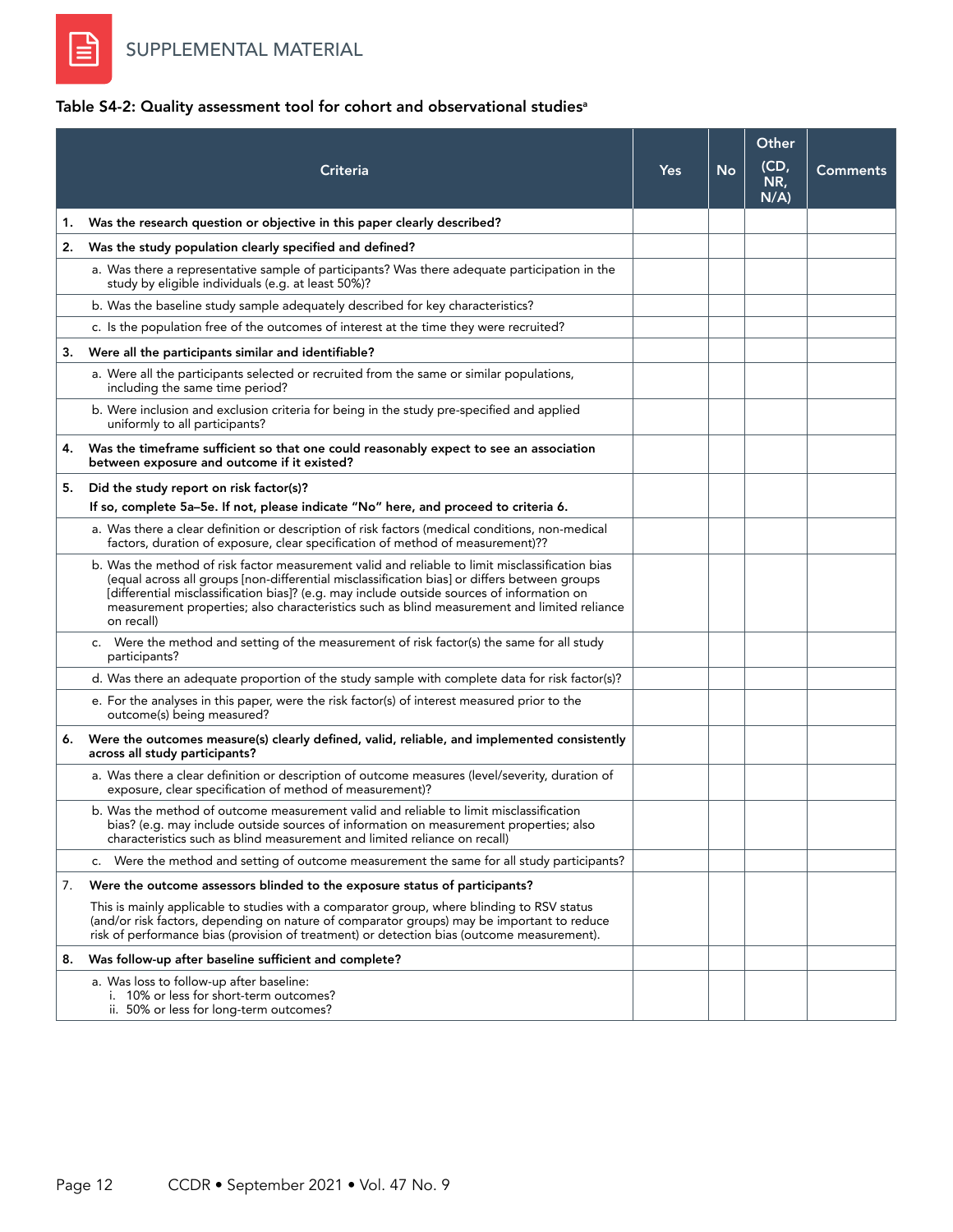

### Table S4-2: Quality assessment tool for cohort and observational studies<sup>a</sup> (continued)

| Criteria                                                                                                                                                    | Yes | <b>No</b> | Other<br>(CD)<br>NR,<br>$N/A$ ) | Comments |
|-------------------------------------------------------------------------------------------------------------------------------------------------------------|-----|-----------|---------------------------------|----------|
| b. Were reason(s) for loss to follow-up provided, or participants lost to follow-up are described<br>for key characteristics?                               |     |           |                                 |          |
| Consider whether there are important differences between key characteristics and outcomes in<br>participants who completed the study and those who did not. |     |           |                                 |          |

Abbreviations: CD, cannot determine; N/A, not applicable; NR, not reported; RSV, respiratory syncytial virus<br>\* All cohort studies were appraised using a modified tool based on the Quality In Prognosis Studies (QUIPS) tool Studies developed by the National Institutes of Health (NHLBI 2019)

# Reference

1. Hayden JA, van der Windt DA, Cartwright JL, Côté P, Bombardier C. Assessing Bias in Studies of Prognostic Factors. Ann Intern Med 2013;158(4):280-86. [DOI](https://doi.org/10.7326/0003-4819-158-4-201302190-00009) [PubMed](https://pubmed.ncbi.nlm.nih.gov/23420236/)

#### Table S4-3: Quality assessment tool for case-control studies<sup>a</sup>

|    | Criteria                                                                                                                                                                                                 | Yes | <b>No</b> | Other<br>(CD,<br>NR,<br>$N/A$ ) | Comments |
|----|----------------------------------------------------------------------------------------------------------------------------------------------------------------------------------------------------------|-----|-----------|---------------------------------|----------|
| 9. | Were important confounders and treatments measured and adjusted statistically for their<br>impact on the relationship between risk factor(s) and outcome(s)?                                             |     |           |                                 |          |
|    | For example, a study may adjust for confounders in their analysis,<br>such as gestational age, chronic medical condition, male gender, birth<br>month/season/year, severity of disease, or treatment(s). |     |           |                                 |          |
|    | Or a study may report if, and the extent to which, treatment protocols<br>differed between population groups or settings.                                                                                |     |           |                                 |          |

|    | Criteria                                                                                                                                                                                                                                                             | Yes | <b>No</b> | Other<br>(CD, NR, N/A) | <b>Comments</b> |
|----|----------------------------------------------------------------------------------------------------------------------------------------------------------------------------------------------------------------------------------------------------------------------|-----|-----------|------------------------|-----------------|
| 1. | Is the case definition adequate?                                                                                                                                                                                                                                     |     |           |                        |                 |
|    | a. Was a case identified using independent validation (e.g. >1 person/<br>record/time/process to extract information), with reference to a<br>primary record source (e.g. lab, medical/hospital records)?                                                            |     |           |                        |                 |
|    | Record linkage or self-report, without reference to a<br>primary record, will not be considered adequate.                                                                                                                                                            |     |           |                        |                 |
|    | Are cases representative of the population of interest?                                                                                                                                                                                                              |     |           |                        |                 |
|    | a. Was there a clear definition or description of all eligible cases,<br>with outcome of interest (defined time period, all cases in defined<br>catchment area, all cases in defined hospital(s) or clinic(s), or an<br>appropriate sample (random) of those cases)? |     |           |                        |                 |
| з. | Are controls selected from the same population as cases?                                                                                                                                                                                                             |     |           |                        |                 |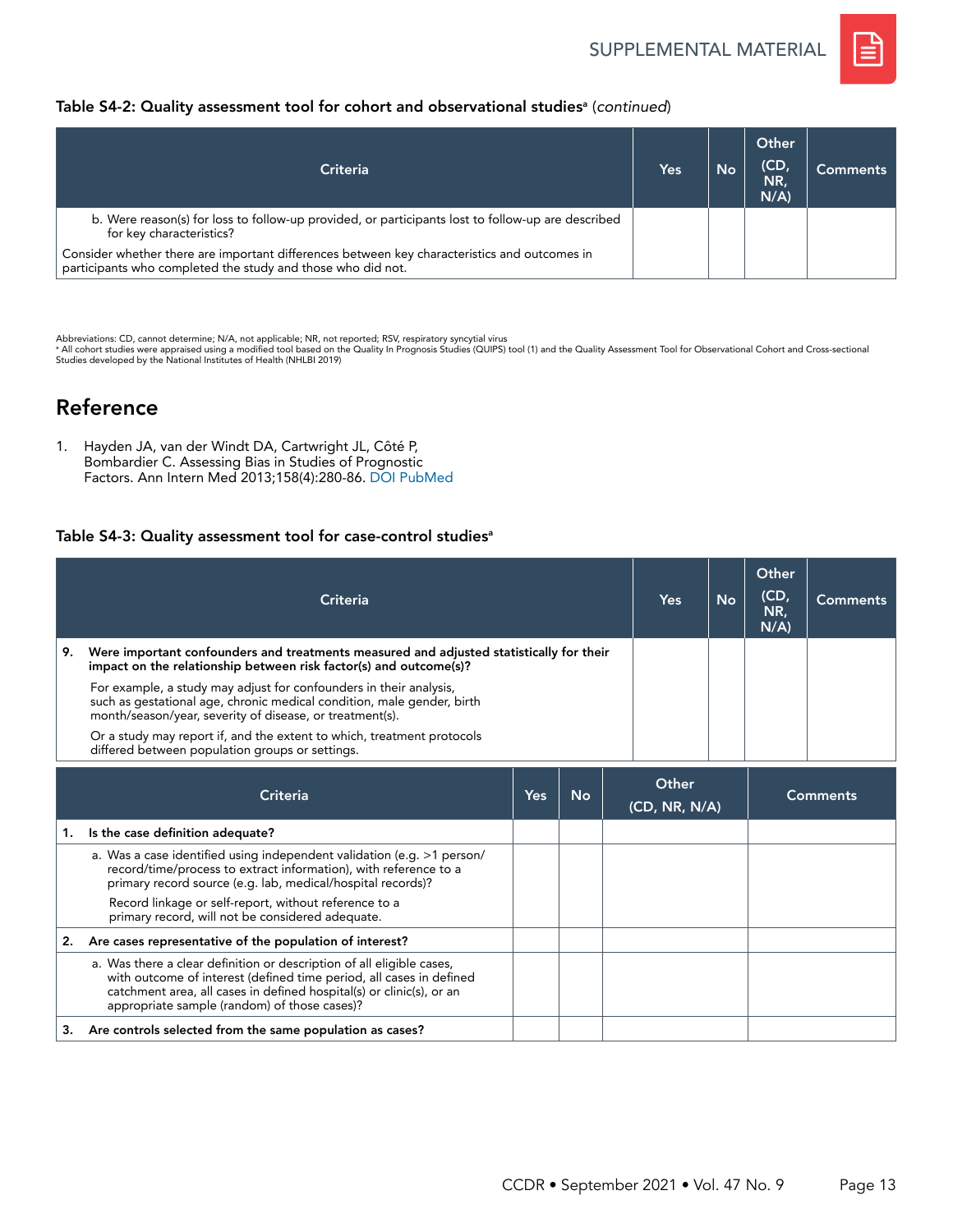

#### Table S4-3: Quality assessment tool for case-control studies<sup>a</sup> (continued)

|    | Criteria                                                                                                                                                                                                                                                                                                                                                                                                       | <b>Yes</b> | <b>No</b> | Other<br>(CD, NR, N/A) | <b>Comments</b> |
|----|----------------------------------------------------------------------------------------------------------------------------------------------------------------------------------------------------------------------------------------------------------------------------------------------------------------------------------------------------------------------------------------------------------------|------------|-----------|------------------------|-----------------|
|    | a. Controls should be as similar to the cases as possible, without the<br>outcome of interest.                                                                                                                                                                                                                                                                                                                 |            |           |                        |                 |
|    | Example 1: cases=hospitalized patients with RSV; ideally,<br>controls=hospitalized patients (without RSV).                                                                                                                                                                                                                                                                                                     |            |           |                        |                 |
|    | Example 2: cases=preterm infants with RSV (from community) and<br>outcome of wheeze at one year; ideally, controls=preterm infants<br>without RSV (from community) and outcome of wheeze at one year.                                                                                                                                                                                                          |            |           |                        |                 |
| 4. | Are controls defined, in relation to cases?                                                                                                                                                                                                                                                                                                                                                                    |            |           |                        |                 |
|    | a. If cases are first occurrence of outcome, then controls must explicitly<br>state that controls have no history of this outcome.                                                                                                                                                                                                                                                                             |            |           |                        |                 |
|    | If cases have new (not necessarily first) occurrence of outcome, then<br>controls with previous occurrences of outcome are permitted.                                                                                                                                                                                                                                                                          |            |           |                        |                 |
|    | 5. Are cases and controls comparable?<br>Study must satisfy EITHER 5a OR 5b.                                                                                                                                                                                                                                                                                                                                   |            |           |                        |                 |
|    | a. Are cases and controls matched in the design?                                                                                                                                                                                                                                                                                                                                                               |            |           |                        |                 |
|    | Statements of no differences between groups (or differences<br>were not statistically significant) are not sufficient.                                                                                                                                                                                                                                                                                         |            |           |                        |                 |
|    | b. Are confounders adjusted for in the analysis?                                                                                                                                                                                                                                                                                                                                                               |            |           |                        |                 |
|    | If the estimates (e.g. odds ratio) for the exposure of interest is<br>adjusted for each confounder listed, then the groups may be<br>considered comparable on each variable used in the adjustment.                                                                                                                                                                                                            |            |           |                        |                 |
|    | Study should control for chronological age, in addition to other<br>potential factors that may influence the outcome(s), such as: GA, sex,<br>severity of RSV, having a medical condition/risk factor of interest.                                                                                                                                                                                             |            |           |                        |                 |
| 6. | Did the study report on exposure/risk factors?                                                                                                                                                                                                                                                                                                                                                                 |            |           |                        |                 |
|    | a. Was there a clear definition of exposure or risk factors (medical<br>conditions, non-medical factors, duration of exposure, clear<br>specification of method of ascertainment)?                                                                                                                                                                                                                             |            |           |                        |                 |
|    | b. Was the method of risk factor measurement valid and reliable to<br>limit misclassification bias (equal across all groups [non-differential<br>misclassification bias] or differs between groups [differential<br>misclassification bias]? (e.g. may include outside sources of information<br>on measurement properties; also characteristics such as blind<br>measurement and limited reliance on recall). |            |           |                        |                 |
|    | Lab/medical records or structured interview with blinding (vs.<br>non-blinding) to case/control status are more reliable than self-report.                                                                                                                                                                                                                                                                     |            |           |                        |                 |
|    | c. Were the method and setting of the measurement of risk factor(s) the<br>same for all study participants?                                                                                                                                                                                                                                                                                                    |            |           |                        |                 |
|    | d. Was the non-response rate reported, and similar for both groups?                                                                                                                                                                                                                                                                                                                                            |            |           |                        |                 |

Abbreviations: CD, cannot determine; GA, gestational age; N/A, not applicable; NR, not reported; RSV, RSV, respiratory syncytial virus<br>ª Case-control studies were appraised using a modified tool, based on the QUIPS tool (1

# References

- 1. Hayden JA, van der Windt DA, Cartwright JL, Côté P, Bombardier C. Assessing Bias in Studies of Prognostic Factors. Ann Intern Med 2013;158(4):280-86. [DOI](https://doi.org/10.7326/0003-4819-158-4-201302190-00009) [PubMed](https://pubmed.ncbi.nlm.nih.gov/23420236/)
- 2. Wells GA, Shea B, O'Connell D, Peterson J, Welch V, Losos M, Tugwell P. "The Newcastle-Ottawa Scale (NOS) for assessing the quality of nonrandomised studies in meta-analyses," ed, 2000.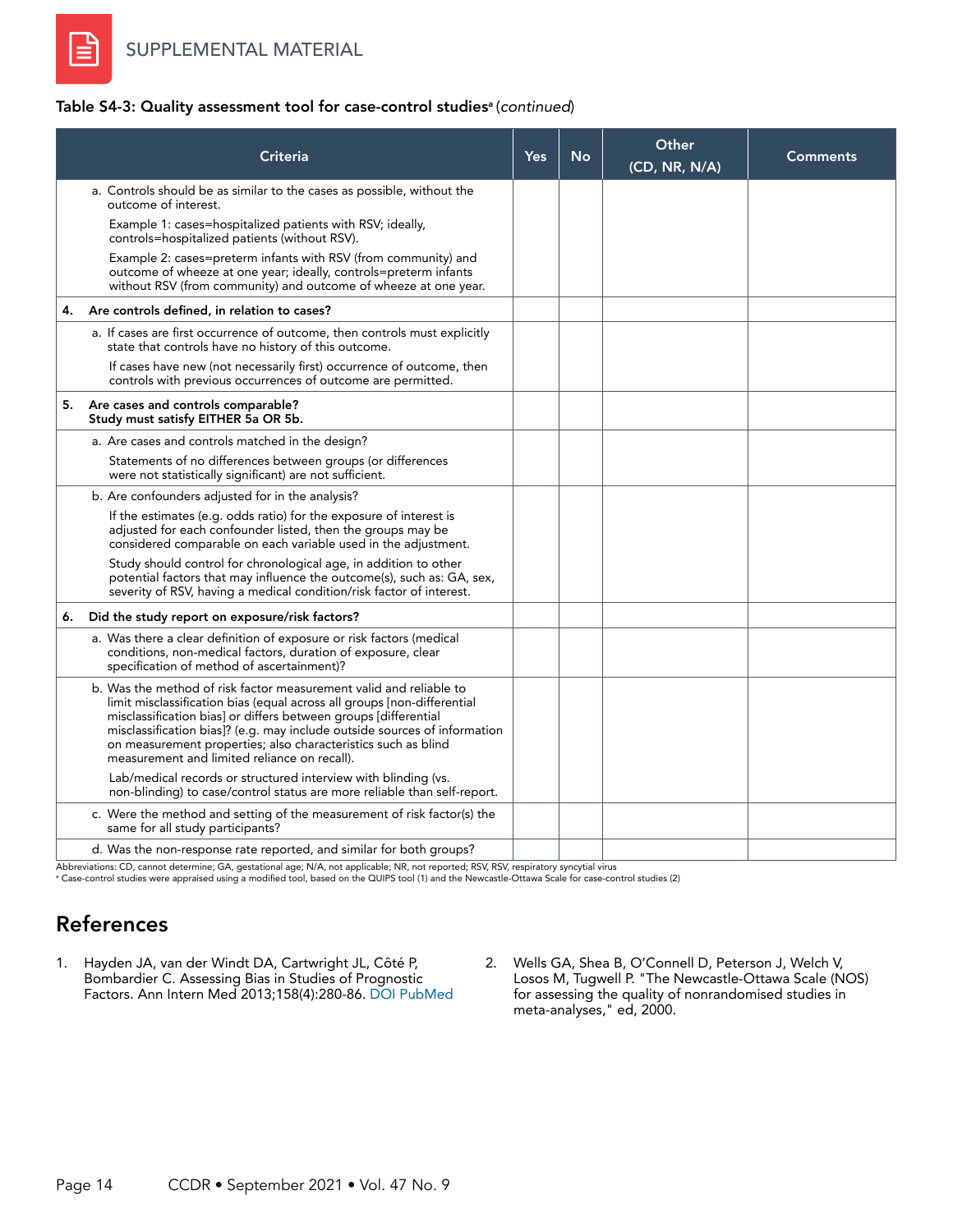

# Supplement 5: Certainty of evidence assessment

Table S5-1: Overall certainty of evidence assessment following GRADE guidelines and considerations for prognosis studies Table S5-2: Levels of evidence for risk of a broadly defined population

The approach generally followed the principles from the Grading of Recommendations Assessment, Development and Evaluation (GRADE) (Guyatt *et al.* (1)) working group and considerations for a body of evidence that estimates the risk of future events (prognosis) rather than effectiveness (Iorio *et al.* (2)). Quality of evidence for within-study comparisons across studies were assessed for each outcome and rated as high, moderate, low or very low. We did not conduct GRADE assessments for between-study comparisons; these were considered indirect and offered very low quality evidence.

In observational studies, patients tend to be enrolled using broad eligibility criteria and are considered representative of the typical patient population. Therefore, as a starting point, observational studies (including one-armed trials which can be conceptualized as single-arm observational studies) are assigned as high quality. Thereafter, we examined and potentially downgraded the quality based on five core domains: study limitations/risk of bias (ROB), inconsistency, indirectness, imprecision, and publication bias. For study limitations/ROB, we considered the definition and representativeness of the population, completeness of follow-up and objective and unbiased outcome measurements including selective reporting. For inconsistency, we assessed the extent of the variation in point estimates without relying on the I2 (heterogeneity) of pooled estimates, taking into consideration clinical and methodological heterogeneity. For indirectness, we assessed the degree to which the population under study matched the population of interest, and whether the measured

outcomes (including their duration) capture what is considered as important. For imprecision, we rated down our confidence in the estimates of the event rate if the effect on the patient would differ depending on whether the upper or lower boundary of the confidence interval (CI) represents the truth. For publication bias, we planned to interpret the results of the Begg's test. For outcomes without major concerns from the five domains, we planned to consider the additional domains and strength of association (e.g. large estimates of event rate) to potentially upgrade the quality.

The decision guidelines outlined below were used to guide assessments for each domain. All studies (observational designs) were assessed at high quality as a starting point. The Imprecision domain was assessed as follows: when optimal information size (OIS) is met, and the 95% CI overlaps no effect, consideration of important benefit or harm will be assessed using a relative risk of 1.0 (0.75–1.25). When the GRADE certainty of evidence was assessed as very low for an outcome, the narrative for the overall conclusion was "Very Uncertain". For all other assessment (high, moderate, low), the narrative for the overall conclusion indicated the direction and/or magnitude of effect. See Table S2 below for levels of evidence and corresponding interpretations.

#### Table S5-1: Overall certainty of evidence assessment following GRADE guidelines and considerations for prognosis studies

| <b>GRADE</b> domain | Main issues addressed                                                                                                                                                                         | Concerns warranting downgrading <sup>a</sup>                                                                                                                         |
|---------------------|-----------------------------------------------------------------------------------------------------------------------------------------------------------------------------------------------|----------------------------------------------------------------------------------------------------------------------------------------------------------------------|
| Study limitations/  | Main consideration:                                                                                                                                                                           | Short-term outcomes:                                                                                                                                                 |
| risk of bias (ROB)  | Studies may be flawed in their design or conduct,<br>potentially resulting in misleading findings. Key limitations of<br>observational studies include use of inappropriate controls          | Hospitalization for RSV-knowledge of population risk factor,<br>and therefore, lack of blinding, may influence healthcare<br>provider care or triage behaviour.      |
|                     | and failure to adequately adjust for prognostic imbalance.<br>Methodological quality assessment, including: definition and<br>representativeness of population; completeness of follow-       | Example [-1]: infants born premature may be more likely to<br>be hospitalized when presenting to healthcare provider or<br>hospital with symptoms during RSV season. |
|                     | up (at least 90% and 50% of the population for short-term<br>and long-term outcomes, respectively); and, objective and<br>unbiased outcomes measurements.                                     | Example [-0.5]: infants born late-premature may not<br>necessarily be more likely to be hospitalized when compared<br>to infants born term.                          |
|                     | Additional considerations:                                                                                                                                                                    | Long-term outcomes:                                                                                                                                                  |
|                     | Selective reporting: The detection of possible selective<br>reporting of outcomes, either wholly (missing) or reported in a<br>manner that is selective or atypical. Consider across outcomes | Outcome assessor bias possible when outcomes are reported<br>subjectively.                                                                                           |
|                     | and comparators, which studies are missing outcomes that                                                                                                                                      | Example: parent-reported (questionnaire) wheeze episodes.                                                                                                            |
|                     | should have reasonably been reported. Consider whether<br>potential selective reporting influences overall study                                                                              | Selective reporting:                                                                                                                                                 |
|                     | conclusion.                                                                                                                                                                                   | One or more outcomes is/are not reported.                                                                                                                            |
|                     |                                                                                                                                                                                               | Example: hospital length of stay not reported by year, only for<br>comparative arms across all years combined.                                                       |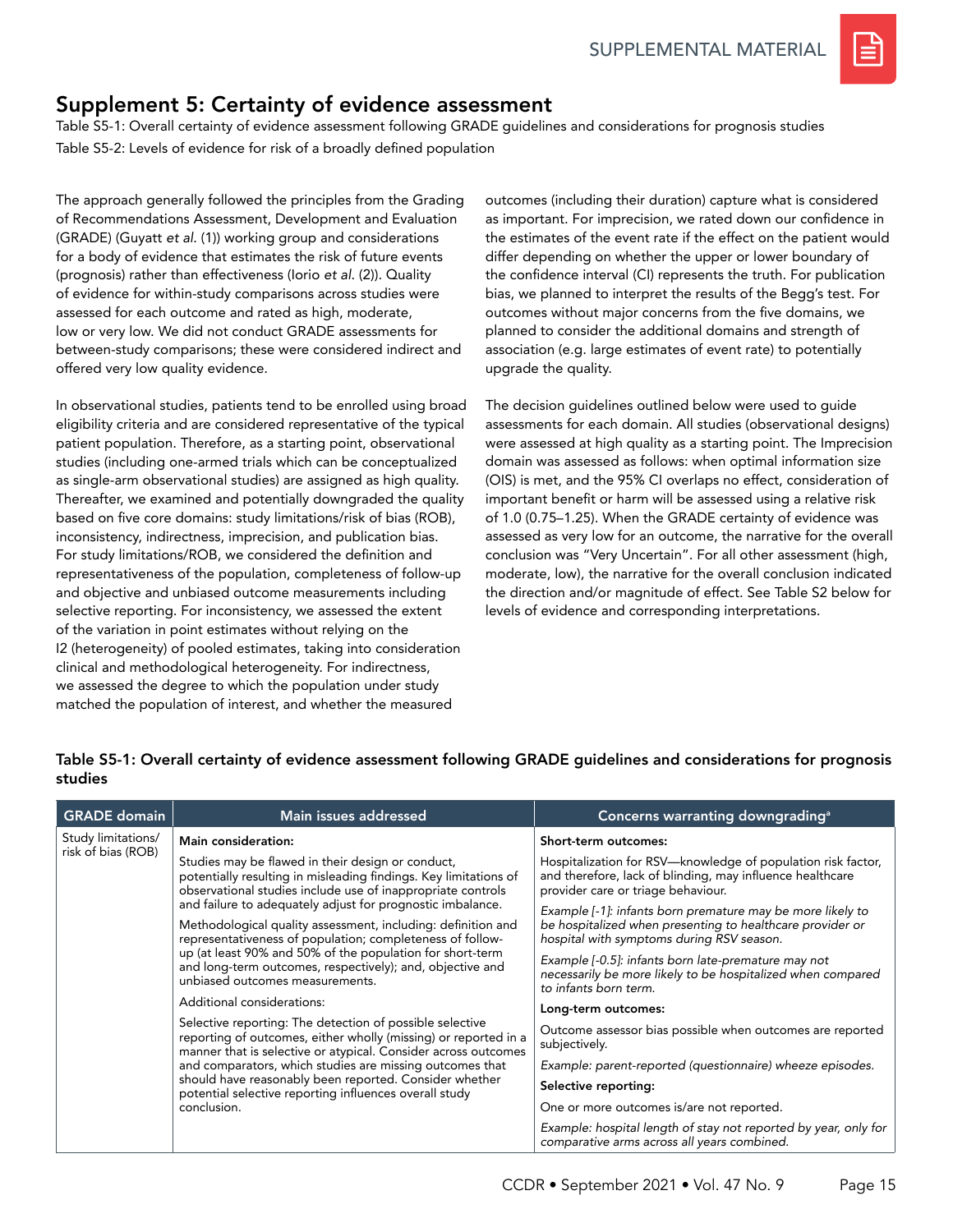### Table S5-1: Overall certainty of evidence assessment following GRADE guidelines and considerations for prognosis studies (*continued*)

| <b>GRADE</b> domain     | Main issues addressed                                                                                                                                                                                                                       | Concerns warranting downgrading <sup>a</sup>                                                                                                               |  |  |
|-------------------------|---------------------------------------------------------------------------------------------------------------------------------------------------------------------------------------------------------------------------------------------|------------------------------------------------------------------------------------------------------------------------------------------------------------|--|--|
| Inconsistency           | Main consideration:                                                                                                                                                                                                                         | All outcomes:                                                                                                                                              |  |  |
|                         | Any variation in point estimates of pooled estimates,<br>considering clinical and methodological heterogeneity.                                                                                                                             | Single study contributing to pooled estimate—lack of<br>demonstration of consistency with another study for                                                |  |  |
|                         | Additional considerations:                                                                                                                                                                                                                  | comparison/outcome. No finding of inconsistency when two<br>studies are similar in direction of effect.                                                    |  |  |
|                         | If heterogeneity can be explained by subgroup analysis,<br>each subgroup may be assessed separately and considered<br>consistent.                                                                                                           |                                                                                                                                                            |  |  |
|                         | Consider whether estimate is consistent across outcomes and<br>comparators (if sufficiently similar).                                                                                                                                       |                                                                                                                                                            |  |  |
| Indirectness            | <b>Main consideration:</b>                                                                                                                                                                                                                  | All outcomes:                                                                                                                                              |  |  |
|                         | The degree to which the population (including timing of<br>RSV hospitalization) matches the population of interest. The<br>degree to which the measured outcomes (including duration)<br>capture what is considered as important.           | Example [-0.5]: A small proportion (<5%) of the population at<br>risk also have additional comorbidities.                                                  |  |  |
|                         | Additional considerations:                                                                                                                                                                                                                  |                                                                                                                                                            |  |  |
|                         | Consider not downgrading for indirectness, and instead,<br>applying assessment to applicable population.                                                                                                                                    |                                                                                                                                                            |  |  |
|                         | Example: [LEVEL] certainty of evidence for [OUTCOME] for<br>infants hospitalized for RSV at <6 months of age.                                                                                                                               |                                                                                                                                                            |  |  |
| Imprecision             | <b>Main consideration:</b><br>The degree to which the effect on the patient would differ<br>depending on whether the upper or lower bound of the CI                                                                                         | All outcomes:<br>a. Optimal information size (OIS; at least 2,000<br>participants or 400 events) is not met;<br>b. Small number of events led to wide CIs. |  |  |
|                         | represents the truth.                                                                                                                                                                                                                       | Example [-2]: One study with only 17 participants and 8                                                                                                    |  |  |
|                         | Additional considerations:<br>For rare events, consider sample size and absolute effects.                                                                                                                                                   | events; width of CI is very wide and consistent with both<br>important benefit and harm.                                                                   |  |  |
|                         |                                                                                                                                                                                                                                             | Example [-1]: Single study with fewer than 2,000 participants.                                                                                             |  |  |
| <b>Publication bias</b> | Main consideration:                                                                                                                                                                                                                         | All outcomes:                                                                                                                                              |  |  |
|                         | The detection (suspected or undetected) of possible selective<br>publication of small studies, often with positive findings; need<br>at least eight studies to test quantitatively (Begg's test).                                           | There were insufficient number of studies to assess publication<br>bias.                                                                                   |  |  |
|                         | Additional considerations:                                                                                                                                                                                                                  |                                                                                                                                                            |  |  |
|                         | This domain is not applicable if there are insufficient number<br>of studies to assess/detect publication bias.                                                                                                                             |                                                                                                                                                            |  |  |
|                         | Consider funding source of study or of investigators (potential<br>bias if funded by industry or key/for-profit interest group).                                                                                                            |                                                                                                                                                            |  |  |
|                         | Comprehensiveness of search strategies and methods to<br>identify all available evidence.<br>broughtigger CL confidence intervals CDADE, Creding of Decembrandetions Associated Development and Evaluation: PCV requiredons availability in |                                                                                                                                                            |  |  |

Abbreviations: CI, confidence interval; GRADE, Grading of Recommendations Assessment, Development and Evaluation; RSV, respiratory syncytial virus<br>ª Concerns warranting downgrading: [-2] two decrements for very serious con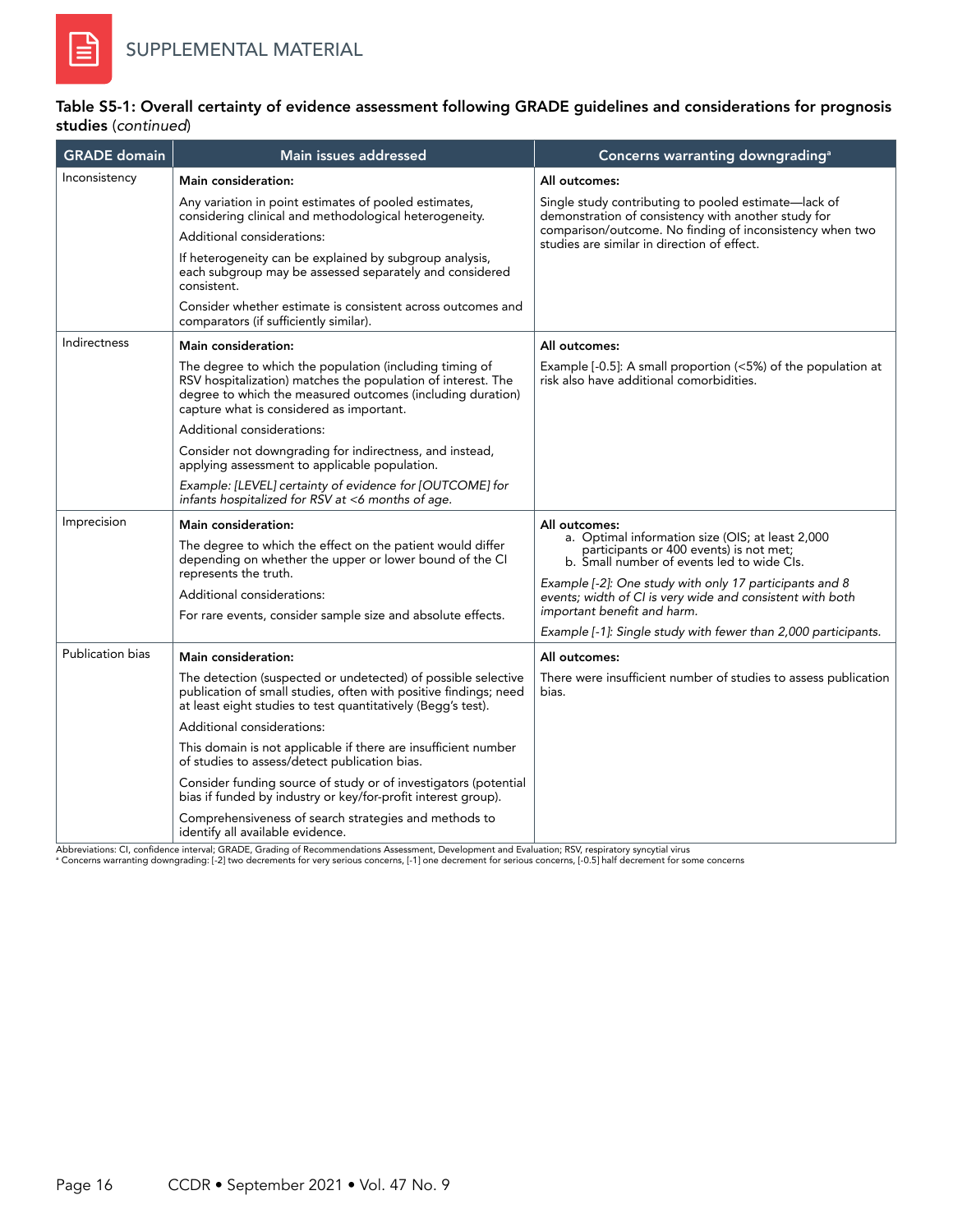

| Table S5-2: Levels of evidence for risk of a broadly defined population |  |  |  |  |  |  |
|-------------------------------------------------------------------------|--|--|--|--|--|--|
|-------------------------------------------------------------------------|--|--|--|--|--|--|

| Quality/certainty of evidence | Interpretation                                                                                                                                                 |
|-------------------------------|----------------------------------------------------------------------------------------------------------------------------------------------------------------|
| High                          | We are very confident that the true association (probability of future evens) lies close to that of the<br>estimate.                                           |
| Moderate                      | We are moderately confident that the true association is likely to be close to the estimate, but there is a<br>possibility that it is substantially different. |
| Low                           | Our confidence in the effect is limited: the true association may be substantially different from the<br>estimate.                                             |
| Very low                      | We have very little confidence/are very uncertain in the estimate: the true association is likely to be<br>substantially different from the estimate.          |

# References

- 1. Guyatt GH, Oxman AD, Schünemann HJ, Tugwell P, Knottnerus A. GRADE guidelines: A new series of articles in the Journal of Clinical Epidemiology. Journal of Clinical Epidemiology 2011;64(4):380-2. [DOI](https://doi.org/10.1016/j.jclinepi.2010.09.011) [PubMed](https://pubmed.ncbi.nlm.nih.gov/21185693/)
- 2. Iorio A, Spencer FA, Falavigna M, Alba C, Lang E, Burnand B, McGinn T, Hayden J, Williams K, Shea B, Wolff R, Kujpers T, Perel P, Vandvik PO, Glasziou P, Schunemann H, Guyatt G. Use of GRADE for assessment of evidence about prognosis: rating confidence in estimates of event rates in broad categories of patients. BMJ 2015 Mar;350:h870. [DOI](https://doi.org/10.1136/bmj.h870) PubMed

# Supplement 6: Characteristics of included studies

| Study author<br>& year;<br>Study design;<br>Study period;<br>Setting;<br>Country;<br><b>Funding</b><br>source                                                                                                                                        | Enrolled<br>cohort and<br>study sample                                                                                                                                                         | <b>RSV</b> cases                    | Prophylaxis and<br>other treatments/<br>therapies                                                                                                                                                                                                                                               | Patient<br>characteristics by<br>$risk$ factor(s)—<br>included<br>populations | <b>Excluded</b><br>populations                               | <b>Outcomes</b>                                                                                 | <b>Risk of bias</b>                                                                                              |
|------------------------------------------------------------------------------------------------------------------------------------------------------------------------------------------------------------------------------------------------------|------------------------------------------------------------------------------------------------------------------------------------------------------------------------------------------------|-------------------------------------|-------------------------------------------------------------------------------------------------------------------------------------------------------------------------------------------------------------------------------------------------------------------------------------------------|-------------------------------------------------------------------------------|--------------------------------------------------------------|-------------------------------------------------------------------------------------------------|------------------------------------------------------------------------------------------------------------------|
| Ambrose<br>2014 <sup>25</sup> :<br>associated<br>publication<br>Franklin 2016 &<br>Simões 2016 <sup>a</sup><br>Prospective<br>cohort<br><b>RSV</b> seasons<br>2009-2010 &<br>2010-2011<br>(Nov-Mar)<br>Clinics, ED &<br>hospital<br>lus.<br>Industry | Premature infants<br>$(32^0 - 35^0)$<br>wGA) not<br>receiving RSV<br>prophylaxis, born<br>May to February<br>and <6 mo CA at<br>enrollment;<br>1,642 infants:<br>32-34 wGA: 753<br>35 wGA: 889 | RSV-positive: 287<br>RSV-MAARI: 287 | Prophylaxis:<br>Premature infants<br>who received or were<br>considered for RSV IP<br>were ineligible for<br>study<br>63 (3.8%) of enrolled<br>infants (n=1,646) who<br>received RSV IP were<br>lost to follow-up<br>Other treatments/<br>therapies:<br>Chest radiograph 61%<br>Antibiotics 39% | Prematurity (32-35<br>wGA): 100%                                              | CLD of prematurity<br><b>HS-CHD</b><br>Life expectancy <6 mo | Short-term<br>Hospitalization<br><b>Hospital LOS</b><br>ICU admission<br>Mechanical ventilation | Moderate risk<br>Clinicians not<br>blinded to risk<br>factor (high risk for<br>hospitalization)<br>84% follow-up |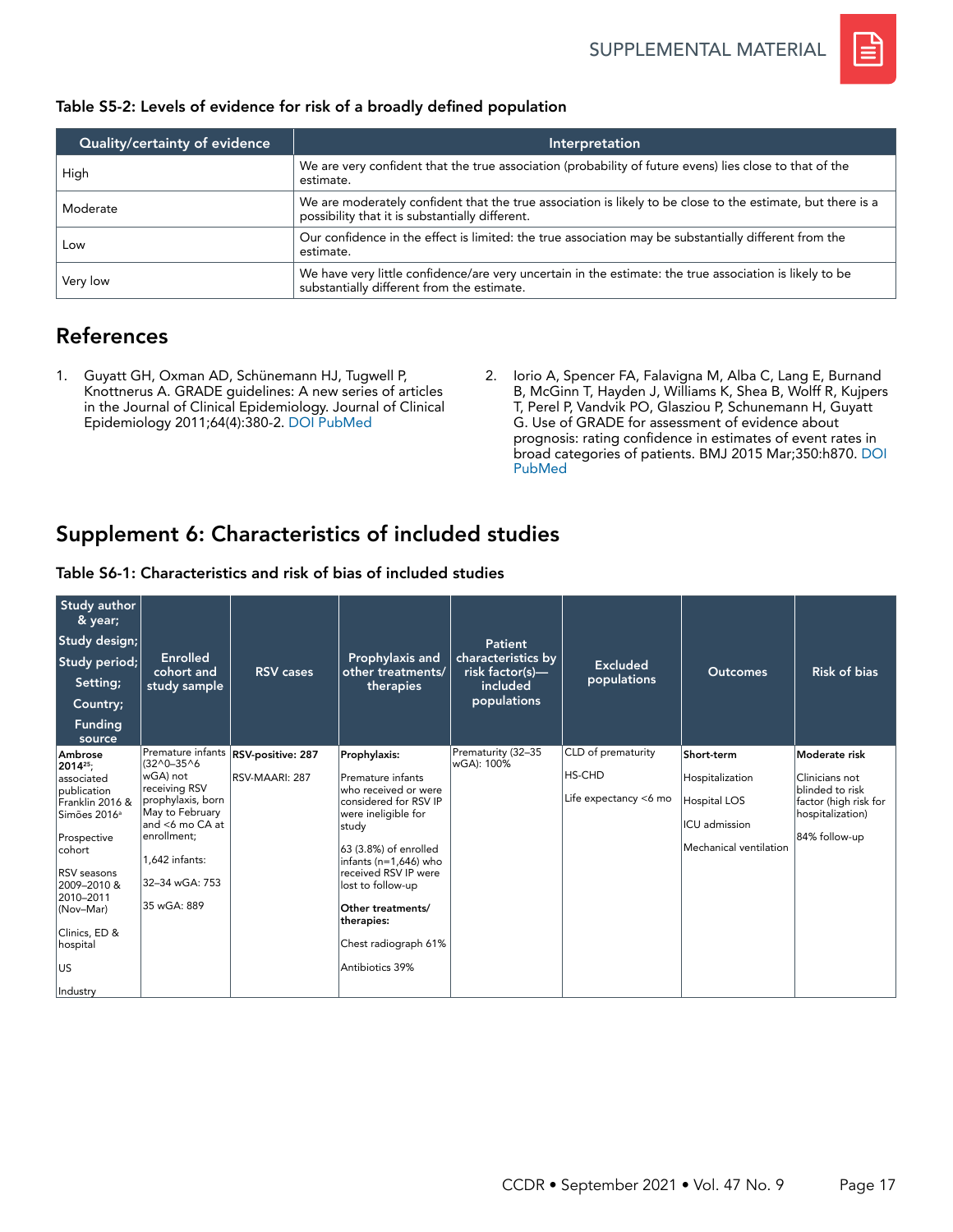

| Study author<br>& year;                                                                                                      |                                                                                                                                |                                                                                                                                                                                                                              |                                                                                                                                                                                                                                                                                                                                                                                                                                                                                                                                                                                  |                                                                                                                                                                                                                                                                                                                          |                 |                                                                                                                                                                                                         |                                                                                                                                                                             |
|------------------------------------------------------------------------------------------------------------------------------|--------------------------------------------------------------------------------------------------------------------------------|------------------------------------------------------------------------------------------------------------------------------------------------------------------------------------------------------------------------------|----------------------------------------------------------------------------------------------------------------------------------------------------------------------------------------------------------------------------------------------------------------------------------------------------------------------------------------------------------------------------------------------------------------------------------------------------------------------------------------------------------------------------------------------------------------------------------|--------------------------------------------------------------------------------------------------------------------------------------------------------------------------------------------------------------------------------------------------------------------------------------------------------------------------|-----------------|---------------------------------------------------------------------------------------------------------------------------------------------------------------------------------------------------------|-----------------------------------------------------------------------------------------------------------------------------------------------------------------------------|
| Study design;                                                                                                                |                                                                                                                                |                                                                                                                                                                                                                              |                                                                                                                                                                                                                                                                                                                                                                                                                                                                                                                                                                                  | <b>Patient</b>                                                                                                                                                                                                                                                                                                           |                 |                                                                                                                                                                                                         |                                                                                                                                                                             |
| Study period;                                                                                                                | <b>Enrolled</b><br>cohort and                                                                                                  | <b>RSV</b> cases                                                                                                                                                                                                             | Prophylaxis and<br>other treatments/                                                                                                                                                                                                                                                                                                                                                                                                                                                                                                                                             | characteristics by<br>risk factor(s)—                                                                                                                                                                                                                                                                                    | <b>Excluded</b> | <b>Outcomes</b>                                                                                                                                                                                         | <b>Risk of bias</b>                                                                                                                                                         |
| Setting;                                                                                                                     | study sample                                                                                                                   |                                                                                                                                                                                                                              | therapies                                                                                                                                                                                                                                                                                                                                                                                                                                                                                                                                                                        | included                                                                                                                                                                                                                                                                                                                 | populations     |                                                                                                                                                                                                         |                                                                                                                                                                             |
| Country;                                                                                                                     |                                                                                                                                |                                                                                                                                                                                                                              |                                                                                                                                                                                                                                                                                                                                                                                                                                                                                                                                                                                  | populations                                                                                                                                                                                                                                                                                                              |                 |                                                                                                                                                                                                         |                                                                                                                                                                             |
| <b>Funding</b><br>source                                                                                                     |                                                                                                                                |                                                                                                                                                                                                                              |                                                                                                                                                                                                                                                                                                                                                                                                                                                                                                                                                                                  |                                                                                                                                                                                                                                                                                                                          |                 |                                                                                                                                                                                                         |                                                                                                                                                                             |
| Anderson<br>201726<br>Prospective<br>cohort<br>Oct 2014-<br>Apr 2015<br>Sites, outpatient<br>or inpatient<br>US.<br>Industry | Premature<br>infants (29^0-<br>35^6 wGA)<br>hospitalized for<br>RSV at <12 mo<br>CA;<br>219 premature<br>infants enrolled      | RSV-hospitalized,<br>community-acquired<br>& nosocomial-<br>acquired: 219<br>Community-acquired:<br>212<br>29-32 wGA: 89<br>33-34 wGA: 81<br>35 wGA: 42<br>Nosocomial-acquired:<br>29-32 wGA: 3<br>33-34 wGA: 3<br>35 wGA: 1 | Prophylaxis:<br>Infants who received<br>RSV IP ≤35 d before<br>onset of respiratory<br>symptoms associated<br>with index RSV-H were<br>ineligible for study<br>Other treatments/<br>therapies:<br>Of infants with<br>procedures performed<br>$(n=200)$ :<br>Pulse oximetry: 86%<br>Chest radiograph:<br>81%<br>Complete blood count<br>analysis: 56%<br>Additional blood lab<br>analyses: 62%<br>Respiratory therapist<br>care: 59%<br>Of infants who<br>received medications<br>during index RSV-<br>hospitalization<br>$(n=196)$ :<br>Bronchodilators: 58%<br>Antibiotics: 52% | Prematurity (29^0-<br>35^6): 100%<br>CLD (in community-<br>acquired RSV cases):<br>3/219 (1.4%)<br>CHD: 18/219 (8.2%)<br>HS-CHD: 2/219 (0.9%)<br>Non HS-CHD: 16/219<br>(7.3%)<br>Down's syndrome:<br>3/212 (1.4%)<br>Other chromosomal<br>disorder: 4/212 (1.9%)<br>American Indian/<br>Alaska Native 3/210<br>$(1.4\%)$ | <b>NR</b>       | Short-term<br>Hospital LOS<br>ICU admission<br><b>ICU LOS</b><br>Mechanical<br>$\bullet$<br>ventilation (IMV<br>includes ECMO)<br>Mechanical<br>ventilation duration<br>Case fatality<br>Adverse events | Moderate risk<br>Clinicians not<br>blinded to risk<br>factor<br>Reasons for<br>$\bullet$<br>follow-up losses<br>not reported<br>(but follow-up<br>adequate)                 |
|                                                                                                                              |                                                                                                                                |                                                                                                                                                                                                                              | Inhaled steroids: 13%                                                                                                                                                                                                                                                                                                                                                                                                                                                                                                                                                            |                                                                                                                                                                                                                                                                                                                          |                 |                                                                                                                                                                                                         |                                                                                                                                                                             |
| Backman 2018 <sup>27</sup>                                                                                                   | Follow-up (17-                                                                                                                 | Hospitalized for                                                                                                                                                                                                             | Systemic steroids: 29%<br>Prophylaxis:                                                                                                                                                                                                                                                                                                                                                                                                                                                                                                                                           | NR                                                                                                                                                                                                                                                                                                                       | <b>NR</b>       | Long-term (at age                                                                                                                                                                                       | Moderate risk                                                                                                                                                               |
| Prospective<br>cohort<br>1992-2010                                                                                           | 20 y) of infants<br>hospitalized<br>for RSV with<br>wheezing in early<br>childhood (<2 y;<br>1992-1993);                       | RSV with wheeze,<br>community-acquired: NR<br>14<br>RSV pathogen only: 8   therapies:                                                                                                                                        | Other treatments/                                                                                                                                                                                                                                                                                                                                                                                                                                                                                                                                                                |                                                                                                                                                                                                                                                                                                                          |                 | $17 - 20$ y)<br>Asthma (patient-<br>reported)<br>Lung function<br>$\bullet$                                                                                                                             | Study sample<br>٠<br>poorly<br>described;<br>potential for<br>selection bias                                                                                                |
| Hospital &<br>community<br>Finland<br>Non-industry                                                                           | 109 adults;<br>49 with<br>hospitalization<br>for RSV with<br>wheezing;<br>60 population<br>controls matched<br>for age and sex | $RSV + co-infection$<br>(viruses): 6<br>Data (demographics<br>& outcomes)<br>combines RSV-<br>without coinfection<br>and RSV-with<br>coinfection                                                                             | NR                                                                                                                                                                                                                                                                                                                                                                                                                                                                                                                                                                               |                                                                                                                                                                                                                                                                                                                          |                 |                                                                                                                                                                                                         | Patient and<br>$\bullet$<br>clinician-based<br>outcome<br>assessment;<br>unlikely blinded<br>Reasons for<br>follow-up losses<br>not reported<br>(but follow-up<br>adequate) |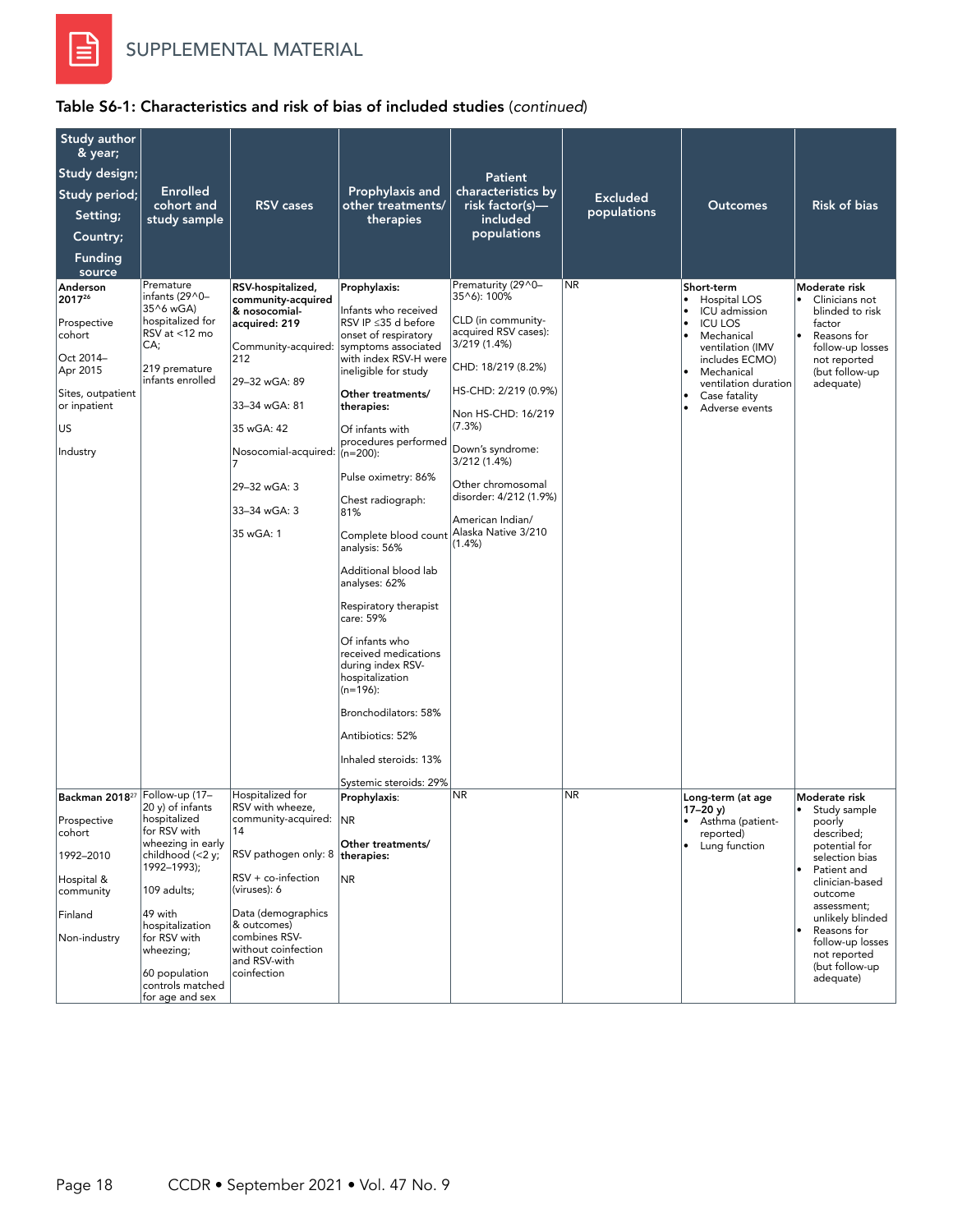SUPPLEMENTAL MATERIAL



| Study author<br>& year;<br>Study design;<br>Study period;<br>Setting;<br>Country;<br><b>Funding</b><br>source                                                                                              | <b>Enrolled</b><br>cohort and<br>study sample                                                                                                                                                                                                | <b>RSV</b> cases                                                                                                                                                                                                     | Prophylaxis and<br>other treatments/<br>therapies                                                                                                                                                                                       | <b>Patient</b><br>characteristics by<br>risk factor(s)—<br>included<br>populations                                                                                                                                                                                                                                                                | <b>Excluded</b><br>populations | <b>Outcomes</b>                                                                                              | <b>Risk of bias</b>                                                                                                                                                                                                                                               |
|------------------------------------------------------------------------------------------------------------------------------------------------------------------------------------------------------------|----------------------------------------------------------------------------------------------------------------------------------------------------------------------------------------------------------------------------------------------|----------------------------------------------------------------------------------------------------------------------------------------------------------------------------------------------------------------------|-----------------------------------------------------------------------------------------------------------------------------------------------------------------------------------------------------------------------------------------|---------------------------------------------------------------------------------------------------------------------------------------------------------------------------------------------------------------------------------------------------------------------------------------------------------------------------------------------------|--------------------------------|--------------------------------------------------------------------------------------------------------------|-------------------------------------------------------------------------------------------------------------------------------------------------------------------------------------------------------------------------------------------------------------------|
| Backman 2014 <sup>28</sup> Follow-up<br>Prospective<br>cohort<br>1981-2010<br>Hospital &<br>community<br>Finland<br><b>Funding NR</b><br>Banerji 2016 <sup>13</sup>                                        | $(28-31 y)$ of<br>infants, with or<br>without RSV<br>hospitalization in<br>early childhood<br>(<24 mo; 1981-<br>1982);<br>129 adults;<br>43 with<br>hospitalization for<br><b>RSV</b> infection<br>86 population<br>controls<br>Infants born | RSV-hospitalized, 43<br>Confirmed RSV: 24<br>Probable RSV: 19<br>Admissions for RSV                                                                                                                                  | Prophylaxis:<br><b>NR</b><br>Other treatments/<br>therapies:<br><b>NR</b>                                                                                                                                                               | <b>NR</b><br>Remote geographic                                                                                                                                                                                                                                                                                                                    | N <sub>R</sub><br><b>NR</b>    | Long-term (at age<br>$28 - 31$ y)<br>Asthma (physician<br>& patient-reported)<br>Lung function<br>Short-term | Moderate risk<br>Sample<br>l.<br>characteristics at<br>enrollment not<br>described<br>Patient and<br>clinician-based<br>outcome<br>assessment;<br>unlikely blinded<br>Reasons for<br>follow-up losses<br>not reported<br>(but follow-up<br>adequate)<br>High risk |
| Prospective<br>cohort<br>(retrospective<br>cohort for<br>Qikiqtaaluk<br>region)<br>Jan 1-Dec 31,<br>2009<br>Hospitals<br>Arctic Canada<br>(Northwest)<br>Territories,<br>Nunavut &<br>Nunavik)<br>Industry | in 2009 and<br>admitted to<br>hospital with LRTI<br>at $<1$ y CA;<br>1,838 infants;<br>293 infants<br>admitted for LRTI<br>(348 admissions)                                                                                                  | among infants <1 y<br>per 1,000 live births/<br>vear: 66.9<br>Tested for RSV: 298<br>admissions<br>RSV-positive: 124<br>admissions<br>RSV pathogen only:<br>73 admissions<br>RSV with co-infection:<br>51 admissions | Prophylaxis:<br>One infant admitted<br>with RSV infection had<br>received prophylaxis<br>with PVZ<br>Other treatments/<br>therapies:<br>NR.                                                                                             | (Canadian Arctic):<br>100%<br>Some infants had<br>more than one<br>underlying condition:<br>Any underlying<br>condition:<br>70/1,838 (20.1%)<br>admissions<br>Prematurity (<36<br>wGA): 65/1,838<br>(18.7%) admissions<br>Cardiac,<br>respiratory:<br>14/1,838 (4.0%)<br>admissions<br>Neurologic,<br>congenital:<br>3/1,838 (0.9%)<br>admissions |                                | Hospitalization                                                                                              | Clinicians not<br>$\bullet$<br>blinded to<br>risk factors<br>(high-risk for<br>hospitalization)<br>Baseline<br>characteristics<br>not reported<br>Primary outcome<br>not reported<br>for number of<br>infants (number<br>of admissions<br>only)                   |
| Bjornson 2018 <sup>29</sup><br>Retrospective<br>cohort<br>Cohort 1:<br>Jan 1, 2000-Dec <2 y CA;<br>31, 2009<br>Cohort 2: 2005-<br>2017<br>Hospital<br>Canada<br>Industry                                   | with CF, who<br>did not receive<br>prophylaxis, and<br>for RSV at<br>267 CF infants:<br>84 without PVZ                                                                                                                                       | Infants diagnosed RSV-hospitalized: 5<br>CF infants with<br>respiratory illness<br>were hospitalized   hospitalization: 29<br>RSV testing<br>rate among all<br>hospitalized infants:<br>49/92 (53%)                  | Prophylaxis:<br>No infants received<br>PVZ (used non-PVZ<br>group only)<br>Other treatments/<br>therapies:<br>NR;<br>All CF patients in<br>Canada are referred<br>to accredited CF<br>clinic for ongoing<br>assessment and<br>treatment | CF: 100%                                                                                                                                                                                                                                                                                                                                          | <b>NR</b>                      | Short-term<br>Hospitalization<br>Hospital LOS<br>ICU admission<br><b>ICU LOS</b><br>$\bullet$                | Moderate risk<br>Clinicians<br>$\bullet$<br>not blinded<br>to risk factor<br>(high risk for<br>hospitalization)<br>Baseline<br>characteristics<br>not reported<br>No adjustment<br>for confounders                                                                |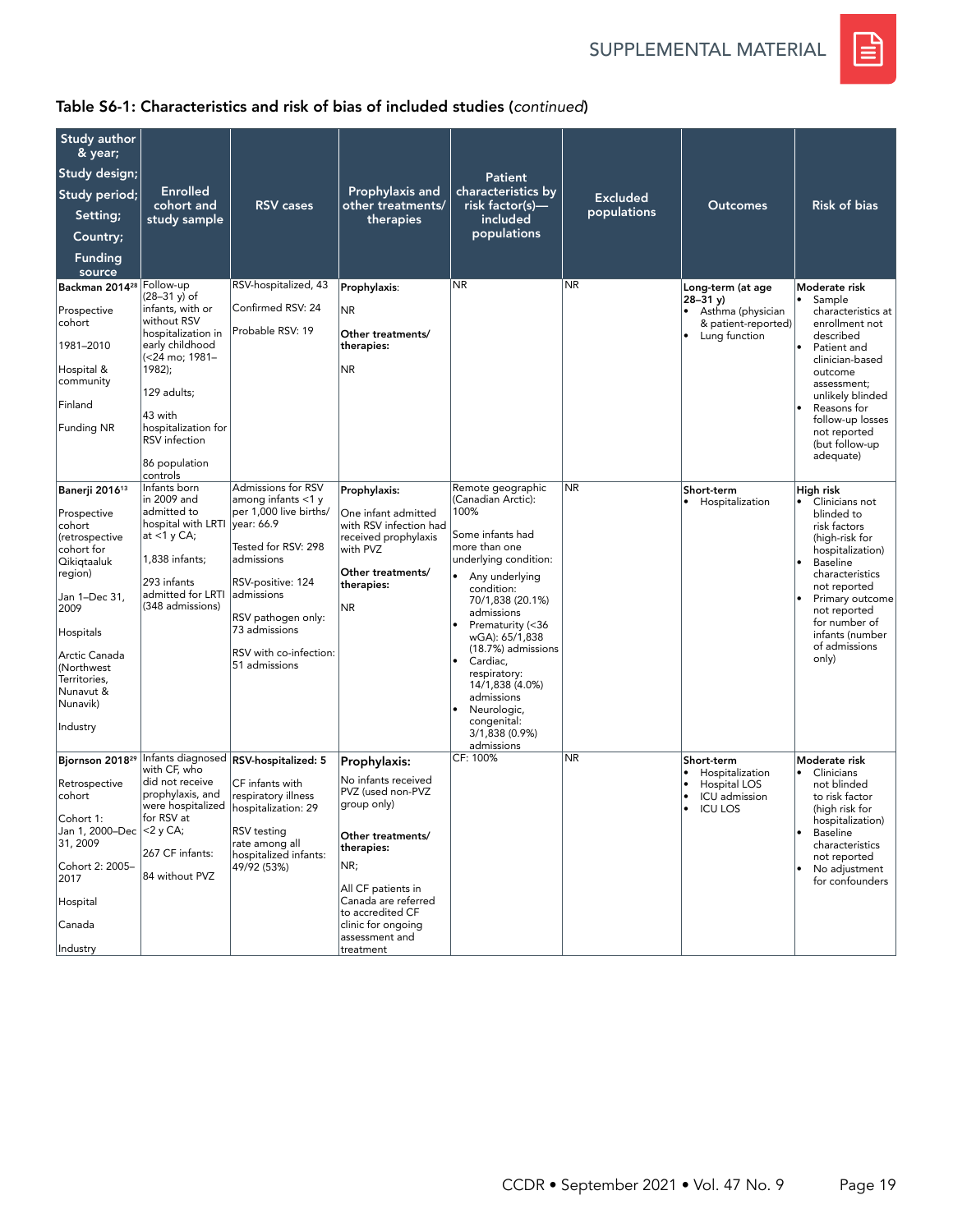

| Study author<br>& year;<br>Study design;<br>Study period;<br>Setting;<br>Country;<br><b>Funding</b><br>source<br>Blanken 2016 <sup>30</sup><br>Prospective<br>cohort<br>Jun 2008–Feb | <b>Enrolled</b><br>cohort and<br>study sample<br>Follow-up of<br>premature<br>infants $(32^{\wedge}1 -$<br>35^6 wGA)<br>hospitalized with<br>RSV at $<$ 1 y CA;                                               | <b>RSV</b> cases<br>RSV-hospitalized:<br>181                                 | Prophylaxis and<br>other treatments/<br>therapies<br>Prophylaxis:<br>Premature infants who<br>received PVZ were<br>ineligible for study<br>Other treatments/                                   | Patient<br>characteristics by<br>risk factor(s)—<br>included<br>populations<br>Prematurity (32^1-<br>35^6 wGA): 100% | <b>Excluded</b><br>populations<br>Gross congenital<br>abnormalities (e.g.<br>Down's syndrome)                                                                                                                                                                                                                                                                                                                        | <b>Outcomes</b><br>Short-term<br>$\bullet$<br>Hospitalization                                                                                                                                                                          | <b>Risk of bias</b><br>Low risk<br>Clinicians not<br>٠<br>blinded to risk<br>factor (moderate<br>risk for<br>hospitalization)                                                                                                                                                         |
|--------------------------------------------------------------------------------------------------------------------------------------------------------------------------------------|---------------------------------------------------------------------------------------------------------------------------------------------------------------------------------------------------------------|------------------------------------------------------------------------------|------------------------------------------------------------------------------------------------------------------------------------------------------------------------------------------------|----------------------------------------------------------------------------------------------------------------------|----------------------------------------------------------------------------------------------------------------------------------------------------------------------------------------------------------------------------------------------------------------------------------------------------------------------------------------------------------------------------------------------------------------------|----------------------------------------------------------------------------------------------------------------------------------------------------------------------------------------------------------------------------------------|---------------------------------------------------------------------------------------------------------------------------------------------------------------------------------------------------------------------------------------------------------------------------------------|
| 2014<br>Hospital<br>Netherlands<br>Industry and<br>non-industry                                                                                                                      | 181 infants                                                                                                                                                                                                   |                                                                              | therapies:<br>NR.                                                                                                                                                                              |                                                                                                                      |                                                                                                                                                                                                                                                                                                                                                                                                                      |                                                                                                                                                                                                                                        |                                                                                                                                                                                                                                                                                       |
| <b>Bonnelykke</b><br>201531<br>Prospective<br>cohort<br>1998-2001<br>Clinic<br>Denmark<br>Industry and<br>non-industry                                                               | Infants enrolled<br>at 1 mo CA,<br>followed up for<br>first 3 y of life for<br>LRTI and known<br>asthma status at<br>7 y CA;<br>313 infants                                                                   | RSV-positive: 52 in<br>first year of life (101<br>in first 3 y of life)      | Prophylaxis:<br><b>NR</b><br>Other treatments/<br>therapies:<br>NR.                                                                                                                            | Infants with specified<br>risk factors were<br>excluded                                                              | Prematurity (<36<br>wGA)<br>Suspected chronic<br>disease or lung<br>symptoms<br>Need for mechanical<br>ventilation after<br>birth                                                                                                                                                                                                                                                                                    | Long-term<br>Asthma at age<br>7 y (physician-<br>diagnosed)                                                                                                                                                                            | Low risk<br><b>Baseline</b><br>characteristics<br>not reported<br>No data for risk<br>factors reported;<br>unclear if<br>outcome<br>assessment<br>was blinded<br>(unlikely to affect<br>assessment)<br>Reasons for<br>follow-up losses<br>not reported<br>(but follow-up<br>adequate) |
| Carbonell-<br>Estrany 2015 <sup>32</sup><br>Prospective<br>cohort<br>Baseline:<br>2005-2006,<br>2006-2007<br>FU: 2008-2014<br>Hospital<br>Spain<br>Industry                          | Premature infants<br>$(32^{\wedge}1 - 35^{\wedge}0)$<br>wGA), with<br>or without<br>hospitalization<br>for RSV at<br><12 mo CA;<br>125 infants<br>with RSV-<br>hospitalization;<br>362 population<br>controls | RSV-hospitalized:<br>125                                                     | Prophylaxis:<br>Four (3.2%) infants<br>hospitalized for RSV<br>received PVZ; 12<br>(3.3%) infants without<br>hospitalization for RSV<br>received PVZ<br>Other treatments/<br>therapies:<br>NR. | Prematurity (32^1-<br>35^0 wGA): 100%                                                                                | CLD of prematurity<br>Other chronic<br>pulmonary diseases<br>$\bullet$<br>HS-CHD<br>$\bullet$<br>Congenital<br>abnormalities of the<br>airways<br>Neuromuscular<br>disease<br>Immunodeficiency<br>$\bullet$<br>Any illness/condition  .<br>to preclude long-<br>term survival<br>Participation in trial<br>$\bullet$<br>of RSV prophylaxis<br>or therapeutic agent<br>Diagnosis of asthma<br>$\bullet$<br>at age 2 y | Short-term<br>• Hospitalization<br>Long-term<br>Wheeze at age<br>$\bullet$<br>$2-6$ y (parent or<br>physician)<br>$\bullet$<br>Asthma med at<br>2-6 y (parent or<br>physician)<br>Lung function at<br>age 6 y (clinical<br>assessment) | Moderate risk<br>Clinicians<br>$\bullet$<br>not blinded<br>to risk factor<br>(high risk for<br>hospitalization)<br>Parent or<br>physician-<br>reported<br>outcome<br>assessment<br>Outcome<br>assessment not<br>blinded                                                               |
| Caserta 201733<br>Prospective<br>cohort<br>Oct 2012-Apr<br>2015<br>Clinic,<br>community &<br>hospital<br>US<br>Non-industry                                                          | Healthy full-term<br>infants (≥36 wGA)<br>born after May 1<br>of previous winter hospitalized: 84<br>with RSV at<br><10 mo CA;<br>139 infants                                                                 | RSV-positive: 139<br>RSV-positive,<br>RSV-positive, non-<br>hospitalized: 55 | Prophylaxis:<br>Infants eligible for<br>PVZ prophylaxis were<br>ineligible for study<br>Other treatments/<br>therapies:<br><b>NR</b>                                                           | Infants with specified<br>risk factors were<br>excluded                                                              | Any high-risk<br>conditions:<br>Congenital cardiac<br>disease<br>Neurologic<br>conditions<br>Chronic aspiration<br>Immunosuppression<br>$\bullet$<br>Malignancy<br>Qualified for PVZ<br>prophylaxis<br>Inability to complete<br>study                                                                                                                                                                                | Short-term<br>Hospitalization<br>$\bullet$<br>Hospital LOS<br>PICU admission<br>$\bullet$<br>Oxygen duration<br>$\bullet$<br>Mechanical<br>ventilation                                                                                 | Moderate risk<br>Sampling<br>strategy unclear;<br>potential for<br>selection bias<br>$\bullet$<br>Participants<br>selected from<br>different<br>populations<br>Blinding of<br>outcome<br>assessment<br>not reported<br>(objective<br>outcomes)                                        |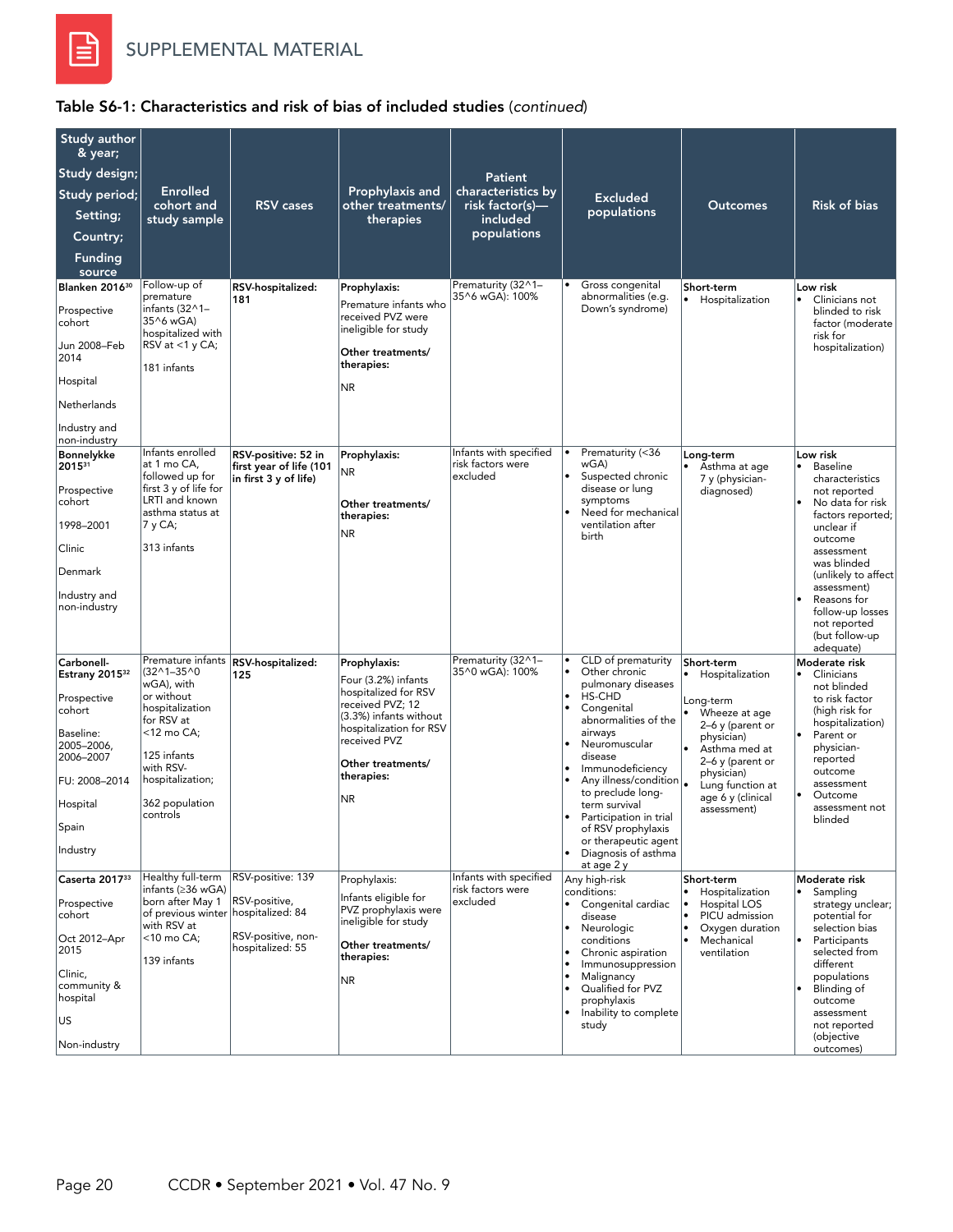SUPPLEMENTAL MATERIAL



| Study author<br>& year;<br>Study design;<br>Study period;<br>Setting;<br>Country;<br><b>Funding</b><br>source<br>Chu 201734<br>Retrospective<br>cohort<br>1997-2012 tri-<br>annually<br>Hospital<br>US<br>Non-industry | <b>Enrolled</b><br>cohort and<br>study sample<br>Infants with or<br>without CHD,<br>hospitalized<br>for RSV at<br><24 mo CA;<br>549,265 infants:<br><b>HS-CHD: 2,518</b><br>Non HS-CHD:<br>546,747                                                                                                                        | <b>RSV</b> cases<br>RSV, primary<br>diagnosis<br>(hospitalization for<br>RSV): 473313<br>RSV, primary with HS-<br>CHD: 1531<br>RSV, primary without<br><b>HS-CHD: 471782</b><br>RSV, any diagnosis<br>(RSV bronchiolitis,<br>RSV pneumonia, or<br>RSV): 473313<br>RSV, with HS-CHD:<br>1531 | Prophylaxis and<br>other treatments/<br>therapies<br>Prophylaxis:<br>NR;<br>PVZ recommended<br>in 2003<br>Pre-PVZ for CHD:<br>1997, 2000<br>Post-PVZ for CHD:<br>2006, 2009, 2012<br>Other treatment/<br>therapies:<br>NR.                                                                                                                                                                                                                                                                                                                                                                                                 | <b>Patient</b><br>characteristics by<br>risk factor(s)-<br>included<br>populations<br>HS-CHD:<br>2,518/549,265 (0.5%)<br>Non HS-CHD:<br>546,747/549,265<br>(99.5%) | <b>Excluded</b><br>populations<br>N <sub>R</sub>                                                                                                     | <b>Outcomes</b><br>Short-term<br>Hospitalization<br>Hospital LOS<br>Mechanical<br>ventilation<br><b>ECMO</b><br>$\bullet$<br>Case fatality | <b>Risk of bias</b><br>Low risk<br>Clinicians not<br>$\bullet$<br>blinded to risk<br>factor (moderate<br>risk for<br>hospitalization)<br>Blinding of<br>outcome<br>assessment<br>not reported<br>(objective<br>outcomes)            |
|------------------------------------------------------------------------------------------------------------------------------------------------------------------------------------------------------------------------|---------------------------------------------------------------------------------------------------------------------------------------------------------------------------------------------------------------------------------------------------------------------------------------------------------------------------|---------------------------------------------------------------------------------------------------------------------------------------------------------------------------------------------------------------------------------------------------------------------------------------------|----------------------------------------------------------------------------------------------------------------------------------------------------------------------------------------------------------------------------------------------------------------------------------------------------------------------------------------------------------------------------------------------------------------------------------------------------------------------------------------------------------------------------------------------------------------------------------------------------------------------------|--------------------------------------------------------------------------------------------------------------------------------------------------------------------|------------------------------------------------------------------------------------------------------------------------------------------------------|--------------------------------------------------------------------------------------------------------------------------------------------|-------------------------------------------------------------------------------------------------------------------------------------------------------------------------------------------------------------------------------------|
| Drummond<br>201635<br>Retrospective<br>cohort<br>2007-2013<br>Hospital<br>France<br>Non-industry                                                                                                                       | Infants with<br>chILD treated<br>with systemic<br>corticosteroids<br>during RSV<br>season (Sep<br>1–Apr 1) from<br>2008-2015;<br>24 infants with<br>chILD;<br>Treated with CS<br>in first vs. second<br>season: 20 vs. 16<br>infants;<br>No PVZ<br>prophylaxis in<br>first vs. second<br>season: 9/20 vs.<br>9/16 infants | RSV, without HS-<br>CHD: 471782<br>RSV-hospitalized: 6<br>Admissions for<br>bronchiolitis: 18<br>(two infants had<br>RSV infection prior<br>to receiving PVZ<br>prophylaxis)<br>Infants without<br>PVZ: four infants<br>hospitalized for RSV-<br>bronchiolitis                              | Prophylaxis:<br>9/20 (45%) infants<br>treated with<br>corticosteroids in<br>their first RSV season<br>did not receive PVZ<br>prophylaxis;<br>9/16 (56%) infants<br>treated with<br>corticosteroids in<br>their second season<br>did not receive PVZ<br>prophylaxis<br>Other treatments/<br>therapies:<br>Most infants on<br>supplemental oxygen<br>at home prior to<br>hospital admission;<br>First vs. second<br>season:<br>Corticosteroid pulse:<br>89% vs. 100%<br>Oral corticosteroids:<br>56% vs. 33%<br>Hydroxycholoroquine:<br>11% vs. 11%<br>Azathioprine: 11%<br>vs. 44%<br>Mycophenolate-<br>mofetil 11% vs. 33% | Childhood interstitial<br>lung disease 100%                                                                                                                        | Prematurity (<32<br>wGA)<br>CLD of prematurity<br>$\bullet$<br>Requirement<br>of oxygen<br>concentration >21%  .<br>for at least 28 d<br>after birth | Short-term<br>Hospitalization<br>Hospital LOS<br>$\bullet$<br>$\bullet$<br>ICU admission<br>(zero cases)<br>Case fatality (zero<br>cases)  | Moderate risk<br>$\bullet$ Clinicians<br>not blinded<br>to risk factor<br>(high risk for<br>hospitalization)<br>Blinding of<br>outcome<br>assessment<br>not reported<br>(objective<br>outcomes)<br>No adjustment<br>for confounders |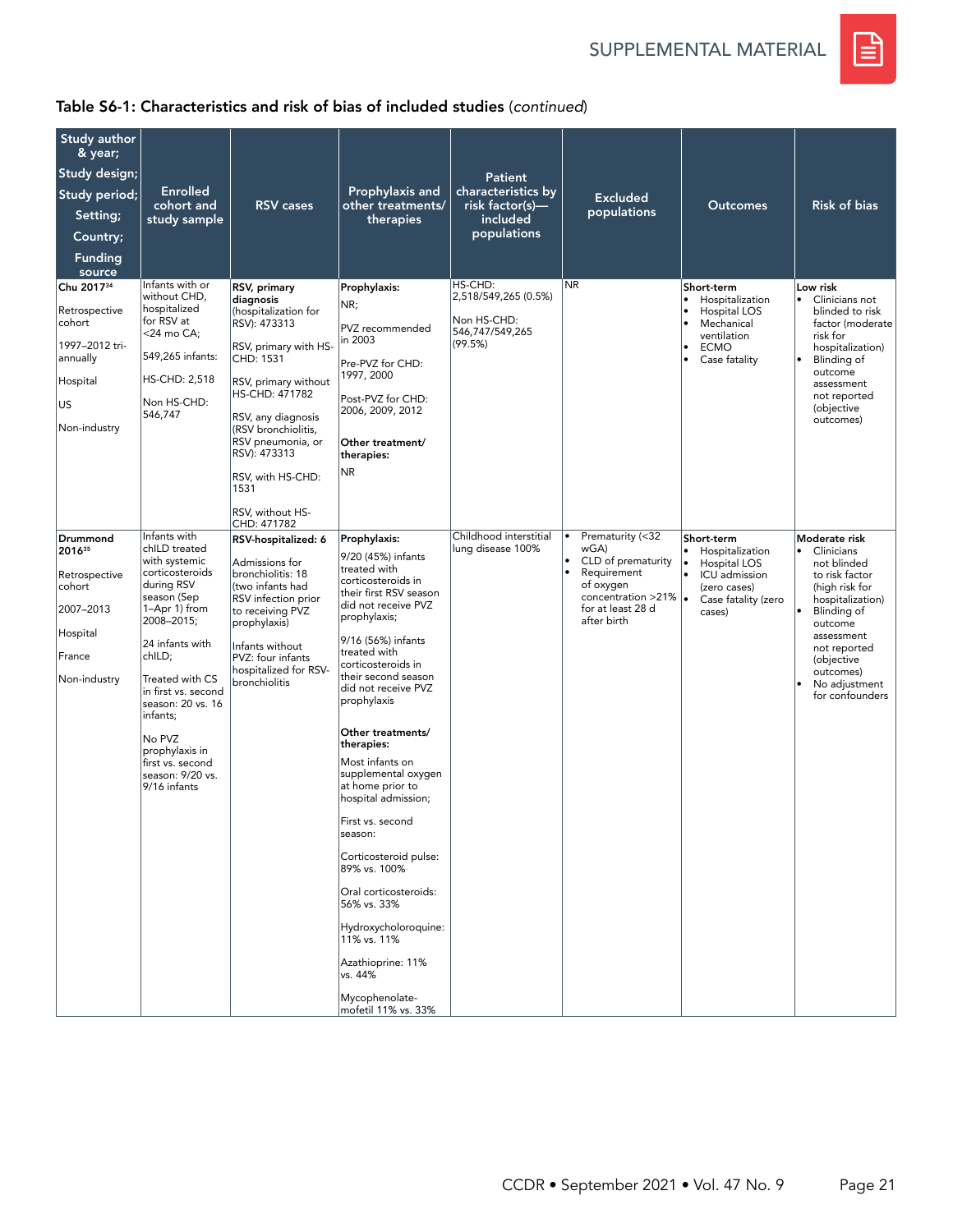

| Study author<br>& year;<br>Study design;<br>Study period;<br>Setting;<br>Country;<br><b>Funding</b><br>source                                                                                                                                              | <b>Enrolled</b><br>cohort and<br>study sample                                                                                                                                                                                                                                                                                          | <b>RSV</b> cases                                                                                                                                                                                                                                                                                                                                                                                                                                                                                                                   | Prophylaxis and<br>other treatments/<br>therapies                                                                                                | Patient<br>characteristics by<br>risk factor(s)-<br>included<br>populations                                                                                                                                  | <b>Excluded</b><br>populations                                                                                                                          | <b>Outcomes</b>                                                                                                                                                                                                                                                | <b>Risk of bias</b>                                                                                                                                                                                                      |
|------------------------------------------------------------------------------------------------------------------------------------------------------------------------------------------------------------------------------------------------------------|----------------------------------------------------------------------------------------------------------------------------------------------------------------------------------------------------------------------------------------------------------------------------------------------------------------------------------------|------------------------------------------------------------------------------------------------------------------------------------------------------------------------------------------------------------------------------------------------------------------------------------------------------------------------------------------------------------------------------------------------------------------------------------------------------------------------------------------------------------------------------------|--------------------------------------------------------------------------------------------------------------------------------------------------|--------------------------------------------------------------------------------------------------------------------------------------------------------------------------------------------------------------|---------------------------------------------------------------------------------------------------------------------------------------------------------|----------------------------------------------------------------------------------------------------------------------------------------------------------------------------------------------------------------------------------------------------------------|--------------------------------------------------------------------------------------------------------------------------------------------------------------------------------------------------------------------------|
| Farber 2016 <sup>36</sup><br>Retrospective<br>cohort<br>2012-2014<br>Hospital<br>US<br>No funding                                                                                                                                                          | Premature infants<br>(29-36 wGA)<br>without PVZ,<br>hospitalized for<br>RSV at ≤6 mo CA<br>at start of RSV<br>season (on or<br>after Apr 1);<br>Premature infants (89.1%)<br>without PVZ:<br>12,812<br>29-32 wGA:<br>1,188<br>33-36 wGA:                                                                                               | RSV-hospitalized:<br>542<br>Prematurity:<br>29-32 wGA: 59<br>$(10.9\%)$<br>33-36 wGA: 483                                                                                                                                                                                                                                                                                                                                                                                                                                          | Prophylaxis:<br>Premature infants with<br>PVZ prophylaxis (study<br>comparator) were not<br>used<br>Other treatments/<br>therapies:<br><b>NR</b> | Prematurity (29-36<br>wGA): 100%                                                                                                                                                                             | <29 wGA: >36 wGA<br><b>CLD</b><br>CHD<br>Pulmonary hypertension<br>Hematopoietic<br>stem cell or other<br>transplantation<br>Severe genetic<br>syndrome | Short-term<br>Hospitalization<br>Hospital LOS (<1 d<br>$& \geq 1$ d)                                                                                                                                                                                           | Low risk<br>Clinicians<br>not blinded<br>to risk factor<br>(moderate risk for<br>hospitalization)                                                                                                                        |
| Fauroux 2014 <sup>37</sup><br>Retrospective<br>FU of<br>prospective<br>cohort<br>Birth cohort:<br>Mar 1-Oct 2,<br>2008<br>RSV FU: Sep<br>2008-Apr 2009<br>Respiratory FU:<br>May 1, 2009-<br>Apr 30, 2010<br>Community &<br>hospital<br>France<br>Industry | 11,624<br>Infants born Mar<br>31-Oct 2, 2008<br>and <6 mo CA<br>at start of RSV<br>season (Sep<br>2008-Apr 2009);<br>Birth cohort: 443<br>infants:<br>17 infants with<br>history of RSV<br>hospitalization:<br>14 premature &<br>3 term<br>426 infants<br>without<br>history of RSV<br>hospitalization:<br>228 premature &<br>198 term | <b>History of RSV</b><br>hospitalization: 17<br>Premature (<33<br>wGA): 14<br>Term (39–41 wGA): 3<br>No history of RSV<br>hospitalization: 426<br>infants                                                                                                                                                                                                                                                                                                                                                                          | Prophylaxis:<br>Infants with PVZ<br>prophylaxis were<br>ineligible for study<br>Other treatments/<br>therapies:<br><b>NR</b>                     | Prematurity (<33<br>wGA): 14/17 (82.4%)<br>with history of<br>hospitalization for RSV<br>bronchiolitis;<br>228/426 (53.5%)<br>without history of<br>hospitalization for RSV 2009 RSV season<br>bronchiolitis | BPD (oxygen<br>dependence at 28 d<br>of life);<br>No documented<br>immune deficiency or<br>other serious chronic<br>illness at start of 2008-           | Short-term<br>Hospitalization<br>Long-term (at age<br>$1 - 2y$<br>Wheeze (parent &<br>physician-reported) <sup>•</sup><br>Respiratory<br>morbidity, non-<br>specified excluding<br>bronchiolitis,<br>wheezing, and<br>asthma (parent- &<br>physician-reported) | Moderate risk<br>Clinicians<br>$\bullet$<br>not blinded<br>to risk factor<br>(high risk for<br>hospitalization)<br>Parent and<br>physician-<br>reported<br>outcome<br>assessment<br>Outcome<br>assessment not<br>blinded |
| Feldman 2016 <sup>38</sup><br>Retrospective<br>cohort<br>Liver transplant<br>recipients Jan<br>1, 2004-Dec 31,<br>2012<br>Community &<br>hospital<br>US<br>Funding NR                                                                                      | Children <18 y<br>with previous<br>liver transplant<br>tollowed up<br>2 y post-<br>transplantation<br>for RSV infection;<br>2,554 infants with<br>liver transplant;<br>415 with RSV<br>and vaccine-<br>preventable<br>infections (R/VPI)<br>& 2,139 without<br>R/VPI                                                                   | RSV-positive: 415<br>RSV hospitalization<br>during transplant<br>hospitalization<br>(assumed<br>nosocomial): 92<br>immunocompromised<br>infants with R/VPI<br>RSV hospitalization<br>2 y post-<br>transplantation<br>(assumed community-<br>acquired): 135 liver<br>transplant infants<br>with R/VPI<br>First hospitalization<br>for RSV: 132 infants<br>(timing NR-first and/<br>or second year post-<br>transplant)<br>Time from transplant<br>to RSV infection,<br>among all infants with<br>R/VPI: mean 0.7 y;<br>median 0.5 y | Prophylaxis:<br><b>NR</b><br>Other treatments/<br>therapies:<br>NR                                                                               | Immunocompromised NR<br>(previous liver<br>transplantation): 100%<br>Prematurity (ND):<br>31/2554 (1.2%)                                                                                                     |                                                                                                                                                         | Short-term<br>Hospitalization<br>$\bullet$<br>Hospital LOS<br>$\bullet$<br>ICU admission<br>Mechanical<br>٠<br>ventilation<br>Case fatality                                                                                                                    | Low risk<br>Clinicians not<br>$\bullet$<br>blinded to risk<br>factor (moderate<br>risk for<br>hospitalization)                                                                                                           |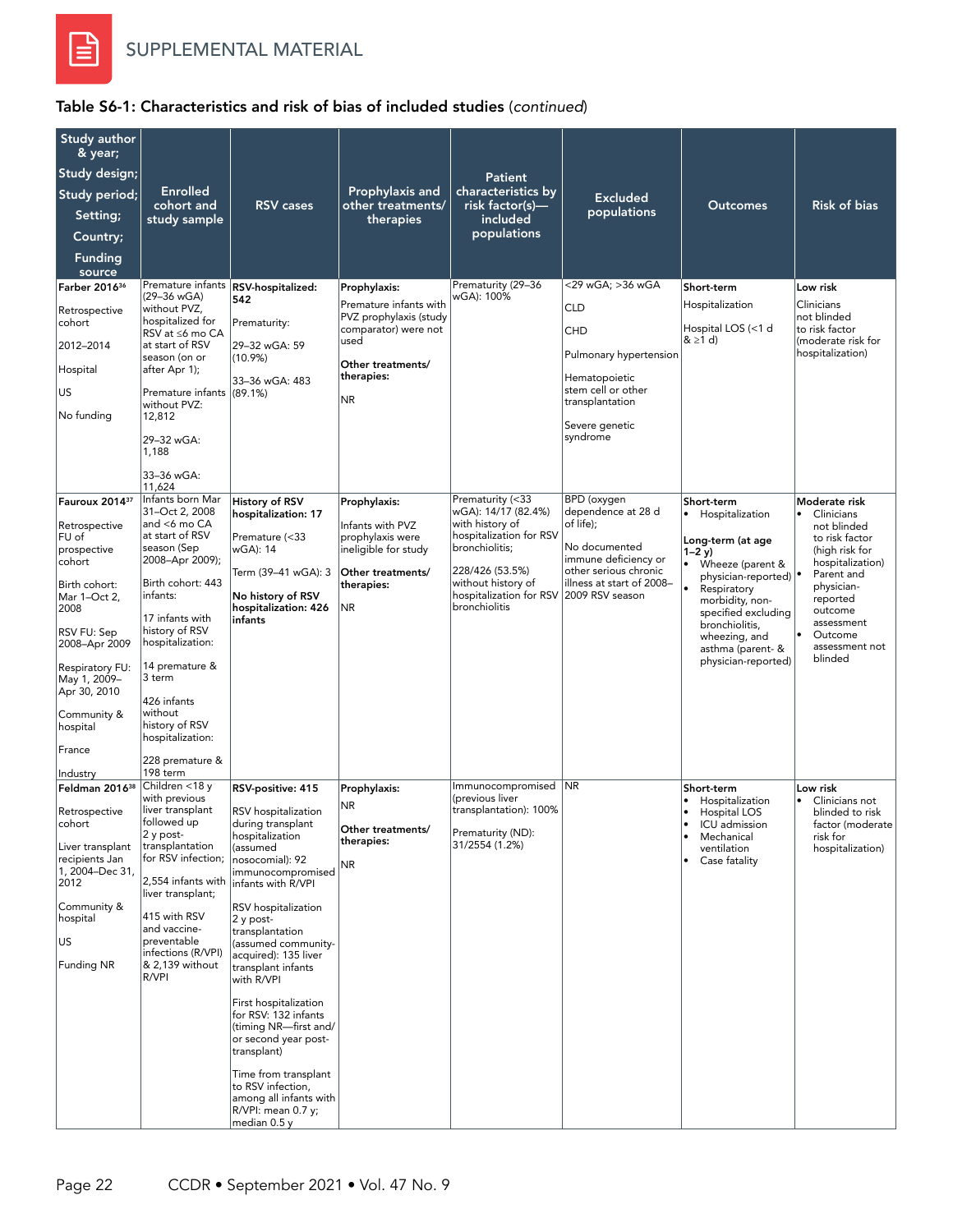SUPPLEMENTAL MATERIAL



| Study author<br>& year;                                                                                                                                                                                                              |                                                                                                                                                                                                                                   |                                             |                                                                                                                                                                                                |                                       |                                                                                                                    |                                                             |                                                                                                                                                       |
|--------------------------------------------------------------------------------------------------------------------------------------------------------------------------------------------------------------------------------------|-----------------------------------------------------------------------------------------------------------------------------------------------------------------------------------------------------------------------------------|---------------------------------------------|------------------------------------------------------------------------------------------------------------------------------------------------------------------------------------------------|---------------------------------------|--------------------------------------------------------------------------------------------------------------------|-------------------------------------------------------------|-------------------------------------------------------------------------------------------------------------------------------------------------------|
| Study design;                                                                                                                                                                                                                        |                                                                                                                                                                                                                                   |                                             |                                                                                                                                                                                                | Patient                               |                                                                                                                    |                                                             |                                                                                                                                                       |
| Study period;                                                                                                                                                                                                                        | <b>Enrolled</b><br>cohort and                                                                                                                                                                                                     | <b>RSV</b> cases                            | Prophylaxis and<br>other treatments/                                                                                                                                                           | characteristics by<br>risk factor(s)- | <b>Excluded</b>                                                                                                    | <b>Outcomes</b>                                             | <b>Risk of bias</b>                                                                                                                                   |
| Setting;                                                                                                                                                                                                                             | study sample                                                                                                                                                                                                                      |                                             | therapies                                                                                                                                                                                      | included                              | populations                                                                                                        |                                                             |                                                                                                                                                       |
| Country;                                                                                                                                                                                                                             |                                                                                                                                                                                                                                   |                                             |                                                                                                                                                                                                | populations                           |                                                                                                                    |                                                             |                                                                                                                                                       |
| <b>Funding</b><br>source                                                                                                                                                                                                             |                                                                                                                                                                                                                                   |                                             |                                                                                                                                                                                                |                                       |                                                                                                                    |                                                             |                                                                                                                                                       |
| Franklin 201653;<br>associated<br>publication<br>Ambrose 2014 & receiving RSV<br>Simões 2016 <sup>a</sup><br>Prospective<br>cohort<br>RSV seasons<br>2009-2010<br>& 2010-2011<br>(Nov-Mar)<br>Clinics, ED &<br>hospital<br><b>US</b> | Premature infants RSV-positive,<br>$(32^0 - 35^0)$<br>wGA) not<br>prophylaxis, born<br>May to February<br>and <6 mo CA at<br>enrollment;<br>$1.642$ infants:<br>1.634 with<br>insurance status<br>(820 private vs.<br>814 public) | among infants with<br>insurance status: 268 | Prophylaxis:<br>Premature infants who<br>received RSV IP were<br>ineligible for study<br>Other treatments/<br>therapies: NR                                                                    | Prematurity (32-35<br>wGA) 100%       | CLD of prematurity<br>HS-CHD<br>$\bullet$<br>$\bullet$<br>Life expectancy<br><6 mo<br>Received RSV IP<br>$\bullet$ | Short-term<br>Hospitalization<br>$\bullet$<br>ICU admission | Moderate risk<br>Clinicians<br>$\bullet$<br>not blinded<br>to risk factor<br>(high risk for<br>hospitalization)<br>84% follow-up                      |
| Industry<br>Groves 2016 <sup>39</sup><br>Retrospective<br>cohort<br>Infants<br>diagnosed with<br>CF 1997-2002,<br>with FU at 6 y<br>CF clinic &<br>hospital<br>Northern Ireland 10 (21.3%)<br><b>Funding NR</b>                      | Children born<br>and diagnosed<br>with cystic fibrosis<br>$(1997 - 2002)$<br>prior to PVZ<br>prophylaxis<br>and admitted<br>to hospital with<br>RSV-LRTI;<br>47 infants with<br>CF:<br>hospitalized with<br><b>RSV-LRTI</b>       | RSV-hospitalized: 10                        | Prophylaxis:<br>Infants born<br>1997-2002 (study<br>population) did<br>not receive PVZ<br>prophylaxis<br>Other treatments/<br>therapies:<br>All patients received<br>flucloxacillin from birth | CF 100%                               | <b>NR</b>                                                                                                          | Short-term<br>Hospitalization<br>٠<br>Hospital LOS          | Moderate risk<br>• Clinicians<br>not blinded<br>to risk factor<br>(high risk for<br>hospitalization)<br>No adjustment<br>$\bullet$<br>for confounders |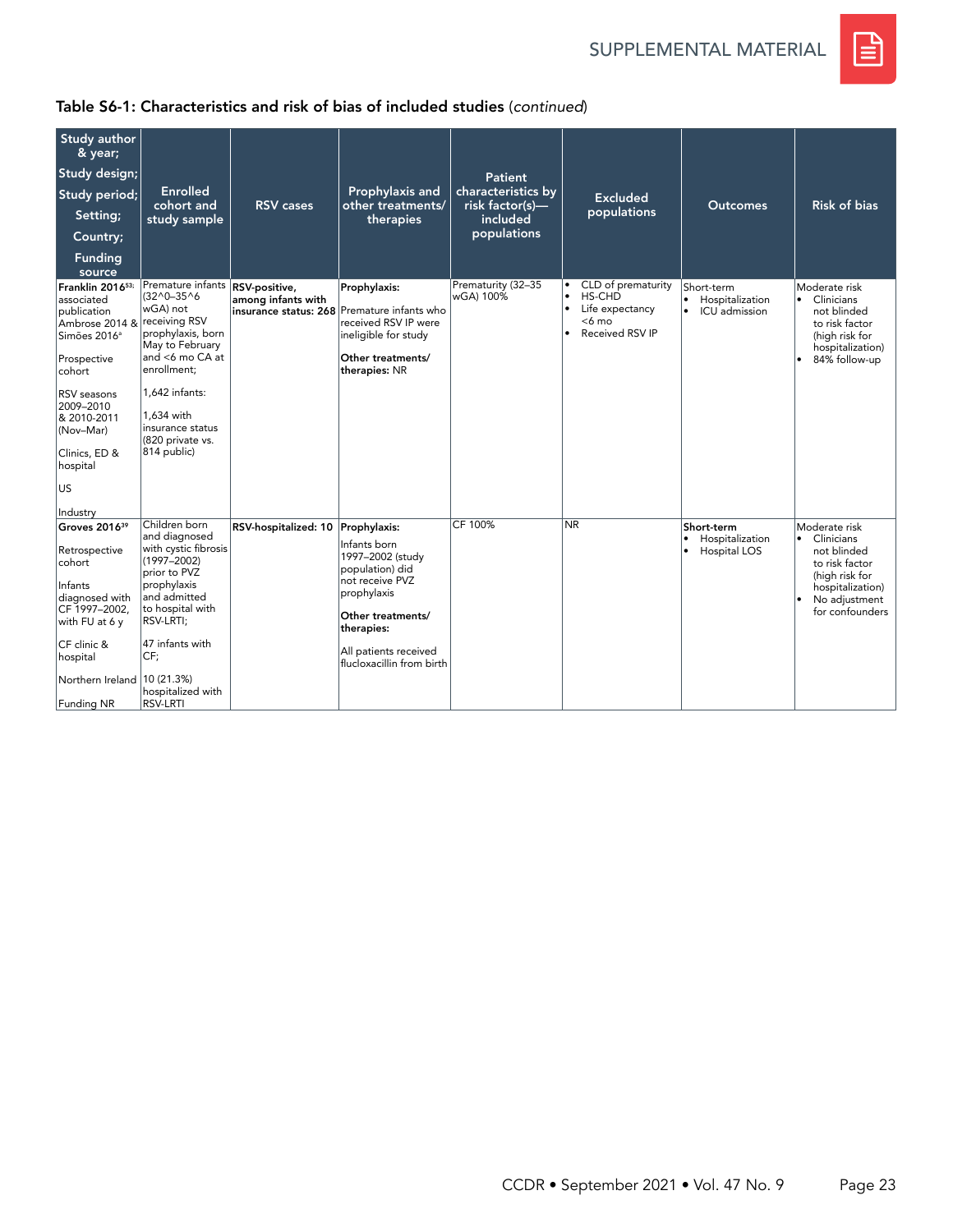

| Study author<br>& year;<br>Study design;<br>Study period;<br>Setting;<br>Country;<br><b>Funding</b><br>source                                               | <b>Enrolled</b><br>cohort and<br>study sample                                                                                                                                                | <b>RSV</b> cases                                                                                                                    | Prophylaxis and<br>other treatments/<br>therapies                                                                                                                                                                                                                                                                                                                                                                                                                                                                                                                                                                                                                                                                                                                                                                            | <b>Patient</b><br>characteristics by<br>risk factor(s)-<br>included<br>populations      | <b>Excluded</b><br>populations       | <b>Outcomes</b>                                                                                                                                                                           | <b>Risk of bias</b>                                                                                                                                                            |
|-------------------------------------------------------------------------------------------------------------------------------------------------------------|----------------------------------------------------------------------------------------------------------------------------------------------------------------------------------------------|-------------------------------------------------------------------------------------------------------------------------------------|------------------------------------------------------------------------------------------------------------------------------------------------------------------------------------------------------------------------------------------------------------------------------------------------------------------------------------------------------------------------------------------------------------------------------------------------------------------------------------------------------------------------------------------------------------------------------------------------------------------------------------------------------------------------------------------------------------------------------------------------------------------------------------------------------------------------------|-----------------------------------------------------------------------------------------|--------------------------------------|-------------------------------------------------------------------------------------------------------------------------------------------------------------------------------------------|--------------------------------------------------------------------------------------------------------------------------------------------------------------------------------|
| Hama 2015 <sup>40</sup><br>Retrospective<br>cohort<br>Sep 2002-Oct<br>2011, $<$ 2 y<br>chronologic age<br>as of Mar 2012<br>Hospital<br>Japan<br>Funding NR | Infants<br>with CCLD,<br>hospitalized in<br>NICU for RSV at<br><2 y CA;<br>48 infants<br>with antenatal<br>diagnosis of<br>CCLD (14 with<br>surgical treatment<br>during neonatal<br>period) | RSV-hospitalized: 4<br>0-12 mo CA: 3<br>12-23 mo CA: 1                                                                              | Prophylaxis:<br>Infants who received<br>PVZ (e.g. premature<br><36 wGA or with CLD)<br>were ineligible for<br>study<br>Other treatments/<br>therapies:<br>Case 1: pleural<br>effusion and<br>thoracocentesis<br>(before birth), surgical<br>resection after RSV<br>hospitalization<br>Case 2: transplacental<br>steroid (before birth).<br>surgical resection after<br>RSV hospitalization<br>(BA diagnosed)<br>Case 3: cystocentesis<br>and cystoamniotic<br>shunt (before birth),<br>emergency surgical<br>resection (after<br>birth), intubation<br>and mechanical<br>ventilation (before<br>RSV hospitalization)<br>Case 4: cystocentesis<br>and cystoamniotic<br>shunt (before birth),<br>emergency surgical<br>resection (after<br>birth), intubation<br>and mechanical<br>ventilation (before<br>RSV hospitalization) | Infants with<br>prematurity at birth<br>or with CLD were<br>excluded                    | Prematurity (<36 wGA)<br>or with CLD | Short-term<br>Hospital (NICU)<br>$\bullet$<br>admission<br>Hospital (NICU)<br>$\bullet$<br><b>LOS</b><br>Supplemental<br>$\bullet$<br>oxygen<br>Mechanical<br>ventilation (zero<br>cases) | Low risk<br>Clinicians not<br>$\bullet$<br>blinded to risk<br>factor (moderate<br>risk for NICU<br>admission)                                                                  |
| Hatanaka<br>201541<br>Retrospective<br>cohort<br><b>RSV</b><br>hospitalization<br>Apr 2006-Mar<br>2009<br>Hospital<br>Japan<br>Non-industry                 | Infants with<br>hematological<br>RSV infection<br>≤24 mo CA;<br>12 infants:<br>Eight infants<br>with AML & four<br>infants with ALL                                                          | RSV-hospitalized: 12 Prophylaxis:<br>malignancies with RSV infection onset:<br>Sep-Nov: 8/12<br>(61.5%)<br>Dec-Feb: 4/12<br>(33.3%) | No infant received<br>PVZ prophylaxis; 4/12<br>(33.3%) received PVZ<br>as treatment after<br>developing severe<br>respiratory failure<br>Other treatments/<br>therapies:<br>IV antibiotics: 11/12<br>(91.7%), median<br>duration 21 d (11-66)<br>Steroids: 7/12 (58.3%),<br>all with progressive<br>LRTI;<br>PVZ: 4/12 (33.3%)                                                                                                                                                                                                                                                                                                                                                                                                                                                                                               | Down's syndrome,<br>without heart<br>disease or other<br>complications: 2/12<br>(16.7%) | <b>NR</b>                            | Short-term<br>Oxygen support<br>$\bullet$<br>Mechanical<br>ventilation<br>Case fatality                                                                                                   | High risk<br>• Unclear how<br>outcomes were<br>ascertained<br>Outcome<br>$\bullet$<br>assessment<br>not blinded<br>(objective<br>outcomes)<br>No adjustment<br>for confounders |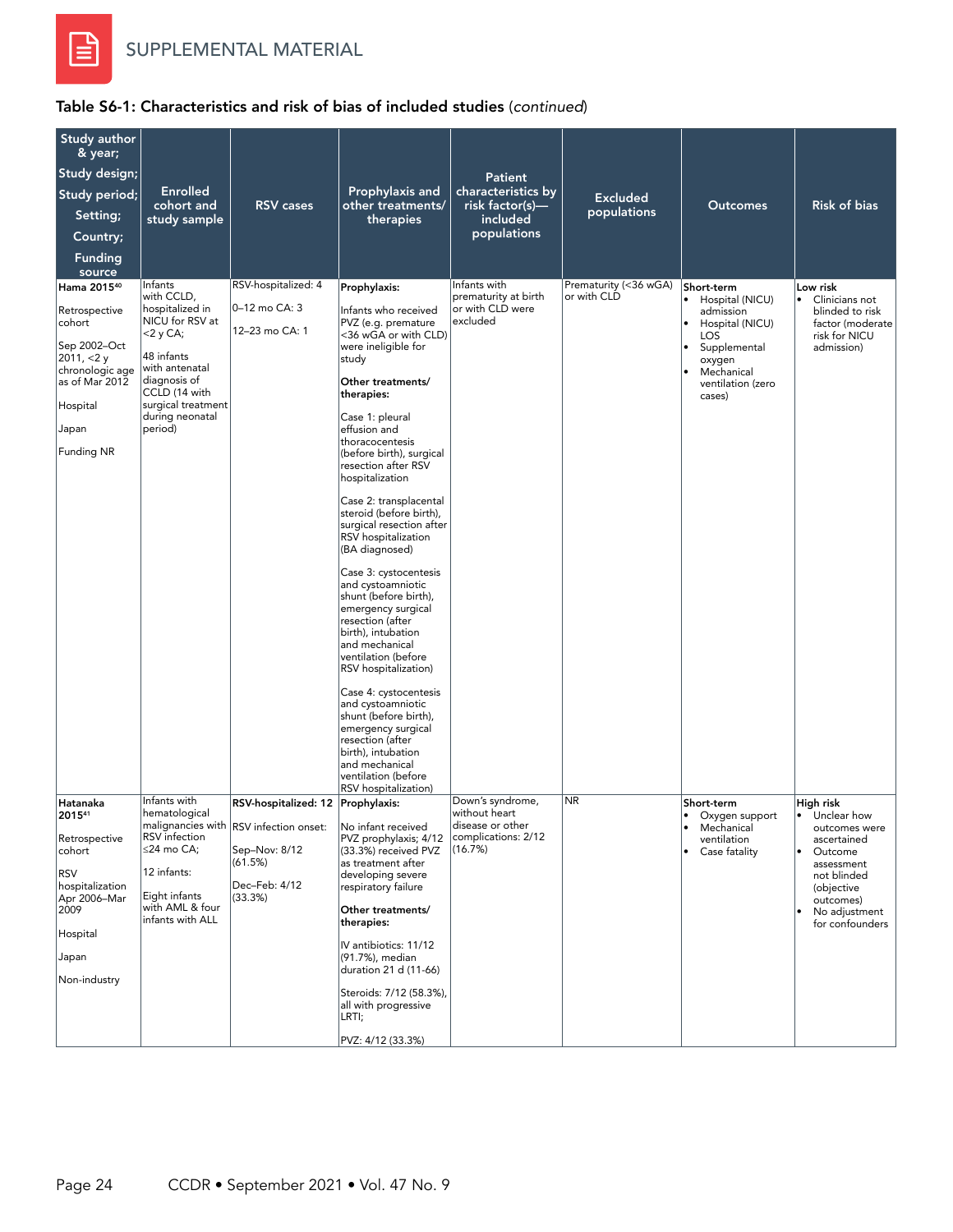SUPPLEMENTAL MATERIAL



| Study author                                                                                                                                                                |                                                                                                                                                                                                                                                                                                                  |                                                                                                                      |                                                                                                                                                   |                                                         |                                                                                                                                                                                           |                                                                                                     |                                                                                                                                                                                                                                                                            |
|-----------------------------------------------------------------------------------------------------------------------------------------------------------------------------|------------------------------------------------------------------------------------------------------------------------------------------------------------------------------------------------------------------------------------------------------------------------------------------------------------------|----------------------------------------------------------------------------------------------------------------------|---------------------------------------------------------------------------------------------------------------------------------------------------|---------------------------------------------------------|-------------------------------------------------------------------------------------------------------------------------------------------------------------------------------------------|-----------------------------------------------------------------------------------------------------|----------------------------------------------------------------------------------------------------------------------------------------------------------------------------------------------------------------------------------------------------------------------------|
| & year;                                                                                                                                                                     |                                                                                                                                                                                                                                                                                                                  |                                                                                                                      |                                                                                                                                                   |                                                         |                                                                                                                                                                                           |                                                                                                     |                                                                                                                                                                                                                                                                            |
| Study design;<br>Study period;                                                                                                                                              | <b>Enrolled</b>                                                                                                                                                                                                                                                                                                  |                                                                                                                      | Prophylaxis and                                                                                                                                   | <b>Patient</b><br>characteristics by                    |                                                                                                                                                                                           |                                                                                                     |                                                                                                                                                                                                                                                                            |
| Setting;                                                                                                                                                                    | cohort and                                                                                                                                                                                                                                                                                                       | <b>RSV</b> cases                                                                                                     | other treatments/                                                                                                                                 | risk factor(s)—                                         | <b>Excluded</b><br>populations                                                                                                                                                            | <b>Outcomes</b>                                                                                     | <b>Risk of bias</b>                                                                                                                                                                                                                                                        |
| Country;                                                                                                                                                                    | study sample                                                                                                                                                                                                                                                                                                     |                                                                                                                      | therapies                                                                                                                                         | included<br>populations                                 |                                                                                                                                                                                           |                                                                                                     |                                                                                                                                                                                                                                                                            |
| <b>Funding</b>                                                                                                                                                              |                                                                                                                                                                                                                                                                                                                  |                                                                                                                      |                                                                                                                                                   |                                                         |                                                                                                                                                                                           |                                                                                                     |                                                                                                                                                                                                                                                                            |
| source                                                                                                                                                                      |                                                                                                                                                                                                                                                                                                                  |                                                                                                                      |                                                                                                                                                   |                                                         |                                                                                                                                                                                           |                                                                                                     |                                                                                                                                                                                                                                                                            |
| Helfrich 2015 <sup>42</sup><br>Retrospective<br>cohort<br>Birth cohort: Oct RSV at <24 mo<br>2005-Apr 2011<br>Community<br>(military)<br>US                                 | Late premature<br>(33^0-36^6<br>wGA) and term<br>(≥37 wGA) infants<br>hospitalized for<br>chronologic age;<br>599,535 infants:<br>25,890 late<br>premature &<br>573,645 term                                                                                                                                     | RSV-hospitalized:<br>7597<br>643 late preterm &<br>6,954 term<br>33-34 wGA: 164<br>35-36 wGA: 479                    | Prophylaxis:<br>Infants who received<br>PVZ (in or out-patient)<br>were ineligible for<br>study<br>Other treatments/<br>therapies:<br>NR.         | Late premature<br>(33^0-36^6 wGA):<br>643/7,597 (8.5%)  | Premature (≤32^6<br>wGA)<br><b>CLD</b><br>$\bullet$<br>CHD<br>٠<br><b>CF</b><br>۱<br>Down syndrome<br>Congenital airway<br>anomalies<br>Neuromuscular<br>٠<br>disease<br>Immunodeficiency | Short-term<br>Hospitalization<br>$\bullet$<br>Hospital LOS<br>۱۰<br>۱.<br>Mechanical<br>ventilation | Low risk<br>$\bullet$<br>Clinicians not<br>blinded to risk<br>factor (moderate<br>risk for<br>hospitalization)                                                                                                                                                             |
| <b>Funding NR</b>                                                                                                                                                           |                                                                                                                                                                                                                                                                                                                  |                                                                                                                      |                                                                                                                                                   |                                                         |                                                                                                                                                                                           |                                                                                                     |                                                                                                                                                                                                                                                                            |
| Korsten 201643<br>Prospective<br>cohorts<br>Jun 2008-Feb<br>2011 (cohort 1)<br>& Feb 2011-Feb<br>2015 (cohort 2)<br>Hospital<br>Netherlands<br>Industry and<br>non-industry | Late premature<br>infants (32^1-<br>35^6 wGA)<br>hospitalized for<br>RSV in the first<br>year of life;<br>Cohort 1 (risk tool<br>derivation):<br>Late premature<br>infants: 2,524<br>Hospitalized for<br>RTI: 185<br>Cohort 2 (risk tool<br>validation):<br>Late premature<br>infants: 1,564<br>Hospitalized for | RSV-positive, among<br>hospitalized for RTI:<br>181<br>Cohort 1 (2008-<br>2011): 127<br>Cohort 2 (2011-<br>2015): 54 | Prophylaxis:<br>Infants who received<br>PVZ for any reason<br>were excluded from<br>data analysis<br>Other treatments/<br>therapies:<br><b>NR</b> | Late prematurity<br>(32^1-35^6 wGA):<br>100%            | Gross congenital<br>abnormalities (e.g.<br>trisomy associated<br>disorders)                                                                                                               | Short-term<br>Hospitalization<br>Hospital LOS<br>$\bullet$<br>$\bullet$<br>ICU admission            | Low risk<br>$\bullet$<br>Clinicians not<br>blinded to risk<br>factor (moderate<br>risk for<br>hospitalization)<br>Baseline data<br>not reported for<br>population of<br>interest<br>Parent-reported<br>outcomes with<br>verification by<br>hospital; likely<br>not blinded |
|                                                                                                                                                                             | RTI: 120                                                                                                                                                                                                                                                                                                         |                                                                                                                      |                                                                                                                                                   |                                                         |                                                                                                                                                                                           | Short-term                                                                                          |                                                                                                                                                                                                                                                                            |
| Luchsinger<br>201444                                                                                                                                                        | Previously healthy RSV-positive,<br>and term infants<br>with community-                                                                                                                                                                                                                                          | community-acquired:                                                                                                  | Prophylaxis:                                                                                                                                      | Infants with specified<br>risk factors were<br>excluded | Prematurity<br><b>BPD</b>                                                                                                                                                                 | Hospitalization                                                                                     | High risk<br>Unclear how                                                                                                                                                                                                                                                   |
| Prospective                                                                                                                                                                 | acquired ALRTI at<br><6 mo CA;                                                                                                                                                                                                                                                                                   | 102                                                                                                                  | NR.                                                                                                                                               |                                                         | <b>CHD</b>                                                                                                                                                                                | Hospital LOS                                                                                        | outcomes were<br>ascertained                                                                                                                                                                                                                                               |
| cohort<br>Winter, 2010 &<br>2011                                                                                                                                            | 124 infants                                                                                                                                                                                                                                                                                                      | RSV only: 74<br>RSV+HRV (co-<br>infection): 28 (27.5%)                                                               | Other treatments/<br>therapies:<br>NR                                                                                                             |                                                         | Primary or secondary<br>immunodeficiency                                                                                                                                                  | ICU admission (critical<br>care unit, 100% of all<br>severe RSV cases)                              | Blinding of outcome<br>assessment not<br>reported                                                                                                                                                                                                                          |
| Clinic & hospital                                                                                                                                                           |                                                                                                                                                                                                                                                                                                                  | Hospitalized<br>(inpatients): 57 (77%):                                                                              |                                                                                                                                                   |                                                         |                                                                                                                                                                                           | Supplemental oxygen                                                                                 | No adjustment for                                                                                                                                                                                                                                                          |
| Chile                                                                                                                                                                       |                                                                                                                                                                                                                                                                                                                  | Hospitalization                                                                                                      |                                                                                                                                                   |                                                         |                                                                                                                                                                                           | (100% of all moderate<br>& severe RSV cases)                                                        | confounders                                                                                                                                                                                                                                                                |
| Non-industry                                                                                                                                                                |                                                                                                                                                                                                                                                                                                                  | among infants with:                                                                                                  |                                                                                                                                                   |                                                         |                                                                                                                                                                                           | Supplemental oxygen<br>duration                                                                     |                                                                                                                                                                                                                                                                            |
|                                                                                                                                                                             |                                                                                                                                                                                                                                                                                                                  | a) severe RSV: 33/33<br>b) moderate RSV:<br>17/19                                                                    |                                                                                                                                                   |                                                         |                                                                                                                                                                                           | Mechanical ventilation<br>(100% of all severe                                                       |                                                                                                                                                                                                                                                                            |
|                                                                                                                                                                             |                                                                                                                                                                                                                                                                                                                  | c) mild RSV: 7/22                                                                                                    |                                                                                                                                                   |                                                         |                                                                                                                                                                                           | RSV cases)<br>Case fatality (death,                                                                 |                                                                                                                                                                                                                                                                            |
|                                                                                                                                                                             |                                                                                                                                                                                                                                                                                                                  | Non-hospitalized<br>(outpatients): 17<br>(23%): moderate<br><b>RSV: 2</b>                                            |                                                                                                                                                   |                                                         |                                                                                                                                                                                           | zero cases)                                                                                         |                                                                                                                                                                                                                                                                            |
|                                                                                                                                                                             |                                                                                                                                                                                                                                                                                                                  | a) mild RSV: 15                                                                                                      |                                                                                                                                                   |                                                         |                                                                                                                                                                                           |                                                                                                     |                                                                                                                                                                                                                                                                            |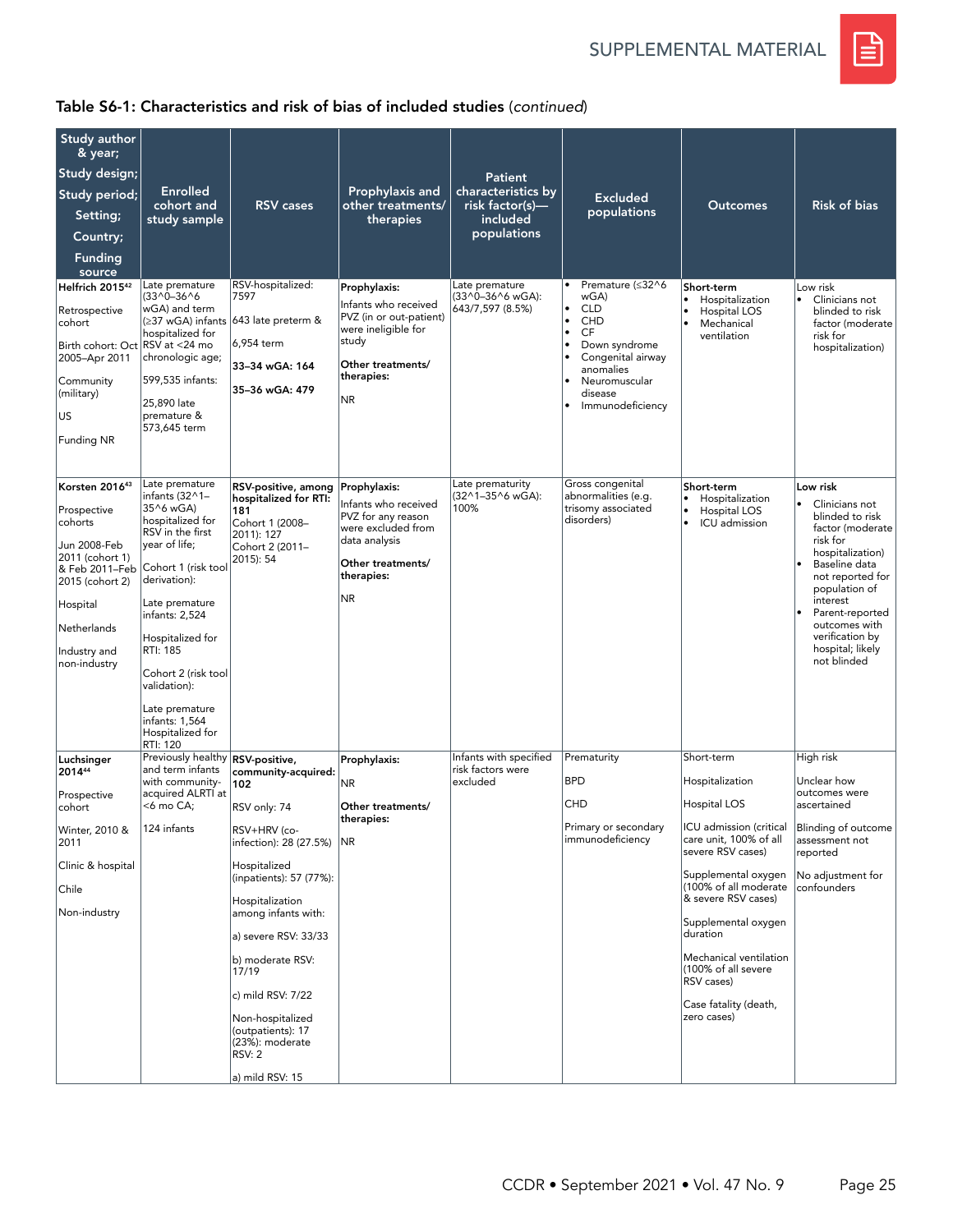

| Study author<br>& year;<br>Study design;<br>Study period;<br>Setting;<br>Country;<br><b>Funding</b><br>source<br>McLaurin 2016 <sup>45</sup> Medicaid and<br>Retrospective<br>cohort<br>Birth cohort: Jul<br>1, 2003-Jun 30,<br>2013<br>Hospital<br>US                      | <b>Enrolled</b><br>cohort and<br>study sample<br>commercially<br>insured infants<br>born and<br>followed to end<br>of insurance<br>enrollment, end<br>of study period,<br>or end of first<br>year of life;<br>Medicaid: | <b>RSV</b> cases<br>RSV-hospitalized,<br>healthy & full term<br>(≥37 wGA):<br><90 days of age,<br>total: 20,177<br>Medicaid: 12,699<br>Commercial: 7,478<br><1 y of age, total: | Prophylaxis and<br>other treatments/<br>therapies<br>Prophylaxis:<br>Included infants may<br>have received PVZ<br>during their first year<br>of life, which would<br>have influenced the<br>outcomes observed<br>for preterm infants,<br>who are more likely to<br>receive prophylaxis.                          | <b>Patient</b><br>characteristics by<br>risk factor(s)—<br>included<br>populations<br>Infants with risk factors<br>other than prematurity<br>were excluded<br>* Only data for healthy •<br>full-term infants (≥37<br>wGA) were utilized<br>for review (for whom<br>prophylaxis is unlikely) | <b>Excluded</b><br>populations<br><b>BPD/CLD</b><br>I۰<br>HS-CHD<br>CF<br>Down syndrome<br>Immunodeficiencies<br>Organ transplants | <b>Outcomes</b><br>Short-term<br>Hospitalization<br>(<1 d & <90 d)<br>$\bullet$<br>Hospital LOS<br>۱.<br>ICU admission                                                                                                                                                                                  | <b>Risk of bias</b><br>Moderate risk<br>No baseline<br>$\bullet$<br>demographics<br>except wGA at<br>birth<br>No adjustment<br>٠<br>for confounders                                                                                   |
|-----------------------------------------------------------------------------------------------------------------------------------------------------------------------------------------------------------------------------------------------------------------------------|-------------------------------------------------------------------------------------------------------------------------------------------------------------------------------------------------------------------------|---------------------------------------------------------------------------------------------------------------------------------------------------------------------------------|------------------------------------------------------------------------------------------------------------------------------------------------------------------------------------------------------------------------------------------------------------------------------------------------------------------|---------------------------------------------------------------------------------------------------------------------------------------------------------------------------------------------------------------------------------------------------------------------------------------------|------------------------------------------------------------------------------------------------------------------------------------|---------------------------------------------------------------------------------------------------------------------------------------------------------------------------------------------------------------------------------------------------------------------------------------------------------|---------------------------------------------------------------------------------------------------------------------------------------------------------------------------------------------------------------------------------------|
| Industry                                                                                                                                                                                                                                                                    | 2,163,435 infants<br>(1,501,590 full<br>term)<br>Commercial:<br>2,124,753 infants<br>(1.516.598 full<br>term)                                                                                                           | 38,372<br>Medicaid: 24,487<br>Commercial: 13,885                                                                                                                                | Other treatments/<br>therapies:<br>NR.                                                                                                                                                                                                                                                                           |                                                                                                                                                                                                                                                                                             |                                                                                                                                    |                                                                                                                                                                                                                                                                                                         |                                                                                                                                                                                                                                       |
| O'Brien 201546<br>Prospective<br>cohort, placebo<br>arm of RCT<br>Nov 2004-Dec<br>2010<br>Community &<br>hospital<br>US<br>Industry                                                                                                                                         | Infants born<br>at ≥36 wGA<br>admitted to<br>hospital for<br>MALRI at <6 mo<br>CA;<br>ITT: 710 infants<br>(nine infants<br>received<br>one dose of<br>motavizumab)<br>PP: 571 infants                                   | RSV-positive,<br>hospitalized & non-<br>hospitalized: 151                                                                                                                       | Prophylaxis:<br>Infants who received<br>at least one dose of<br>motavizumab (n=9;<br>1.3%) included in ITT<br>analysis, but excluded<br>from PP analysis<br>Other treatments/<br>therapies:<br><b>NR</b>                                                                                                         | Indigenous: 100%, NR<br>by tribe/ethnic<br>origin:<br>Navajo: 81%;<br>White Mountain<br>Apache: 14%;<br>San Carlos<br>Apache: 2%;<br>Hopi: 1%;<br>Other: 1%                                                                                                                                 |                                                                                                                                    | Short-term<br>Hospitalization<br>$\bullet$<br>Hospital LOS<br>ICU admission<br>$\bullet$<br>$\bullet$<br><b>ICU LOS</b><br>Supplemental<br>oxygen<br>Supplemental<br>oxygen duration<br>Mechanical<br>ventilation<br>Mechanical<br>ventilation duration<br>Case fatality<br>Adverse events<br>$\bullet$ | Moderate risk<br>Clinicians<br>٠<br>not blinded<br>to risk factor<br>(high risk for<br>hospitalization)<br>$\bullet$<br>Short (150-<br>day) follow-up<br>period for<br>hospitalization<br>outcome<br>No adjustment<br>for confounders |
| Rajah 201747<br>Retrospective<br>cohort with<br>non-concurrent<br>controls<br>Oct 1, 2013–<br>May 31, 2014<br>(Season 1,<br>pre-2014 AAP<br>guidance);<br>Oct 1, 2014-<br>May 31, 2015<br>(Season 2,<br>post-2014 AAP<br>guidance)<br>Hospital<br><b>US</b><br>Non-industry | Premature<br>infants (29^0-<br>34^6 wGA),<br>hospitalized with<br>bronchiolitis, and<br>RSV-positive at<br><12 mo CA;<br>Hospitalized for<br>bronchiolitis:<br>1471<br>Season 1: 671<br>Season 2: 800                   | RSV-positive, among Prophylaxis:<br>hospitalized: 91<br>Season 1:34<br><3 mo: 10<br>$3 - 6$ mo: 7<br>6-<12 mo: 17<br>Season 2: 57<br><3 mo: 19<br>3-<6 mo: 22<br>6-<12 mo:16    | PVZ eligibility for<br>infants decreased,<br>32.3% (11/34) to 1.8%<br>(1/57), based on pre-<br>2014 AAP vs. post-<br>2014 guidance for the<br>respective cohorts.<br>Four (12%) infants in<br>season 1 and one (2%)<br>in season 2 received at<br>least one dose of PVZ<br>Other treatments/<br>therapies:<br>NR | Six (6.6%) premature<br>infants from both<br>seasons combined<br>had additional,<br>mutually exclusive<br>comorbidities:<br>CLD: 3.3%<br>CHD: 1.1%<br>Reactive airway<br>disease: 1.1%<br>Central apnea<br>receiving home<br>oxygen therapy:<br>1.1%                                        | <b>NR</b>                                                                                                                          | Short-term<br>Hospital LOS<br>PICU admission<br>PICU LOS<br>Supplemental<br>$\bullet$<br>oxygen<br>Supplemental<br>oxygen duration<br>Mechanical<br>ventilation<br>Mechanical<br>ventilation duration                                                                                                   | Moderate risk<br>Patients<br>$\bullet$<br>sampled from<br>RSV seasons pre<br>and post-AAP<br>guidance (used<br>data for post-<br>AAP only)<br>No adjustment<br>for confounders                                                        |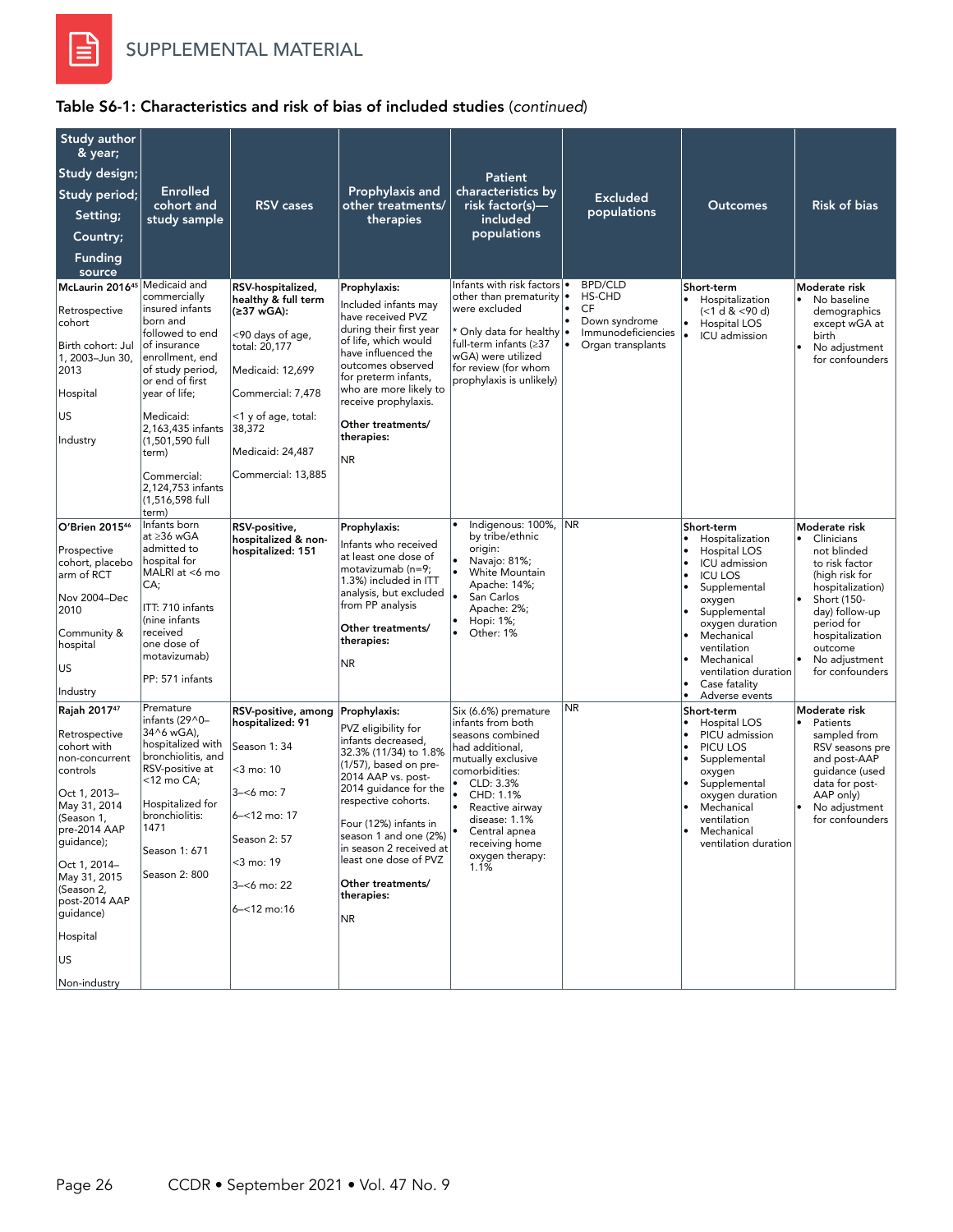SUPPLEMENTAL MATERIAL



| Study author                                       |                                                        |                                     |                                                       |                                                               |           |                                             |                                                       |                                                            |
|----------------------------------------------------|--------------------------------------------------------|-------------------------------------|-------------------------------------------------------|---------------------------------------------------------------|-----------|---------------------------------------------|-------------------------------------------------------|------------------------------------------------------------|
| & year;                                            |                                                        |                                     |                                                       |                                                               |           |                                             |                                                       |                                                            |
| Study design;                                      | <b>Enrolled</b>                                        |                                     | Prophylaxis and                                       | <b>Patient</b><br>characteristics by                          |           |                                             |                                                       |                                                            |
| Study period;                                      | cohort and                                             | <b>RSV</b> cases                    | other treatments/                                     | risk factor(s)—                                               |           | <b>Excluded</b><br>populations              | <b>Outcomes</b>                                       | <b>Risk of bias</b>                                        |
| Setting;                                           | study sample                                           |                                     | therapies                                             | included<br>populations                                       |           |                                             |                                                       |                                                            |
| Country;<br>Funding                                |                                                        |                                     |                                                       |                                                               |           |                                             |                                                       |                                                            |
| source                                             |                                                        |                                     |                                                       |                                                               |           |                                             |                                                       |                                                            |
| Ryan 2016 <sup>48</sup>                            | Premature<br>infants (32^0-                            | RSV-hospitalized: 88   Prophylaxis: |                                                       | Prematurity (32^0-<br>35^6 wGA) 100%                          |           | Lung disease<br>Cardiac disease             | Short-term<br>Hospitalization                         | Low risk<br>Clinicians not<br>$\bullet$                    |
| Retrospective<br>cohort                            | 35^6 wGA)<br>hospitalized with<br>RSV at <12 mo        |                                     | Infants who<br>received PVZ were<br>excluded from the |                                                               |           | Early or late<br>neonatal death             | Case fatality (zero<br>cases attributable             | blinded to risk<br>factor (moderate                        |
| Birth cohort: Jul<br>1, 1998-Jun 31,<br>2008       | CA;<br>Birth cohort:                                   |                                     | study<br>Other treatments/<br>therapies:              |                                                               |           |                                             | to RSV)                                               | risk for<br>hospitalization)                               |
| Hospital                                           | 2,811 infants                                          |                                     | NR.                                                   |                                                               |           |                                             |                                                       |                                                            |
| Canada                                             |                                                        |                                     |                                                       |                                                               |           |                                             |                                                       |                                                            |
| No funding                                         |                                                        |                                     |                                                       |                                                               |           |                                             |                                                       |                                                            |
| Sadreameli<br>201449                               | Children <18 y<br>with sickle cell<br>disease and RSV- | RSV-positive: 64                    | Prophylaxis:<br>NR.                                   | Sickle cell disease<br>100%;                                  | <b>NR</b> |                                             | Short-term<br>Hospitalization<br>$\bullet$<br>(< 2 y) | Low risk<br>Clinicians not<br>$\bullet$<br>blinded to risk |
| Retrospective<br>cohort                            | positive at $<$ 2 y,<br><5 y and <18 y<br>CA;          |                                     | Other treatments/<br>therapies:                       | Infants with dual<br>infections (RSV and<br>influenza A/B) or |           |                                             | Hospital LOS<br>ICU admission<br>Ventilator support   | factor (moderate<br>risk for<br>hospitalization)           |
| Sep 1, 1993-Jun<br>30, 2011                        | 64 infants                                             |                                     | NR.                                                   | pandemic influenza<br>(H1N1) were excluded                    |           |                                             |                                                       |                                                            |
| Hospital                                           |                                                        |                                     |                                                       |                                                               |           |                                             |                                                       |                                                            |
| <b>US</b>                                          |                                                        |                                     |                                                       |                                                               |           |                                             |                                                       |                                                            |
| Non-industry                                       |                                                        |                                     |                                                       |                                                               |           |                                             |                                                       |                                                            |
| Simões 2016 <sup>54</sup> ;<br>associated          | Premature infants<br>$(32^0 - 35^0)$                   | RSV-positive: 287                   | Prophylaxis:<br>Infants who were                      | Prematurity (32^0-<br>35^6 wGA): 100%                         |           | CLD of prematurity<br>HS-CHD                | Short-term<br>Hospitalization                         | Moderate risk<br>$\bullet$<br>Clinicians                   |
| publication<br>Ambrose 2014 & receiving RSV        | wGA) not                                               | RSV-positive,<br>hospitalized: 57   | considered or received                                |                                                               | $\bullet$ | Life expectancy<br><6 mo                    | ICU admission<br>$\bullet$                            | not blinded<br>to risk factor                              |
| Franklin 2016 <sup>a</sup>                         | prophylaxis, born<br>May to February                   | By GA:                              | immunoprophylaxis<br>were excluded from               |                                                               |           |                                             |                                                       | (high risk for<br>hospitalization)                         |
| Prospective<br>cohort                              | and <6 mo CA at<br>enrollment;                         | 32 wGA: 3                           | the study                                             |                                                               |           |                                             |                                                       | 84% follow-up                                              |
|                                                    | 1.642 infants                                          | 33 wGA: 5                           | Other treatments/<br>therapies:                       |                                                               |           |                                             |                                                       |                                                            |
| RSV seasons<br>2009-2010 or                        |                                                        |                                     | NR.                                                   |                                                               |           |                                             |                                                       |                                                            |
| 2010-2011<br>(Nov-Mar)                             |                                                        | 34 wGA: 13                          |                                                       |                                                               |           |                                             |                                                       |                                                            |
| Clinics, ED &<br>hospital                          |                                                        | 35 wGA: 36                          |                                                       |                                                               |           |                                             |                                                       |                                                            |
| US                                                 |                                                        |                                     |                                                       |                                                               |           |                                             |                                                       |                                                            |
| Industry                                           |                                                        |                                     |                                                       |                                                               |           |                                             |                                                       |                                                            |
| Stagliano<br>201550                                | Children enrolled<br>in military health                | RSV-hospitalized,<br>without        | Prophylaxis:                                          | Down syndrome,<br>without other risk                          |           | Subgroup analysis<br>(by study authors) for | Short-term<br>Hositalisation                          | Low risk<br>Clinicians not                                 |
| Retrospective                                      | database and<br>hospitalized for                       | comorbidities: 7,206 Children who   | received PVZ either                                   | factors: 17 children                                          |           | patients with vs. without<br>Down syndrome, | (< 2 y)<br>Hospital LOS<br>$\bullet$                  | blinded to<br>risk factor for                              |
| cohort                                             | RSV at $<$ 3 y CA;                                     | With Down<br>syndrome: 17           | as outpatients or<br>inpatients were                  |                                                               |           | without other risk<br>factors:              |                                                       | infants with<br>Down syndrome                              |
| Birth cohort (Oct Birth cohort:<br>1, 2005-Apr 30, | 633,200 children                                       | <b>Without Down</b>                 | excluded from the                                     |                                                               | $\bullet$ | Prematurity                                 |                                                       | (moderate                                                  |
| $ 2011\rangle$                                     | With Down                                              | svndrome (≥37 wGA):                 | study                                                 |                                                               | ۱         | <b>CLD</b><br>HS-CHD, other CHD             |                                                       | risk for<br>hospitalization)                               |
| Military                                           | syndrome: 842                                          | 7,189                               | Other treatments/<br>therapies:                       |                                                               | $\bullet$ | Neuromuscular<br>disease                    |                                                       |                                                            |
| treatment<br>facilities                            | Without Down                                           |                                     | NR                                                    |                                                               | ٠         | Immunodeficiency<br>CF                      |                                                       |                                                            |
| US                                                 | syndrome:<br>632,358                                   |                                     |                                                       |                                                               |           | Congenital airway<br>anomalies              |                                                       |                                                            |
| Funding NR                                         |                                                        |                                     |                                                       |                                                               |           |                                             |                                                       |                                                            |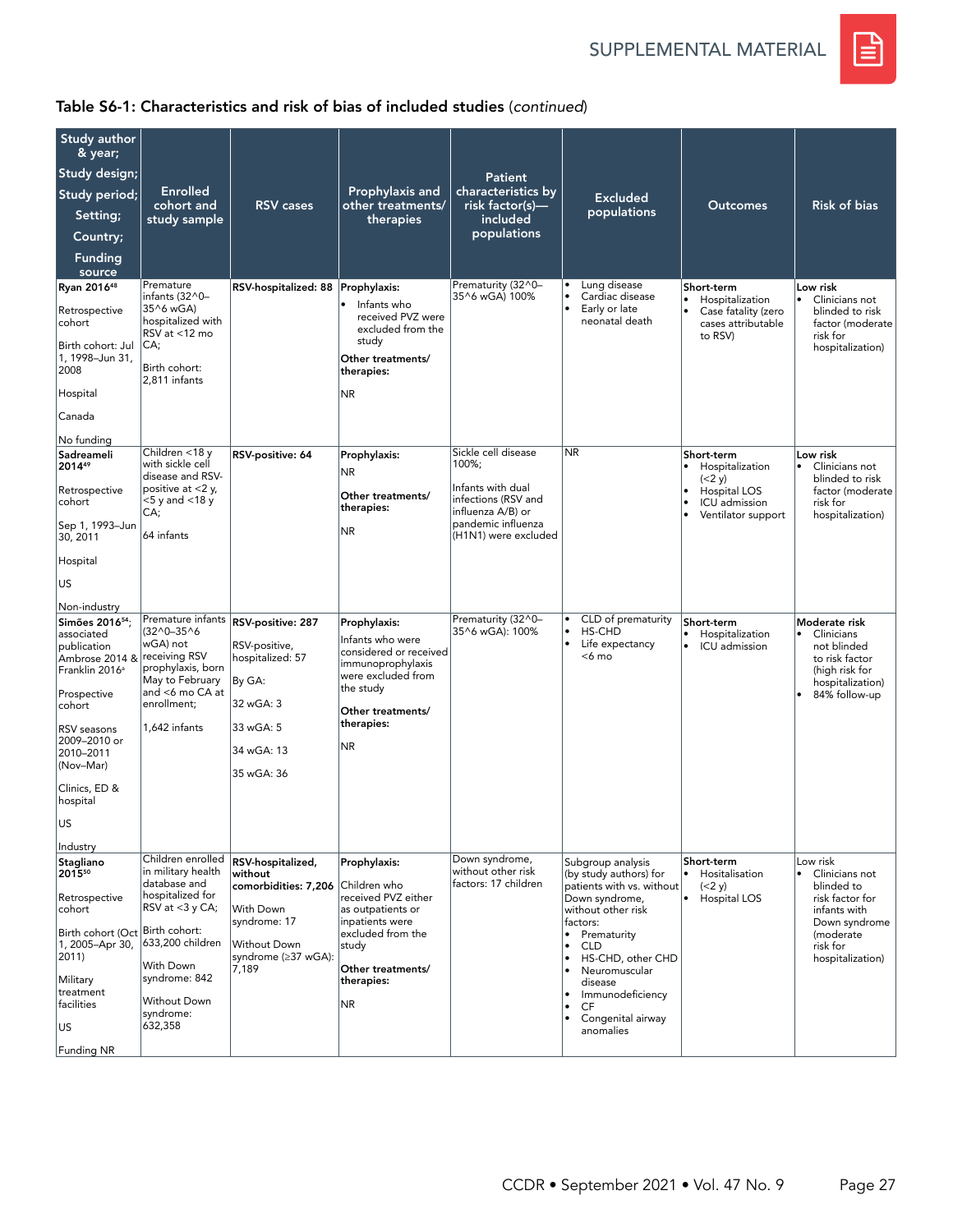

### Table S6-1: Characteristics and risk of bias of included studies (*continued*)

| Study<br>author &<br>year;<br><b>Study</b><br>design;<br>Study<br>period;<br>Setting;<br>Country;<br><b>Funding</b><br>source                                                                                                                                                                                                                                                                                                                                                                              | <b>Enrolled</b><br>cohort<br>and study<br>sample                                                                                                                                     | <b>RSV</b> cases                                                                                                                          | Prophylaxis<br>and other<br>treatments/<br>therapies                                                                                                           | <b>Patient</b><br>characteristics<br>by risk<br>factor(s)-<br>included<br>populations                                                                                  | <b>Excluded</b><br>populations                                                                                                | Outcomes                                                                                                                                                                                                        | <b>Risk of bias</b>                                                                                                                                                                      |
|------------------------------------------------------------------------------------------------------------------------------------------------------------------------------------------------------------------------------------------------------------------------------------------------------------------------------------------------------------------------------------------------------------------------------------------------------------------------------------------------------------|--------------------------------------------------------------------------------------------------------------------------------------------------------------------------------------|-------------------------------------------------------------------------------------------------------------------------------------------|----------------------------------------------------------------------------------------------------------------------------------------------------------------|------------------------------------------------------------------------------------------------------------------------------------------------------------------------|-------------------------------------------------------------------------------------------------------------------------------|-----------------------------------------------------------------------------------------------------------------------------------------------------------------------------------------------------------------|------------------------------------------------------------------------------------------------------------------------------------------------------------------------------------------|
| Straňák 201651<br>Prospective<br>cohort<br>Birth cohort (Apr<br>1, 2013-Feb 28,<br>$2014$ ;<br>RSV season (Oct<br>1, 2013-Apr 30,<br>$2014$ ;<br>Study period<br>(Sep 2013-Jul<br>2014<br>Hospital<br>Multi-national<br>(Austria, Bahrain,<br>Bosnia, Bulgaria,<br>Czech Republic,<br>Egypt, Estonia,<br>France, Jordan,<br>Latvia, Lebanon,<br>Lithuania,<br>Mexico, Norway,<br>Oman, Portugal,<br>Saudi Arabia,<br>Slovakia,<br>Slovenia,<br>South Korea.<br>Russia, Sweden,<br>Switzerland)<br>Industry | Premature infants<br>(33^0-35^6 Wga)<br>and ≤6 mo CA on<br>Oct 1 with RSV-<br>associated LRTI<br>hospitalization;<br>Birth cohort:<br>2,390 infants;<br>164 hospitalized<br>for LRTI | RSV-positive, among<br>hospitalized for<br><b>LRTI: 64</b><br>Hospitalized for LRTI:<br>164<br>Hospitalized for LRTI,<br>RSV-positive: 64 | Prophylaxis:<br>Infants who were<br>eligible for or received<br>immunoprophylaxis<br>were excluded from<br>the study<br>Other treatments/<br>therapies:<br>NR. | Prematurity (33^0-<br>35^6 wGA): 100%;<br>Infants with other<br>underlying conditions<br>(data NR), including<br>CF or Down syndrome<br>(zero cases), were<br>included | Preterm infants with:<br><b>BPD/CLD</b><br>$\bullet$<br>$\bullet$<br>HS-CHD                                                   | Short-term<br>PICU/NICU<br>$\bullet$<br>admission<br>PICU/NICU LOS<br>Supplemental<br>$\bullet$<br>oxygen<br>Supplemental<br>oxygen duration<br>Mechanical<br>ventilation<br>Mechanical<br>ventilation duration | Low risk<br>No major<br>$\bullet$<br>concerns                                                                                                                                            |
| Zomer-Kooijker<br>201452<br>Prospective<br>cohort<br>Birth cohort:<br>2003-2005 and<br>2006-2007<br>Community &<br>hospital<br>Netherlands<br>Industry and<br>non-industry                                                                                                                                                                                                                                                                                                                                 | Healthy term (≥36<br>$wGA$ ) infants <1 y<br>CA;<br>Cohort with<br>successful<br>lung function<br>measurement at<br><2 mo CA: 2,133<br>infants                                       | RSV-positive,<br>hospitalized & non-<br>hospitalized: 102<br>RSV-positive,<br>hospitalized: 18<br>RSV-positive, non-<br>hospitalized: 84  | Prophylaxis:<br>NR<br>Other treatments/<br>therapies:<br><b>NR</b>                                                                                             | Infants with specified<br>risk factors were<br>excluded                                                                                                                | Prematurity (<36<br>$\bullet$<br>wGA)<br>Neonatal respiratory  .<br>disease<br>Major congenital<br>$\bullet$<br>abnormalities | Short-term<br>Hospitalization<br>$\bullet$<br>Long-term<br>$\bullet$<br>Wheeze at age 1 y<br>(parent-reported)                                                                                                  | Moderate risk<br><b>Baseline</b><br>$\bullet$<br>characteristics<br>not described<br>for population of<br>interest<br>Parent-reported<br>$\bullet$<br>outcome<br>(wheeze;<br>subjective) |

Abbreviations: AAP, American Academy of Pediatrics; ALL, acute lymphoblastic leukemia; ALRI/LRI/LRTI/RTI, acute/lower respiratory tract infection; AML, acute myeloid leukemia;<br>BPD, bronchopulmonary dysplasia; CA, chronolog HRV, rhinovirus; ICU, intensive care unit; IMV, intensive mechanical ventilation; IP, immunoprophylaxis; ITT, intention-to-treat; IV, intravenous; LOS, length of stay; MAARI, medically-attended illness;<br>MALRI, medically at

US, Unites States; vs., versus; wGA, weeks' gestational age; y, year(s)<br>\* Associated publications: Ambrose 2014 (primary publication), Franklin 2016 (study cohort analyzed by insurance status for hospitalization and ICU ad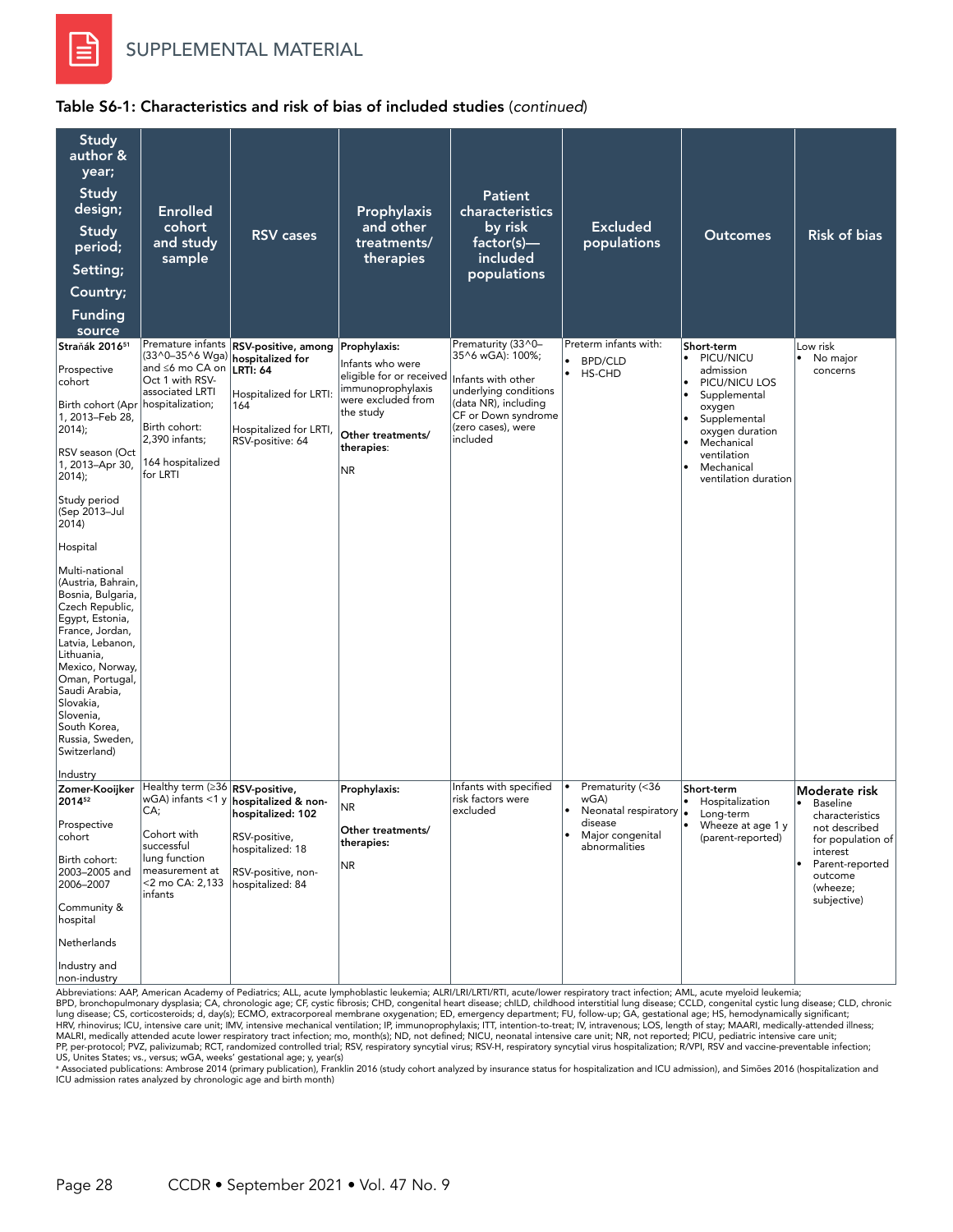

# Supplement 7: Outcomes of included studies

## Table S7-1: Short and long-term outcomes reported among included studies

|                                       |                      | Short-term outcomes |                         |            |                   |                                            |                      |                          |                  |        | Long-term outcomes |                  |  |
|---------------------------------------|----------------------|---------------------|-------------------------|------------|-------------------|--------------------------------------------|----------------------|--------------------------|------------------|--------|--------------------|------------------|--|
| <b>Risk status</b><br>and studies     | Incidence<br>of RSVH | Hospital<br>LOS     | <b>ICU</b><br>admission | ICU<br>LOS | Oxygen<br>therapy | <b>Duration</b><br>of<br>oxygen<br>therapy | <b>MV</b><br>therapy | <b>Duration</b><br>of MV | Case<br>fatality | Wheeze | Asthma             | Lung<br>function |  |
| Prematurity                           |                      |                     |                         |            |                   |                                            |                      |                          |                  |        |                    |                  |  |
| Ambrose 2014<br>(PC)                  |                      |                     |                         |            |                   |                                            |                      |                          |                  |        |                    |                  |  |
| Anderson<br>2017 (PC)                 |                      |                     |                         |            |                   |                                            |                      |                          |                  |        |                    |                  |  |
| Blanken 2016<br>(PC)                  |                      |                     |                         |            |                   |                                            |                      |                          |                  |        |                    |                  |  |
| Carbonell-<br>Estrany 2015<br>(PC)    |                      |                     |                         |            |                   |                                            |                      |                          |                  |        |                    |                  |  |
| Farber 2016<br>(PC)                   |                      |                     |                         |            |                   |                                            |                      |                          |                  |        |                    |                  |  |
| Fauroux 2014<br>(RFUPC) <sup>a</sup>  |                      |                     |                         |            |                   |                                            |                      |                          |                  |        |                    |                  |  |
| Helfrich 2015<br>$(RC)^a$             |                      |                     |                         |            |                   |                                            |                      |                          |                  |        |                    |                  |  |
| Korsten 2016<br>(PC)                  |                      |                     |                         |            |                   |                                            |                      |                          |                  |        |                    |                  |  |
| Rajah 2017<br>(RCNCC)                 |                      |                     |                         |            |                   |                                            |                      |                          |                  |        |                    |                  |  |
| <b>Ryan 2016</b><br>$(\overline{RC})$ |                      |                     |                         |            |                   |                                            |                      |                          |                  |        |                    |                  |  |
| Straňák 2016<br>(PC)                  |                      |                     |                         |            |                   |                                            |                      |                          |                  |        |                    |                  |  |
| CCLD                                  |                      |                     |                         |            |                   |                                            |                      |                          |                  |        |                    |                  |  |
| Hama 2015<br>(RC)                     |                      |                     |                         |            |                   |                                            |                      |                          |                  |        |                    |                  |  |
| $\mathsf{CF}$                         |                      |                     |                         |            |                   |                                            |                      |                          |                  |        |                    |                  |  |
| Bjornson<br>2018 (RC)                 |                      |                     |                         |            |                   |                                            |                      |                          |                  |        |                    |                  |  |
| Groves 2016<br>(RC)                   |                      |                     |                         |            |                   |                                            |                      |                          |                  |        |                    |                  |  |
| chILD                                 |                      |                     |                         |            |                   |                                            |                      |                          |                  |        |                    |                  |  |
| Drummond<br>2016 (RC)                 |                      |                     |                         |            |                   |                                            |                      |                          |                  |        |                    |                  |  |
| Down syndrome                         |                      |                     |                         |            |                   |                                            |                      |                          |                  |        |                    |                  |  |
| Stagliano<br>2015 (RC) <sup>a</sup>   |                      |                     |                         |            |                   |                                            |                      |                          |                  |        |                    |                  |  |
| HS-CHD                                |                      |                     |                         |            |                   |                                            |                      |                          |                  |        |                    |                  |  |
| Chu 2017 (RC)                         |                      |                     |                         |            |                   |                                            |                      |                          |                  |        |                    |                  |  |
| Remote geographic                     |                      |                     |                         |            |                   |                                            |                      |                          |                  |        |                    |                  |  |
| Banerji 2016<br>(PC)                  |                      |                     |                         |            |                   |                                            |                      |                          |                  |        |                    |                  |  |
| O'Brien 2015<br>(PC)                  |                      |                     |                         |            |                   |                                            |                      |                          |                  |        |                    |                  |  |
| Hatanaka 2015<br>(RC)                 |                      |                     |                         |            |                   |                                            |                      |                          |                  |        |                    |                  |  |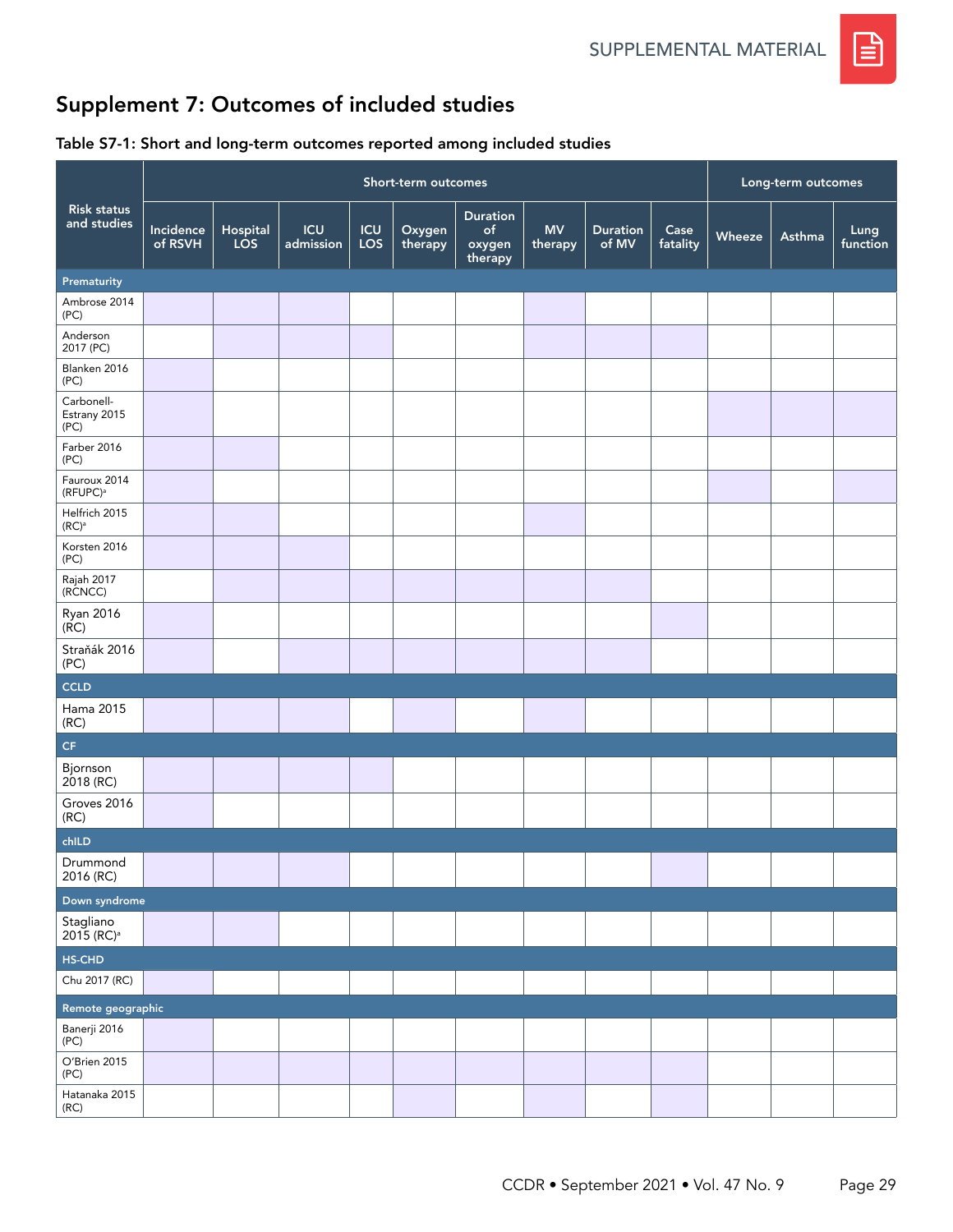|                                       |                      |                        |                         |                   | Short-term outcomes |                                            |                      |                          |                  |        | Long-term outcomes |                  |
|---------------------------------------|----------------------|------------------------|-------------------------|-------------------|---------------------|--------------------------------------------|----------------------|--------------------------|------------------|--------|--------------------|------------------|
| <b>Risk status</b><br>and studies     | Incidence<br>of RSVH | Hospital<br><b>LOS</b> | <b>ICU</b><br>admission | <b>ICU</b><br>LOS | Oxygen<br>therapy   | <b>Duration</b><br>of<br>oxygen<br>therapy | <b>MV</b><br>therapy | <b>Duration</b><br>of MV | Case<br>fatality | Wheeze | Asthma             | Lung<br>function |
| Liver transplant recipient            |                      |                        |                         |                   |                     |                                            |                      |                          |                  |        |                    |                  |
| Feldman 2016<br>(PC)                  |                      |                        |                         |                   |                     |                                            |                      |                          |                  |        |                    |                  |
| Sickle cell disease                   |                      |                        |                         |                   |                     |                                            |                      |                          |                  |        |                    |                  |
| Sadreameli<br>2014 (RC)               |                      |                        |                         |                   |                     |                                            |                      |                          |                  |        |                    |                  |
| <b>Healthy term</b>                   |                      |                        |                         |                   |                     |                                            |                      |                          |                  |        |                    |                  |
| Backman 2018<br>(PC)                  |                      |                        |                         |                   |                     |                                            |                      |                          |                  |        |                    |                  |
| Backman 2014<br>(PC)                  |                      |                        |                         |                   |                     |                                            |                      |                          |                  |        |                    |                  |
| Bonnelykke<br>2015 (PC)               |                      |                        |                         |                   |                     |                                            |                      |                          |                  |        |                    |                  |
| Caserta 2017<br>(PC)                  |                      |                        |                         |                   |                     |                                            |                      |                          |                  |        |                    |                  |
| Fauroux 2014<br>(RFUPC) <sup>a</sup>  |                      |                        |                         |                   |                     |                                            |                      |                          |                  |        |                    |                  |
| Helfrich 2015<br>$(RC)^a$             |                      |                        |                         |                   |                     |                                            |                      |                          |                  |        |                    |                  |
| Luchsinger<br>2014 (PC)               |                      |                        |                         |                   |                     |                                            |                      |                          |                  |        |                    |                  |
| McLaurin 2016<br>(PC)                 |                      |                        |                         |                   |                     |                                            |                      |                          |                  |        |                    |                  |
| Stagliano 2015<br>(RC) <sup>a,b</sup> |                      |                        |                         |                   |                     |                                            |                      |                          |                  |        |                    |                  |
| Zomer-<br>Kooijker 2014<br>(PC)       |                      |                        |                         |                   |                     |                                            |                      |                          |                  |        |                    |                  |

## Table S7-1: Short and long-term outcomes reported among included studies (*continued*)

Abbreviations: CCLD, congenital cystic lung disease; CF, cystic fibrosis; chILD, childhood interstitial lung disease; HS-CHD, hemodynamically significant congenital heart disease; ICU, intensive care<br>unit; LOS, length of s

prospective cohort; RSVH, respiratory syncytial virus hospitalization<br>\* Study includes eligible at-risk and non-at-risk populations, and is therefore represented in more than one risk category<br>\* Data was only included for children (<2 years)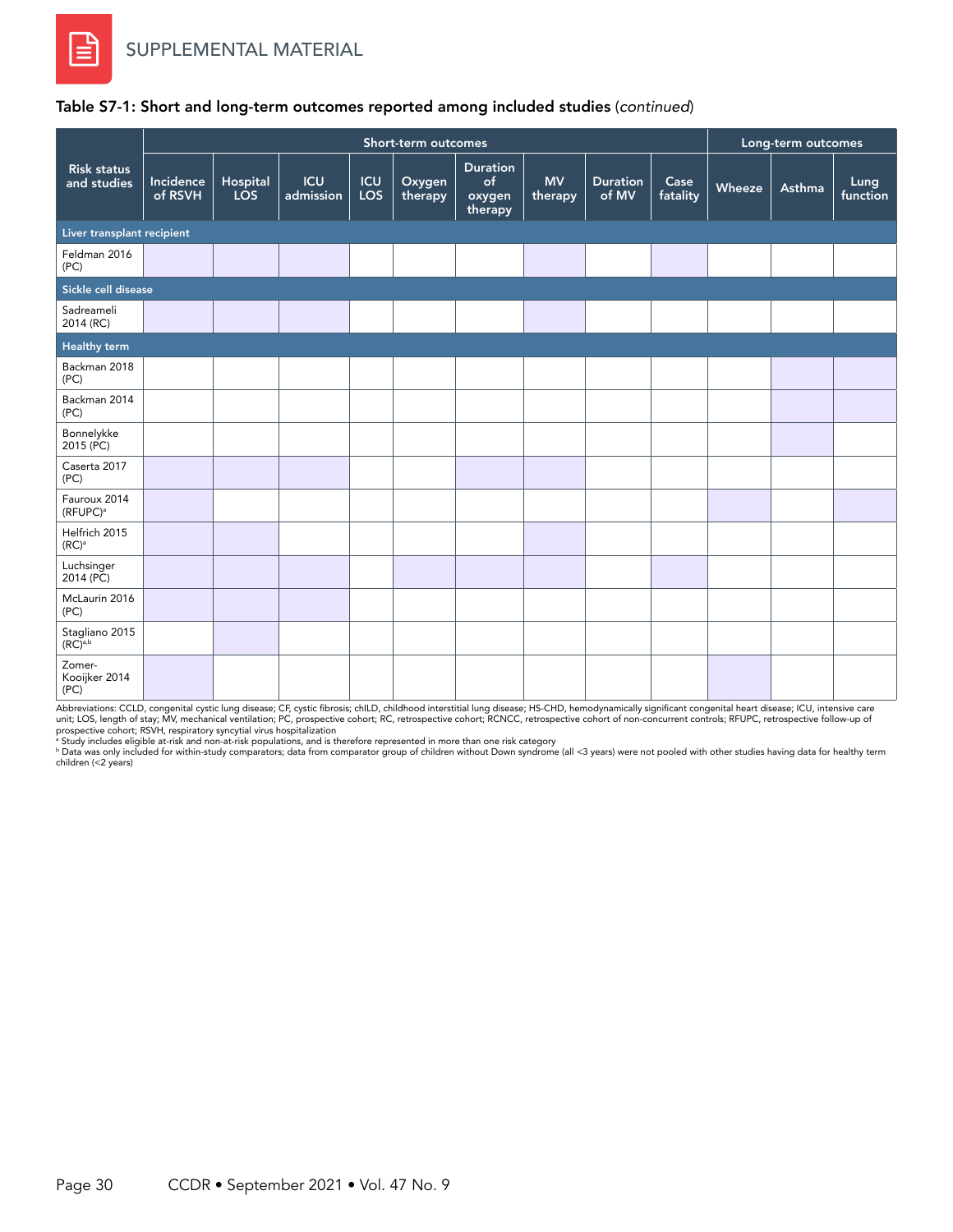

# Supplement 8: Single group proportions for short-term outcomes

8a: Single group proportions for hospitalization

- Table S8-1: Single group proportions for hospitalization (dichotomous outcomes)
- Table S8-2: Single group proportions for hospital length of stay (continuous outcomes)

8b: Single group proportions for ICU outcomes

- Table S8-3: Single group proportions for ICU (dichotomous outcomes)
- Table S8-4: Single group proportions for ICU length of stay (continuous outcomes)

8c: Single group proportions for oxygen therapy

- Table S8-5: Single group proportions for oxygen therapy (dichotomous outcomes)
- Table S8-6: Single group proportions for duration of oxygen support (continuous outcomes)

8d: Single group proportions for mechanical ventilation therapy

- Table S8-7: Single group proportions for mechanical ventilation therapy (dichotomous outcomes)
- Table S8-8: Single group proportions for duration of mechanical ventilation (continuous outcomes)

8e: Single group proportions for ECMO therapy (no studies)

• Table S8-9: Single group proportions for ECMO therapy among a hospitalized population (no study)

8f: Single group proportions for case fatality

• Table S8-10: Single group proportions for case fatality (dichotomous outcomes)

## 8a: Single group proportions for hospitalization

#### Table S8-1: Single group proportions for hospitalization (dichotomous outcomes)

| <b>Outcome and risk</b><br>status | Study (study design)                                        | <b>Risk of bias</b> | Number of<br>patients with<br>events | Total number of<br>patients | Proportion, %<br>(95% CI) |
|-----------------------------------|-------------------------------------------------------------|---------------------|--------------------------------------|-----------------------------|---------------------------|
|                                   | Incidence of RSV-hospitalization among population with risk |                     |                                      |                             |                           |
| 29 to <33 wGA                     | TOTAL (2 studies)                                           |                     | 73                                   | 1,430                       | 5.1(4.0, 6.3)             |
| $29 - 32$                         | Farber 2016 (PC)                                            | Moderate            | 59                                   | 1,188                       | 5.0(3.7, 6.2)             |
| $<$ 33                            | Fauroux 2014 (RFUPC)                                        | Moderate            | 14                                   | 242                         | 5.8(2.8, 8.7)             |
| 32-34 wGA                         | TOTAL (1 study)                                             |                     | 21                                   | 753                         | 2.8(1.6, 4.0)             |
|                                   | Ambrose 2014 (PC)                                           | High                | 21                                   | 753                         | 2.8(1.6, 4.0)             |
| 35 wGA                            | TOTAL (1 study)                                             |                     | 36                                   | 889                         | 4.1(2.8, 5.4)             |
|                                   | Ambrose 2014 (PC)                                           | High                | 36                                   | 889                         | 4.1(2.8, 5.4)             |
| 32/33-35 wGA                      | TOTAL (8 studies)                                           |                     | 1,906                                | 57,838                      | 3.3(2.7, 4.1)             |
| $32^0 - 35^0$                     | Ambrose 2014 (PC)                                           | High                | 57                                   | 1,642                       | 3.5(2.6, 4.4)             |
| 32^1-35^6                         | <b>Blanken 2016 (PC)</b>                                    | Moderate            | 181                                  | 3,952                       | 4.6(3.9, 5.2)             |
| 32^1-35^6                         | Carbonell-Estrany 2015 (PC)                                 | High                | 125                                  | 5,441                       | 2.3(1.9, 2.7)             |
| $33 - 36$                         | Farber 2016 (PC)                                            | Moderate            | 483                                  | 11,624                      | $4.2$ (3.8, 4.5)          |
| $33 - 36$                         | Helfrich 2015 (RC)                                          | Moderate            | 643                                  | 25,890                      | 2.5(2.3, 2.7)             |
| 32^1-35^6                         | Korsten 2016 (PC)                                           | Moderate            | 181                                  | 4,088                       | 4.4(3.8, 5.1)             |
| 32^0-35^6                         | Ryan 2016 (RC)                                              | Moderate            | 88                                   | 2,811                       | 3.1(2.5, 3.8)             |
| 33^0-35^6                         | Stranak 2016 (PC)                                           | Moderate            | 64                                   | 2,390                       | 2.7(2.0, 3.3)             |
| 29-36 wGA                         | TOTAL (1 study)                                             |                     | 542                                  | 12,812                      | 4.2(3.9, 4.6)             |
|                                   | Farber 2016 (PC)                                            | Moderate            | 542                                  | 12,812                      | 4.2(3.9, 4.6)             |
| <b>HS-CHD</b>                     | TOTAL (1 study)                                             |                     |                                      |                             | Not estimable             |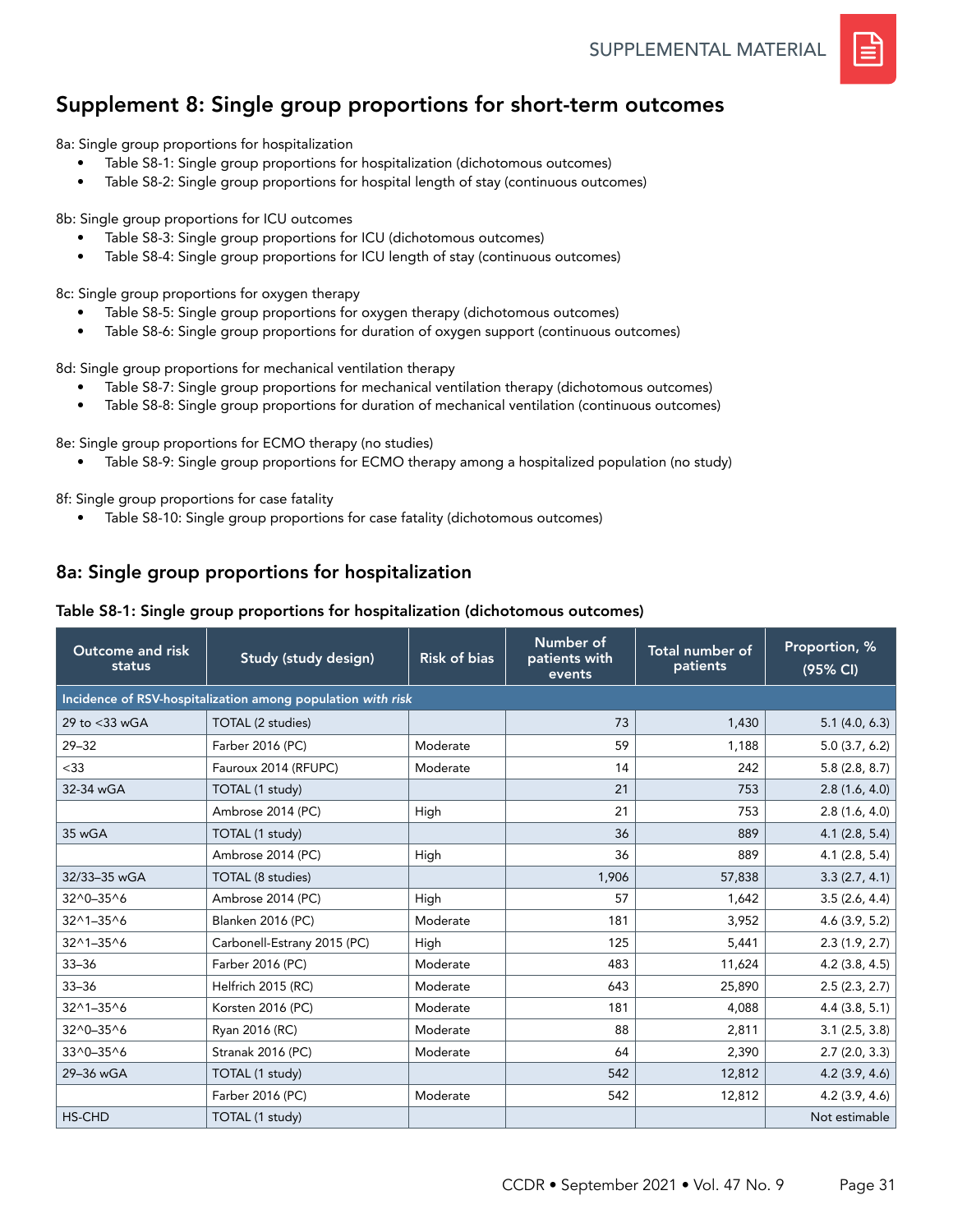#### Table S8-1: Single group proportions for hospitalization (dichotomous outcomes) (*continued*)

| Outcome and risk<br>status       | Study (study design)                                           | <b>Risk of bias</b> | Number of<br>patients with<br>events | Total number of<br>patients      | Proportion, %<br>(95% CI)                                          |
|----------------------------------|----------------------------------------------------------------|---------------------|--------------------------------------|----------------------------------|--------------------------------------------------------------------|
|                                  | Chu 2017 (RC), 1997 & 2000                                     | Moderate            | National estimate<br>734             | <b>NR</b>                        | Incidence per 1,000<br>hospitalizations for<br>HS-CHD: 23 (20, 26) |
| <b>CCLD</b>                      | TOTAL (1 study)                                                |                     | $\overline{4}$                       | 48                               | 8.3(0.5, 16.2)                                                     |
|                                  | Hama 2015 (RC)                                                 | Moderate            | $\overline{4}$                       | 48                               | 8.3(0.5, 16.2)                                                     |
| <b>CF</b>                        | TOTAL (2 studies)                                              |                     | 15                                   | 131                              | $12.3(1.3, 30.8)^{a}$                                              |
|                                  | Bjornson 2018 (RC)                                             | High                | 5                                    | 84                               | 6.0(0.9, 11.0)                                                     |
|                                  | Groves 2016 (RC)                                               | High                | 10                                   | 47                               | 21.3 (9.6, 33.0)                                                   |
| chILD                            | TOTAL (1 study)                                                |                     | 6                                    | 20                               | 30.0 (9.9, 50.1)                                                   |
|                                  | Drummond 2016 (RC)                                             | High                | 6                                    | 20                               | 30.0 (9.9, 50.1)                                                   |
| Down syndrome                    | TOTAL (1 study)                                                |                     |                                      |                                  | Not estimable                                                      |
|                                  |                                                                |                     |                                      |                                  | 2% absolute rate:                                                  |
| $<$ 3 y without<br>comorbidities | Stagliano 2015 (RC)                                            | Moderate            | 17                                   | <b>NR</b>                        | Incidence density<br>12.7 per 1,000<br>person-years                |
| Remote geographic                | TOTAL (2 studies)                                              |                     |                                      |                                  | Not estimable                                                      |
|                                  |                                                                |                     |                                      |                                  | 41.6 (36.0, 37.2)                                                  |
|                                  | Banerji 2016 (PC)                                              | High                | 124 admissions<br>positive for RSV   | 298 admissions<br>tested for RSV | 66.9 admissions per<br>1,000 live births per<br>year               |
|                                  | O'Brien 2015 (PC), PP                                          | High                | 73                                   | 571                              | 12.8 (10.1, 15.5)                                                  |
| Liver transplant<br>recipient    | TOTAL (1 study)                                                |                     | 135                                  | 2,554                            | 5.3(4.4, 6.2)                                                      |
| $<$ 18 $y$                       | Feldman 2016 (RC),<br>RSV-H 2 y post-transplant                | Moderate            | 135                                  | 2,554                            | 5.3(4.4, 6.2)                                                      |
| <b>SCD</b>                       | TOTAL (1 study)                                                |                     |                                      |                                  | Not estimable                                                      |
|                                  | Sadreameli 2014 (RC)                                           | Moderate            | <b>NR</b>                            | <b>NR</b>                        | 63 per 1,000 person-<br>years (44 to 87)                           |
|                                  | Incidence of RSV-hospitalization among population without risk |                     |                                      |                                  |                                                                    |
| Healthy term                     | TOTAL (4 studies)                                              |                     | 45,347                               | 3,594,167                        | 1.2(1.1, 1.2)                                                      |
| 39-41 wGA                        | Fauroux 2014 (RFUPC)                                           | Moderate            | 3                                    | 201                              | $1.5(-0.2, 3.2)$                                                   |
| $\geq$ 37 wGA                    | Helfrich 2015 (RC)                                             | Moderate            | 6,954                                | 573,645                          | 1.2(1.2, 1.2)                                                      |
| ≥37 wGA                          | McLaurin 2016 (RC)                                             | Moderate            | 38,372                               | 3,018,188                        | 1.3(1.3, 1.3)                                                      |
| ≥36 wGA                          | Zomer-Kooijker 2014 (PC)                                       | Moderate            | 18                                   | 2,133                            | 0.8(0.5, 1.2)                                                      |

Abbreviations: CCLD, congenital cystic lung disease; CF, cystic fibrosis; chlLD, childhood interstitial lung disease; CI, confidence interval; HS-CHD, hemodynamically significant congenital heart disease;<br>PIR, not reported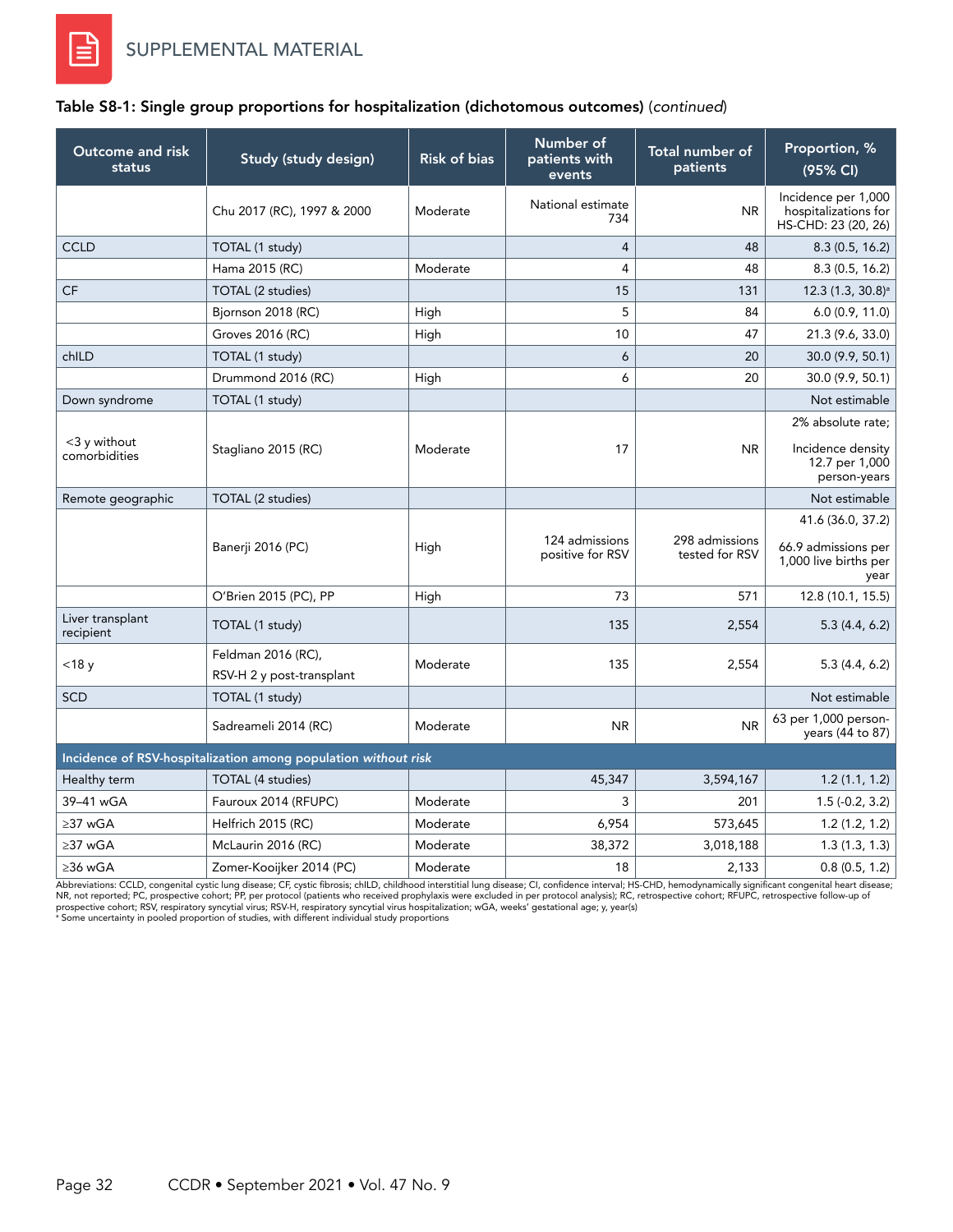

### Table S8-2: Single group proportions for hospital length of stay (continuous outcomes)

| Outcome and risk status            | Study (study design)                                         | <b>Risk of bias</b> | Number of<br>patients | Mean (SD)                                      | Mean (95% CI)        |
|------------------------------------|--------------------------------------------------------------|---------------------|-----------------------|------------------------------------------------|----------------------|
|                                    | Hospital length of stay (days) among population with risk    |                     |                       |                                                |                      |
| 29-32 wGA                          | TOTAL (1 study)                                              |                     | 89                    |                                                | 10 (7.7, 12.3)       |
|                                    | Anderson 2017 (PC)                                           | Moderate            | 89                    | 10(11)                                         | 10(7.7, 12.3)        |
| 33-34 wGA                          | TOTAL (2 studies)                                            |                     | 245                   |                                                | 5.5(0.6, 10.4)       |
|                                    | Anderson 2017 (PC)                                           | Moderate            | 81                    | 8(6)                                           | 8(6.7, 9.3)          |
|                                    | Helfrich 2015 (RC)                                           | Low                 | 164                   | 3.00(1.48)                                     | 3.00(2.77, 3.22)     |
| 35 wGA                             | TOTAL (1 study)                                              |                     | 42                    |                                                | 7(4.9, 9.1)          |
|                                    | Anderson 2017 (PC)                                           | Moderate            | 42                    | 7(7)                                           | 7(4.9, 9.1)          |
| 32/33-35 wGA                       | TOTAL (3 studies)                                            |                     | 7,835                 |                                                | 4.5(2.3, 6.8)        |
| 32^0-35^6                          | Ambrose 2014 (PC)                                            | Moderate            | 57                    | 4.0(3.5)                                       | 4.0(3.1, 4.9)        |
| 32^1-35^6                          | Korsten 2016 (PC)                                            | Low                 | 181                   | 6.7(5.5)                                       | 6.7(5.9, 7.5)        |
| $33 - 36$                          | Helfrich 2015 (RC)                                           | Low                 | 7,597                 | 3.00(1.48)                                     | 3.00 (2.92, 3.08)    |
| 29-24/35 wGA                       | TOTAL (2 studies)                                            |                     | 264                   |                                                | 7.7(6.1, 9.2)        |
| 29^0-34^6                          | Rajah 2017 (RCNCC)-post-<br>AAP                              | Moderate            | 52                    | 5.9 (13.2)                                     | 5.9(2.3, 9.5)        |
| 29^0-35^6                          | Anderson 2017 (PC)                                           | Moderate            | 212                   | 8(9)                                           | 8(6.8, 9.2)          |
| <b>CCLD</b>                        | TOTAL (1 study)                                              |                     | 4                     |                                                | 11.25 (9.29, 13.21)  |
|                                    | Hama 2015 (RC)                                               | Low                 | $\overline{4}$        | 11.25 (2.00)                                   | 11.25 (9.29, 13.21)  |
| chILD                              | TOTAL (1 study)                                              |                     | $\overline{4}$        |                                                | $6(-0.6, 12.6)$      |
|                                    | Drummond 2016 (RC)                                           | Moderate            | $\overline{4}$        | 6(7)                                           | $6(-0.6, 12.6)$      |
| CF                                 | TOTAL (2 studies)                                            |                     |                       |                                                | Not estimable        |
|                                    | Bjornson 2018 (RC)                                           | Moderate            | 5                     | 47.00 (39.32)                                  | 47.00 (12.53, 81.47) |
|                                    | Groves 2016 (RC)                                             | Moderate            | 10                    | 10 (NR)                                        | Not estimable        |
| Down syndrome                      | TOTAL (1 study)                                              |                     | 17                    |                                                | 5(4.0, 6.0)          |
| RSV <3 y, without<br>comorbidities | Stagliano 2015 (RC)                                          | Low                 | 17                    | 5(2.2)                                         | 5(4.0, 6.0)          |
| Remote geographic                  | TOTAL (1 study)                                              |                     | 80                    |                                                | 4.7(4.2, 5.2)        |
|                                    | O'Brien 2015 (PC), ITT                                       | Moderate            | 80                    | 4.7(2.5)                                       | 4.7(4.2, 5.2)        |
| Liver transplant recipient         | TOTAL (1 study)                                              |                     | 135                   |                                                | Not estimable        |
| $<$ 18 $y$                         | Feldman 2016 (RC)                                            | Low                 | 135                   | 23 (NR)                                        | Not estimable        |
| Sickle cell disease                | TOTAL (1 study)                                              |                     | 64                    |                                                | 2.0(1.8, 2.2)        |
| $<$ 18 $y$                         | Sadreameli 2014 (RC)                                         | Low                 | 64                    | 2.0(1.0)                                       | 2.0(1.8, 2.2)        |
|                                    | Hospital length of stay (days) among population without risk |                     |                       |                                                |                      |
| Healthy term                       | TOTAL (4 studies)                                            |                     | 45,410                |                                                | 3.5(2.3, 4.7)        |
| $\geq$ 36 wGA;                     |                                                              |                     |                       |                                                |                      |
| RSV-H <10 mo                       | Caserta 2017 (PC)                                            | Moderate            | 84                    | 4.20 (2.6)                                     | 4.20 (-0.89, 9.30)   |
| $\geq$ 37 wGA;                     |                                                              |                     |                       |                                                |                      |
| $RSV-H < 1y$                       | Helfrich 2015 (RC)                                           | Low                 | 6,954                 | 2(1.5)                                         | 2(2.0, 2.0)          |
| ≥37 wGA;                           | McLaurin 2016 (PC)                                           | Moderate            | 38,372                | 4.2(1.5)                                       | 4.2 (4.2, 4.2)       |
| $RSV-H < 1y$                       |                                                              |                     |                       |                                                |                      |
| All RSV                            |                                                              |                     |                       | Geometric means: severe<br>RSV 11.09 (SE 0.93) |                      |
| (severe+moderate+mild);<br>Term    | Luchsinger 2014 (PC)                                         | High                | 57                    | Moderate RSV 4.32 (SE<br>0.34)                 | Not estimable        |
|                                    |                                                              |                     |                       | Mild RSV 2.35 (SE 0.35)                        |                      |

Abbreviations: AAP, American Academy of Pediatrics; CCLD, congenital cystic lung disease; CF, cystic fibrosis; chlLD, childhood interstitial lung disease; CI, confidence interval; ITT, intention to treat;<br>mo, month(s); NR,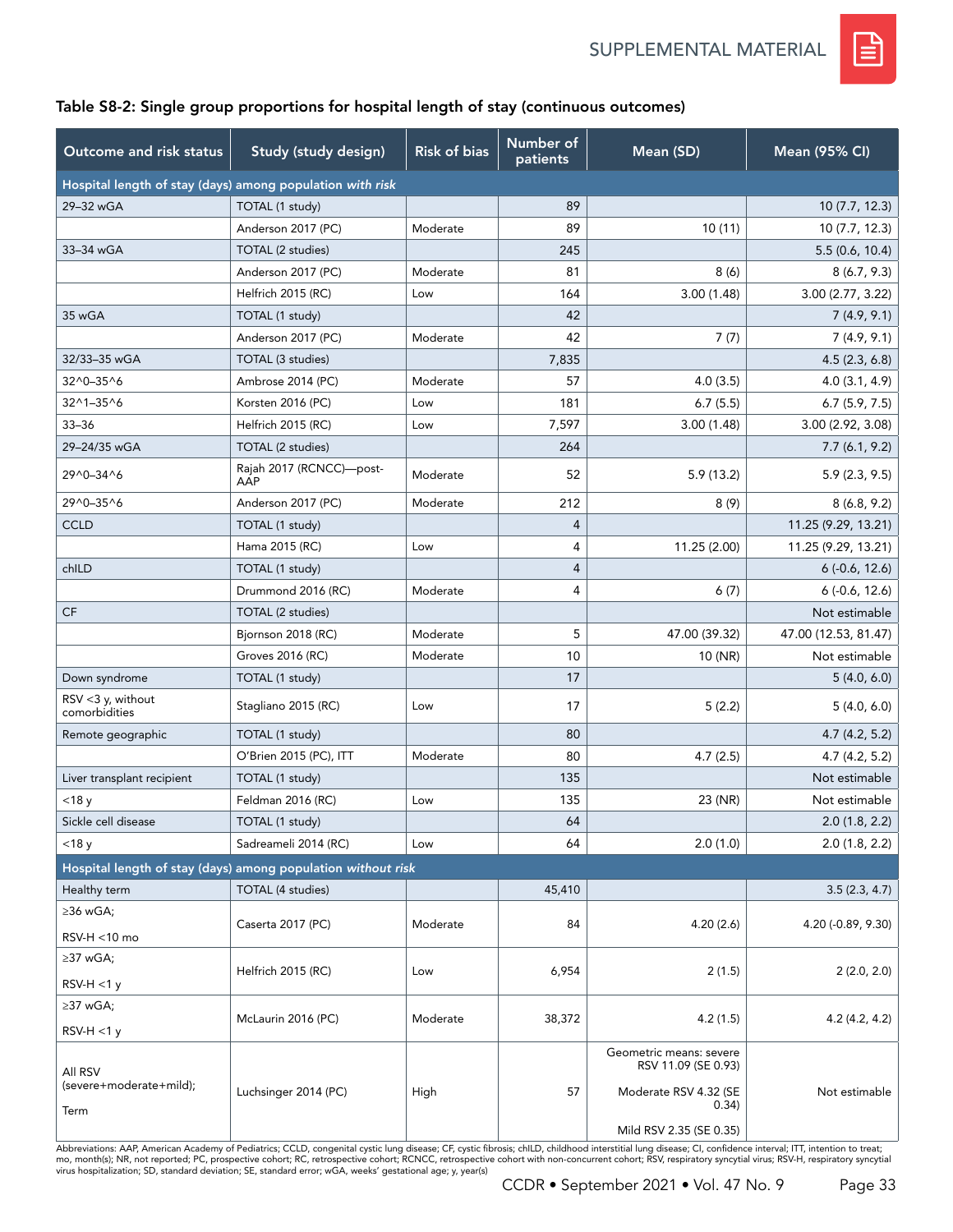# 8b: Single group proportions for ICU outcomes

### Table S8-3: Single group proportions for ICU (dichotomous outcomes)

| Outcome and risk<br>status               | Study (study design)                                  | <b>Risk of bias</b> | Number of<br>patients with<br>events | <b>Total number</b><br>of patients | Proportion, %<br>(95% CI) |
|------------------------------------------|-------------------------------------------------------|---------------------|--------------------------------------|------------------------------------|---------------------------|
| ICU admission among population with risk |                                                       |                     |                                      |                                    |                           |
| 32-34 wGA                                | TOTAL (1 study)                                       |                     | 4                                    | 753                                | 0.5(0.01, 1.1)            |
|                                          | Ambrose 2014 (PC)                                     | Moderate            | 4                                    | 753                                | 0.5(0.01, 1.1)            |
| 35 wGA                                   | TOTAL (1 study)                                       |                     | 5                                    | 889                                | 0.6(0.1, 1.1)             |
|                                          | Ambrose 2014 (PC)                                     | Moderate            | 5                                    | 889                                | 0.6(0.1, 1.1)             |
| 32/33-35 wGA                             | TOTAL (3 studies)                                     |                     | 44                                   | 6,120                              | 0.7(0.5, 0.9)             |
| 32^0-35^6                                | Ambrose 2014 (PC)                                     | Moderate            | 9                                    | 1,642                              | 0.6(0.2, 0.9)             |
| $32^{\wedge}1 - 35^{\wedge}6$            | Korsten 2016 (PC)                                     | Low                 | 16                                   | 2,088                              | 0.8(0.4, 1.1)             |
| 33^0-35^6                                | Stranak 2016 (PC)                                     | Low                 | 19                                   | 2,390                              | 0.8(0.4, 1.2)             |
| <b>CF</b>                                | TOTAL (1 study)                                       |                     | $\overline{2}$                       | 84                                 | $2.4$ (-0.9, 5.6)         |
|                                          | Bjornson 2018 (RC)                                    | Moderate            | 2                                    | 84                                 | $2.4$ (-0.9, 5.6)         |
| <b>CCLD</b>                              | TOTAL (1 study)                                       |                     | $\overline{0}$                       | 48                                 | 0.0(0.0, 0.0)             |
|                                          | Hama 2015 (RC)                                        | Low                 | 0                                    | 48                                 | 0.0(0.0, 0.0)             |
| chILD                                    | TOTAL (1 study)                                       |                     | 0                                    | 20                                 | 0.0(0.0, 0.0)             |
|                                          | Drummond 2016 (RC)                                    | Moderate            | 0                                    | 20                                 | 0.0(0.0, 0.0)             |
| Remote geographic                        | TOTAL (1 study)                                       |                     | 5                                    | 710                                | 0.7(0.1, 1.3)             |
|                                          | O'Brien 2015 (PC), ITT                                | Moderate            | 5                                    | 710                                | 0.7(0.1, 1.3)             |
| Liver transplant<br>recipient            | TOTAL (1 study)                                       |                     | 30                                   | 2,554                              | 1.2(0.8, 1.6)             |
| $<$ 18 $y$                               | Feldman 2016 (RC)                                     | Low                 | 30                                   | 2,554                              | 1.2(0.8, 1.6)             |
|                                          | ICU admission among hospitalized population with risk |                     |                                      |                                    |                           |
| 29-32 wGA                                | TOTAL (1 study)                                       |                     | 46                                   | 89                                 | 51.7 (41.3, 62.1)         |
|                                          | Anderson 2017 (PC)                                    | Moderate            | 46                                   | 89                                 | 51.7 (41.3, 62.1)         |
| 32-34 wGA                                | TOTAL (1 study)                                       |                     | $\overline{4}$                       | 21                                 | 19.1 (2.3, 35.8)          |
|                                          | Ambrose 2014 (PC)                                     | Moderate            | 4                                    | 21                                 | 19.1 (2.3, 35.8)          |
| 35 wGA                                   | TOTAL (1 study)                                       |                     | 5                                    | 36                                 | 13.9 (2.6, 25.2)          |
|                                          | Ambrose 2014 (PC)                                     | Moderate            | 5                                    | 36                                 | 13.9 (2.6, 25.2)          |
| 32-35 wGA                                | TOTAL (3 studies)                                     |                     | 90                                   | 244                                | 31.5 (13.1, 53.6)         |
| 32^0-35^6                                | Ambrose 2014 (PC)                                     | Moderate            | 9                                    | 57                                 | 15.8 (6.3, 25.3)          |
| 33-35                                    | Anderson 2017 (PC)                                    | Moderate            | 62                                   | 123                                | 50.4 (41.6, 59.2)         |
| 33^0-35^6                                | Stranak 2016 (PC)                                     | Low                 | 19                                   | 64                                 | 29.7 (18.5, 40.9)         |
| 29-34/35 wGA                             | TOTAL (2 studies)                                     |                     | 138                                  | 264                                | 52.0 (46.0, 58.0)         |
| 29^0-35^6                                | Anderson 2017 (PC)                                    | Moderate            | 108                                  | 212                                | 50.9 (44.2, 57.7)         |
| 29^0-34^6                                | Rajah 2017 (RCNCC)-post-AAP                           | Moderate            | 30                                   | 52                                 | 57.8 (44.3, 71.1)         |
| <b>CCLD</b>                              | TOTAL (1 study)                                       |                     | 0                                    | 4                                  | 0.0(0.0, 0.0)             |
|                                          | Hama 2015 (RC)                                        | Low                 | 0                                    | 4                                  | 0.0(0.0, 0.0)             |
| chILD                                    | TOTAL (1 study)                                       |                     | 0                                    | 6                                  | 0.0(0.0, 0.0)             |
|                                          | Drummond 2016 (RC)                                    | Moderate            | 0                                    | 6                                  | 0.0(0.0, 0.0)             |
| Remote geographic                        | TOTAL (1 study)                                       |                     | 5                                    | 80                                 | 6.3(1.0, 11.6)            |
|                                          | O'Brien 2015 (PC), ITT                                | Moderate            | 5                                    | 80                                 | 6.3(1.0, 11.6)            |
| Liver transplant<br>recipient            | TOTAL (1 study)                                       |                     | 30                                   | 135                                | 22.2 (15.2, 29.2)         |
| $<$ 18 $y$                               | Feldman 2016 (RC)                                     | Low                 | 30                                   | 135                                | 22.2 (15.2, 29.2)         |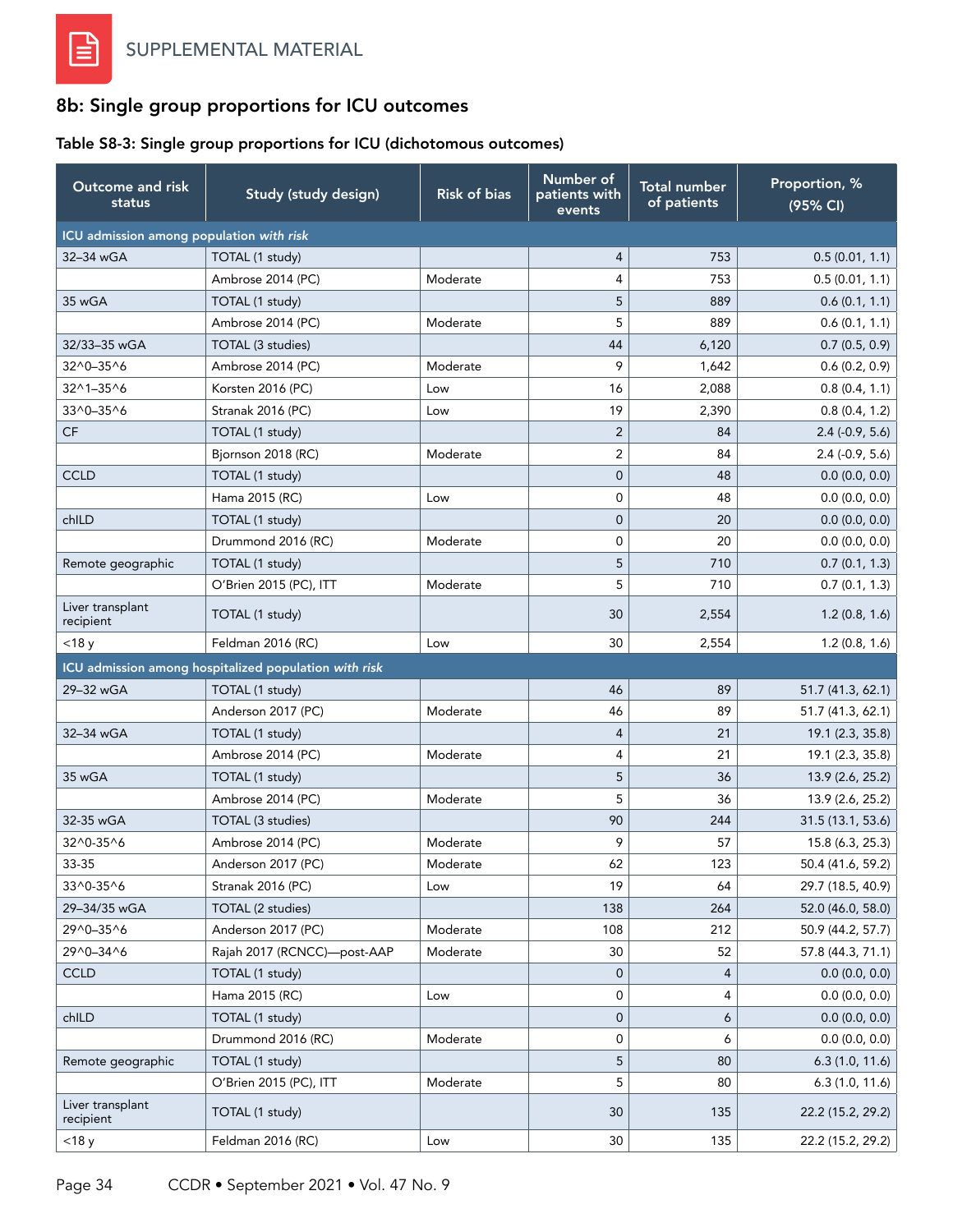

### Table S8-3: Single group proportions for ICU (dichotomous outcomes) (*continued*)

| Outcome and risk<br>status                               | Study (study design)                                     | <b>Risk of bias</b> | Number of<br>patients with<br>events | <b>Total number</b><br>of patients | Proportion, %<br>(95% CI)     |
|----------------------------------------------------------|----------------------------------------------------------|---------------------|--------------------------------------|------------------------------------|-------------------------------|
| <b>SCD</b>                                               | TOTAL (1 study)                                          |                     | 3                                    | 64                                 | $4.7(-0.5, 9.9)$              |
| $<$ 18 $y$                                               | Sadreameli 2014 (RC)                                     | Low                 | 3                                    | 64                                 | $4.7(-0.5, 9.9)$              |
|                                                          | ICU admission among hospitalized population without risk |                     |                                      |                                    |                               |
| Healthy term                                             | TOTAL (3 studies)                                        |                     | 3,168                                | 38,513                             | 15.8 (5.4, 30.0) <sup>a</sup> |
| PICU;<br>$\geq$ 36 wGA                                   | Caserta 2017 (PC)                                        | Moderate            | 11                                   | 84                                 | 13.1 (5.9, 20.3)              |
| Critical care unit;                                      |                                                          |                     |                                      |                                    |                               |
| Term                                                     | Luchsinger 2014 (PC)                                     | High                | 18                                   | 57                                 | 31.6 (19.5, 43.7)             |
| ICU (Medicaid +<br>Commercial insured);<br>$\geq$ 37 wGA | McLaurin 2016 (RC)                                       | Moderate            | 3,139                                | 38,372                             | 8.2(7.8, 8.5)                 |

Abbreviations: AAP, American Academy of Pediatrics; CCLD, congenital cystic lung disease; CF, cystic fibrosis; chlLD, childhood interstitial lung disease; CI, confidence interval; ICU, intensive care unit;<br>ITT, intention t

wGA, weeks' gestational age; y, year(s) a Some uncertainty in pooled proportion among studies, with different individual study proportions

#### Table S8-4: Single group proportions for ICU length of stay (continuous outcomes)

| Outcome and risk<br>status                                        | <b>Study (study design)</b> | <b>Risk of bias</b> | Number of<br>patients | Mean (SD)  | Mean (95% CI)             |  |  |  |  |  |
|-------------------------------------------------------------------|-----------------------------|---------------------|-----------------------|------------|---------------------------|--|--|--|--|--|
| ICU length of stay (days) among hospitalized population with risk |                             |                     |                       |            |                           |  |  |  |  |  |
| 29-32 wGA                                                         | TOTAL (1 study)             |                     | 46                    |            | 9(7.0, 11.0)              |  |  |  |  |  |
|                                                                   | Anderson 2017 (PC)          | Moderate            | 46                    | 9(7)       | 9(7.0, 11.0)              |  |  |  |  |  |
| 33-35 wGA                                                         | TOTAL (2 studies)           |                     | 81                    |            | 6.7(5.5, 8.0)             |  |  |  |  |  |
|                                                                   | Anderson 2017 (PC)          | Moderate            | 62                    | 7(6)       | 7(5.5, 8.5)               |  |  |  |  |  |
| NICU/PICU                                                         | Stranak 2016 (PC)           | Low                 | 19                    | 6(5)       | 6(3.7, 8.3)               |  |  |  |  |  |
| 29-34/35 wGA                                                      | TOTAL (2 studies)           |                     | 138                   |            | 7.0(4.7, 9.2)             |  |  |  |  |  |
| 29^0-35^6                                                         | Anderson 2017 (PC)          | Moderate            | 108                   | 8(6)       | 8(6.9, 9.1)               |  |  |  |  |  |
| 29^0-34^6                                                         | Rajah 2017 (RCNCC)-post-AAP | Moderate            | 30                    | 5.7(5.1)   | 5.7(3.9, 7.5)             |  |  |  |  |  |
| <b>CF</b>                                                         | TOTAL (1 study)             |                     | $\overline{2}$        |            | $5.00$ ( $-2.84$ , 12.84) |  |  |  |  |  |
|                                                                   | Bjornson 2018 (RC)          | Moderate            | $\overline{2}$        | 5.00(5.66) | $5.00$ ( $-2.84$ , 12.84) |  |  |  |  |  |
| Remote geographic                                                 | TOTAL (1 study)             |                     | 5                     |            | 5.2(2.1, 8.3)             |  |  |  |  |  |
|                                                                   | O'Brien 2015 (PC), ITT      | Moderate            | 5                     | 5.2(3.5)   | 5.2(2.1, 8.3)             |  |  |  |  |  |

Abbreviations: AAP, American Academy of Pediatrics; CF, cystic fibrosis; CI, confidence interval; ICU, intensive care unit; ITT, intention to treat; NICU, neonatal intensive care unit; PC, prospective cohort; PICU, pediatric intensive care unit; RC, retrospective cohort; RCNCC, retrospective cohort with non-concurrent cohort; SD, standard deviation; wGA, weeks' gestational age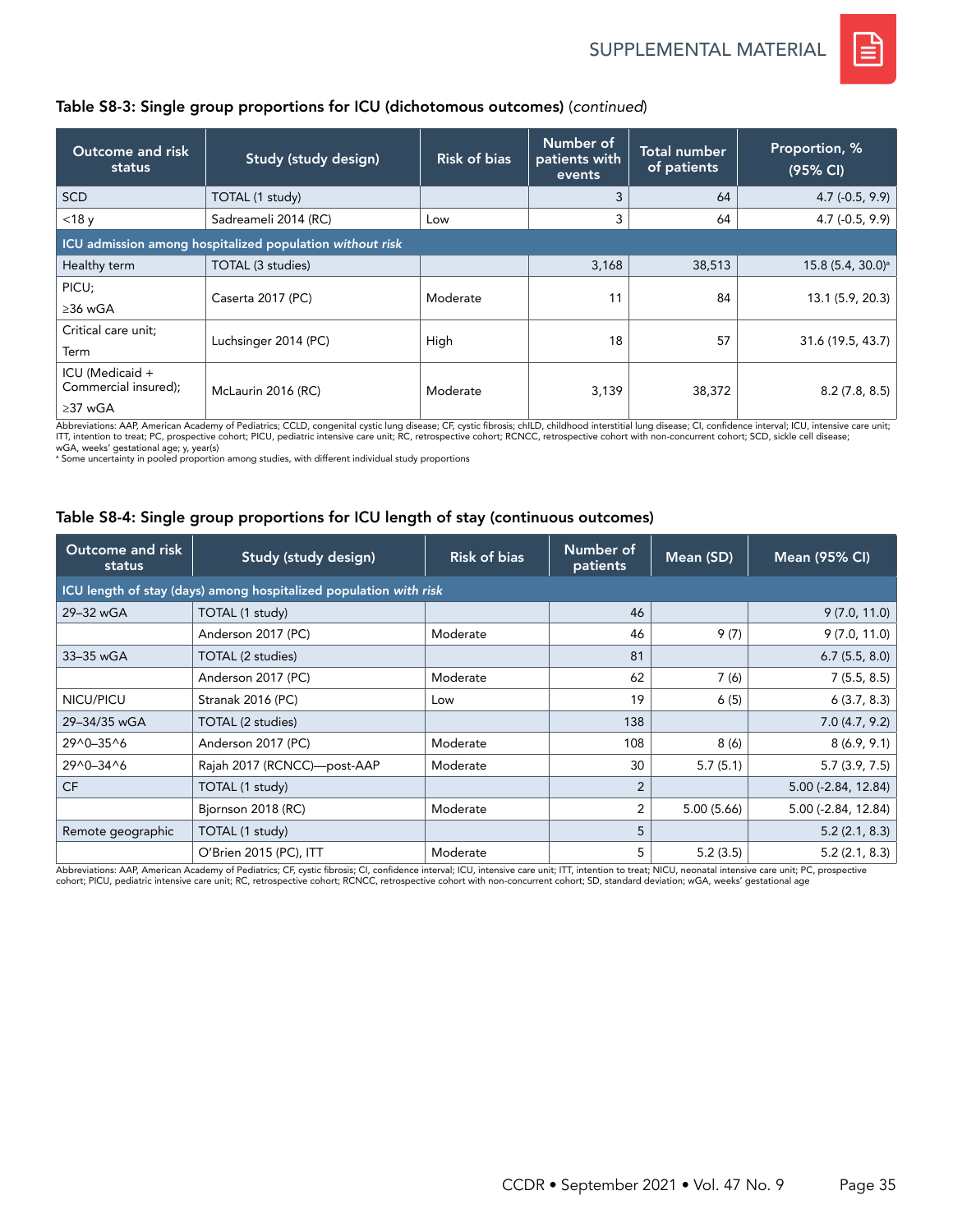## 8c: Single group proportions for oxygen therapy

#### Table S8-5: Single group proportions for oxygen therapy (dichotomous outcomes)

| Outcome and risk<br>status                     | Study (study design)                                        | <b>Risk of bias</b> | Number of<br>patients with<br>events | Total number of<br>patients | Proportion, %<br>(95% CI) |  |  |
|------------------------------------------------|-------------------------------------------------------------|---------------------|--------------------------------------|-----------------------------|---------------------------|--|--|
| Supplemental oxygen among population with risk |                                                             |                     |                                      |                             |                           |  |  |
| 29-34 wGA                                      | TOTAL (1 study)                                             |                     | 37                                   | 52                          | 71.2 (58.9, 83.5)         |  |  |
| 29^0-34^6                                      | Rajah 2017 (RCNCC)-post-AAP                                 | Moderate            | 37                                   | 52                          | 71.2 (58.9, 83.5)         |  |  |
| 33-35 wGA                                      | TOTAL (1 study)                                             |                     | 47                                   | 2,390                       | 2.0(1.4, 2.5)             |  |  |
| 33^0-35^6                                      | Stranak 2016 (PC)                                           | Low                 | 47                                   | 2,390                       | 2.0(1.4, 2.5)             |  |  |
| Remote geographic                              | TOTAL (1 study)                                             |                     | 75                                   | 710                         | 10.6 (8.3, 12.8)          |  |  |
|                                                | O'Brien 2015 (PC)                                           | Moderate            | 75                                   | 710                         | 10.6 (8.3, 12.8)          |  |  |
|                                                | Supplemental oxygen among hospitalized population with risk |                     |                                      |                             |                           |  |  |
| 33-35 wGA                                      | TOTAL (1 study)                                             |                     | 47                                   | 64                          | 73.0 (62.6, 84.3)         |  |  |
| 33^0-35^6                                      | Stranak 2016 (PC)                                           | Low                 | 47                                   | 204                         | 23.0 (17.3, 28.8)         |  |  |
| <b>CCLD</b>                                    | TOTAL (1 study)                                             |                     | 4                                    | 4                           | 100.0 (100.0, 100.0)      |  |  |
|                                                | Hama 2015 (RC)                                              | Low                 | 4                                    | 4                           | 100.0 (100.0, 100.0)      |  |  |
| Remote geographic                              | TOTAL (1 study)                                             |                     | 75                                   | 80                          | 93.8 (88.5, 99.1)         |  |  |
|                                                | O'Brien 2015 (PC), ITT                                      | Moderate            | 75                                   | 80                          | 93.8 (88.5, 99.1)         |  |  |
| Leukemia<br>(AML & ALL)                        | TOTAL (1 study)                                             |                     | 7                                    | 10                          | 70.0 (41.6, 98.4)         |  |  |
|                                                | Hatanaka 2015 (RC)                                          | High                | 7                                    | 10                          | 70.0 (41.6, 98.4)         |  |  |

Abbreviations: AAP, American Academy of Pediatrics; ALL, acute lymphoblastic leukemia; AML, acute myeloid leukemia; CCLD, congenital cystic lung disease; CI, confidence interval; ITT, intention to<br>treat; PC, prospective co

### Table S8-6: Single group proportions for duration of oxygen support (continuous outcomes)

| Outcome and<br>risk status | Study (study design)                                            | <b>Risk of bias</b> | Number of<br>patients | Mean (SD)                        | <b>Mean</b><br>(95% CI) |  |  |  |  |  |
|----------------------------|-----------------------------------------------------------------|---------------------|-----------------------|----------------------------------|-------------------------|--|--|--|--|--|
|                            | Duration of oxygen support (days) among population with risk    |                     |                       |                                  |                         |  |  |  |  |  |
| 29-34 wGA                  | TOTAL (1 study)                                                 |                     | 37                    |                                  | 4.6(0.5, 8.7)           |  |  |  |  |  |
| 29^0-34^6                  | Rajah 2017 (RCNCC)-post-AAP                                     | Moderate            | 37                    | 4.6(12.7)                        | 4.6(0.5, 8.7)           |  |  |  |  |  |
| 32-35 wGA                  | TOTAL (1 study)                                                 |                     | 47                    |                                  | 4(3.2, 4.8)             |  |  |  |  |  |
|                            | Stranak 2016 (PC)                                               | Low                 | 47                    | 4(3.0)                           | 4(3.2, 4.8)             |  |  |  |  |  |
| Remote<br>geographic       | TOTAL (1 study)                                                 |                     | 75                    |                                  | 4.3(3.8, 4.8)           |  |  |  |  |  |
|                            | O'Brien 2015 (PC), ITT                                          | Moderate            | 75                    | 4.3(2.4)                         | 4.3(3.8, 4.8)           |  |  |  |  |  |
|                            | Duration of oxygen support (days) among population without risk |                     |                       |                                  |                         |  |  |  |  |  |
| Healthy term               |                                                                 |                     |                       |                                  |                         |  |  |  |  |  |
| $>36$ wGA                  | Caserta 2017 (PC)                                               | Moderate            | 84                    | 3.1(4.6)                         | 3.1(2.1, 4.1)           |  |  |  |  |  |
| Severe RSV;<br>Term        | Luchsinger 2014 (PC)                                            | High                | 33                    | Geometric mean 8.94 (SE<br>0.86  | Not estimable           |  |  |  |  |  |
| Moderate RSV;<br>Term      | Luchsinger 2014 (PC)                                            | High                | 17                    | Geometric mean 2.47 (SE<br>0.23) | Not estimable           |  |  |  |  |  |
| Mild RSV;<br>Term          | Luchsinger 2014 (PC)                                            | High                | $\overline{7}$        | Geometric mean 0.00 (SE<br>0.00  | Not estimable           |  |  |  |  |  |

Abbreviations: AAP, American Academy of Pediatrics; CI, confidence interval; ITT, intention to treat; PC, prospective cohort; RCNCC, retrospective cohort with non-concurrent cohort; RSV, respiratory<br>syncytial virus; SD, st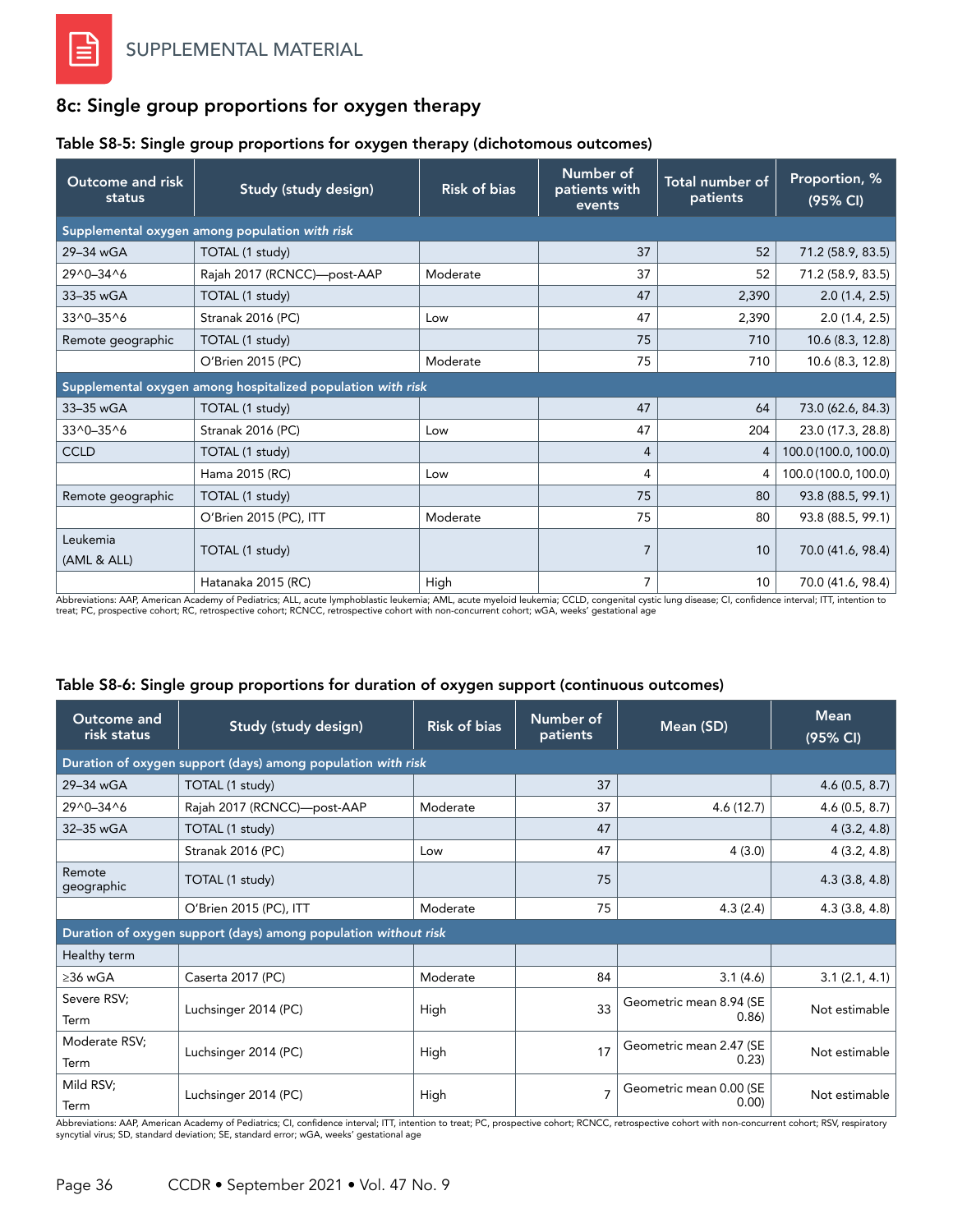

# 8d: Single group proportions for mechanical ventilation therapy

## Table S8-7: Single group proportions for mechanical ventilation therapy (dichotomous outcomes)

| <b>Outcome and risk</b><br>status                        | Study (study design)                                           | <b>Risk of bias</b> | Number of<br>patient with<br>events | <b>Total number</b><br>of patients | Proportion, %<br>(95% CI) |
|----------------------------------------------------------|----------------------------------------------------------------|---------------------|-------------------------------------|------------------------------------|---------------------------|
|                                                          | Mechanical ventilation among hospitalized population with risk |                     |                                     |                                    |                           |
| 29-32 wGA                                                | TOTAL (1 study)                                                |                     | 24                                  | 89                                 | 27.0 (17.8, 36.2)         |
|                                                          | Anderson 2017 (PC)                                             | Moderate            | 24                                  | 89                                 | 27.0 (17.8, 36.2)         |
| 29-34/35 wGA                                             | TOTAL (2 studies)                                              |                     | 58                                  | 264                                | 22.0 (18.0, 26.0)         |
| 29^0-35^6                                                | Anderson 2017 (PC)                                             | Moderate            | 45                                  | 212                                | 21.2 (13.2, 36.8)         |
| 29^0-34^6                                                | Rajah 2017 (RCNCC)-post-AAP                                    | Moderate            | 13                                  | 52                                 | 25.0 (13.2, 36.8)         |
| 32-35 wGA                                                | TOTAL (3 studies)                                              |                     | 34                                  | 244                                | 14.0 (10.0, 18.0)         |
| $32^0 - 35^0$                                            | Ambrose 2017 (PC)                                              | Moderate            | 6                                   | 57                                 | 10.5 (2.6, 18.5)          |
| $33 - 35$                                                | Anderson 2017(PC)                                              | Moderate            | 21                                  | 123                                | 17.1 (10.4, 23.7)         |
| 33^0-35^6                                                | Stranak 2016 (PC)                                              | Low                 | $\overline{7}$                      | 64                                 | 10.9(3.3, 18.6)           |
| <b>CCLD</b>                                              | TOTAL (1 study)                                                |                     | $\overline{0}$                      | $\overline{4}$                     | 0.0(0.0, 0.0)             |
|                                                          | Hama 2015 (RC)                                                 | Low                 | $\mathbf 0$                         | 4                                  | 0.0(0.0, 0.0)             |
| CF                                                       | TOTAL (1 study)                                                |                     | $\mathbf{1}$                        | 5                                  | 20.0 (-15.1, 55.1)        |
| Inclusive of MV &<br>oxygen during and<br>post-discharge | Bjornson 2018 (RC)                                             | Moderate            | 1                                   | 5                                  | 20.0 (-15.1, 55.1)        |
| Leukemia<br>(AML & ALL)                                  | TOTAL (1 study)                                                |                     | 3                                   | 10                                 | 30.0 (1.6, 58.4)          |
|                                                          | Hatanaka 2015 (RC)                                             | High                | 3                                   | 10                                 | 30.0 (1.6, 58.4)          |
| Liver transplant<br>recipient                            | TOTAL (1 study)                                                |                     | 14                                  | 135                                | 10.4 (5.2, 15.5)          |
| $<$ 18 y                                                 | Feldman 2016 (RC)                                              | Low                 | 14                                  | 135                                | 10.4(5.2, 15.5)           |
| Remote geographic                                        | TOTAL (1 study)                                                |                     | $\overline{2}$                      | 80                                 | $2.5(-0.9, 5.9)$          |
|                                                          | O'Brien 2015 (PC), ITT                                         | Moderate            | 2                                   | 80                                 | $2.5(-0.9, 5.9)$          |
| <b>SCD</b>                                               | TOTAL (1 study)                                                |                     | 3                                   | 64                                 | $4.7$ (-0.5, 9.9)         |
| $<$ 18 $y$                                               | Sadreameli 2014 (RC)                                           | Low                 | 3                                   | 64                                 | 4.7 (-0.5, 9.9)           |
|                                                          | Mechanical ventilation among ICU population with risk          |                     |                                     |                                    |                           |
| 29-32 wGA                                                | TOTAL (1 study)                                                |                     | 24                                  | 46                                 | 52.2 (37.7, 66.6)         |
|                                                          | Anderson 2017 (PC)                                             | Moderate            | 24                                  | 46                                 | 52.2 (37.7, 66.6)         |
| 32/33-35 wGA                                             | TOTAL (3 studies)                                              |                     | 34                                  | 90                                 | 40.0 (25.0, 56.0)         |
|                                                          | Anderson 2017 (PC)                                             | Moderate            | 21                                  | 62                                 | 33.9 (22.1, 45.7)         |
|                                                          | Ambrose 2017 (PC)                                              | Moderate            | 6                                   | 9                                  | 66.7 (35.9, 97.5)         |
|                                                          | <b>Stranak 2016 (PC)</b>                                       | Low                 | $\overline{7}$                      | 19                                 | 36.8 (15.2, 58.5)         |
| 29-34/35 wGA                                             | TOTAL (2 studies)                                              |                     | 58                                  | 138                                | 42.0 (34.0, 50.0)         |
| 29^0-35^6                                                | Anderson 2017 (PC)                                             | Moderate            | 45                                  | 108                                | 41.7 (32.4, 51.0)         |
| 29^0-34^6                                                | Rajah 2017 (RCNCC)-post-AAP                                    | Moderate            | 13                                  | 30                                 | 43.3 (25.6, 61.1)         |
| $\mathsf{C}\mathsf{F}$                                   | TOTAL (1 study)                                                |                     | $\mathbf{1}$                        | $\overline{2}$                     | 50.0 (-19.3, 119.3)       |
| Inclusive of MV &<br>oxygen during and<br>post-discharge | Bjornson 2018 (RC)                                             | Moderate            | 1                                   | 2                                  | 50.0 (-19.3, 119.3)       |
| Liver transplant<br>recipient                            | TOTAL (1 study)                                                |                     | 14                                  | 30                                 | 46.7 (28.8, 64.5)         |
| $<$ 18 $y$                                               | Feldman 2016 (RC)                                              | Low                 | 14                                  | 30                                 | 46.7 (28.8, 64.5)         |
| Remote geographic                                        | TOTAL (1 study)                                                |                     | $\sqrt{2}$                          | 5                                  | 40.0 (-2.9, 82.9)         |
|                                                          | O'Brien 2015 (PC), ITT                                         | Moderate            | $\overline{c}$                      | 5                                  | 40.0 (-2.9, 82.9)         |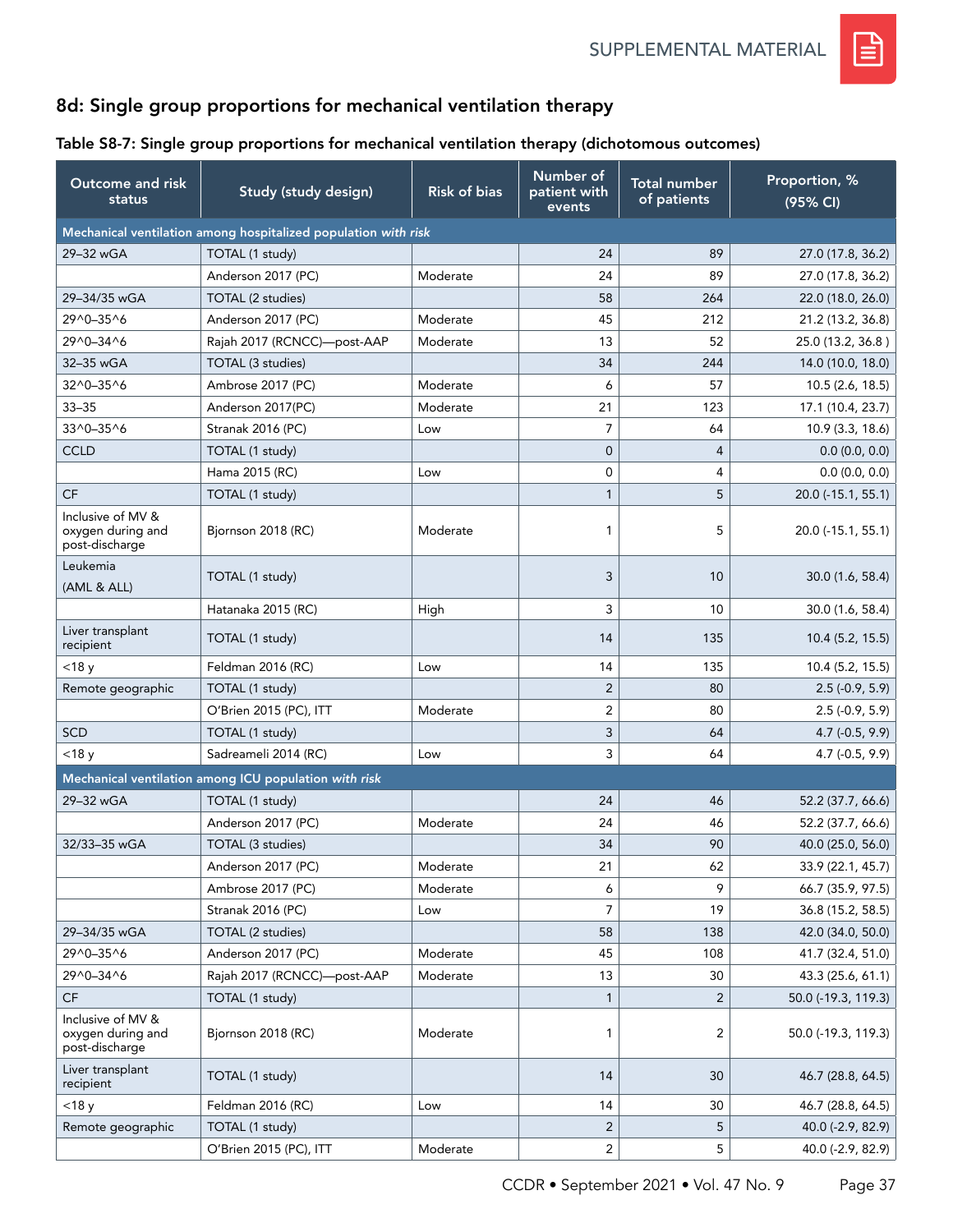| Outcome and risk<br>status                                        | Study (study design)                                              | <b>Risk of bias</b> | Number of<br>patient with<br>events | <b>Total number</b><br>of patients | Proportion, %<br>(95% CI) |  |  |
|-------------------------------------------------------------------|-------------------------------------------------------------------|---------------------|-------------------------------------|------------------------------------|---------------------------|--|--|
|                                                                   | Mechanical ventilation among ICU population with risk (continued) |                     |                                     |                                    |                           |  |  |
| <b>SCD</b>                                                        | TOTAL (1 study)                                                   |                     | 3                                   | 3                                  | 1.0(1.0, 1.0)             |  |  |
| $<$ 18 $y$                                                        | Sadreameli 2014 (RC)                                              | Low                 | 3                                   | 3                                  | 1.0(1.0, 1.0)             |  |  |
| Mechanical ventilation among hospitalized population without risk |                                                                   |                     |                                     |                                    |                           |  |  |
| Healthy term                                                      | TOTAL (2 studies)                                                 |                     | 22                                  | 141                                | 14.0 (9.0, 21.0)          |  |  |
| $\geq$ 36 wGA                                                     | Caserta 2017 (PC)                                                 | Moderate            | 6                                   | 84                                 | 7.1(1.6, 12.7)            |  |  |
| Term                                                              | Luchsinger 2014 (PC)                                              | High                | 16                                  | 57                                 | 28.1 (16.4, 39.7)         |  |  |
|                                                                   | Mechanical ventilation among ICU population without risk          |                     |                                     |                                    |                           |  |  |
| Healthy term                                                      | TOTAL (2 studies)                                                 |                     | 22                                  | 29                                 | 78.0 (60.0, 92.0)         |  |  |
| $\geq$ 36 wGA                                                     | Caserta 2017 (PC)                                                 | Moderate            | 6                                   | 11                                 | 54.6 (25.1, 84.0)         |  |  |
| Term                                                              | Luchsinger 2014 (PC)                                              | High                | 16                                  | 18                                 | 88.9 (74.4, 103.4)        |  |  |

### Table S8-7: Single group proportions for mechanical ventilation therapy (dichotomous outcomes) (*continued*)

Abbreviations: AAP, American Academy of Pediatrics; ALL, acute lymphoblastic leukemia; AML:, acute myeloid leukemia; CCLD, congenital cystic lung disease; CF, cystic fibrosis; CI, confidence interval;<br>ICU, intensive care u disease; wGA, weeks' gestational age; y, year(s)

#### Table S8-8: Single group proportions for duration of mechanical ventilation (continuous outcomes)

| Outcome and risk<br>status | Study (study design)                                                              | <b>Risk of bias</b> | Number of<br>patients | Mean (SD) | Mean (95% CI)  |  |  |  |  |  |
|----------------------------|-----------------------------------------------------------------------------------|---------------------|-----------------------|-----------|----------------|--|--|--|--|--|
|                            | Duration of mechanical ventilation (days) among hospitalized population with risk |                     |                       |           |                |  |  |  |  |  |
| 29-32 wGA                  | TOTAL (1 study)                                                                   |                     | 24                    |           | 10(7.6, 12.4)  |  |  |  |  |  |
|                            | Anderson 2017 (PC)                                                                | Moderate            | 24                    | 10(6)     | 10 (7.6, 12.4) |  |  |  |  |  |
| 33-35 wGA                  | TOTAL (2 studies)                                                                 |                     | 28                    |           | 6.5(3.5, 9.4)  |  |  |  |  |  |
|                            | Anderson 2017 (PC)                                                                | Moderate            | 21                    | 8(5)      | 8(6.0, 10.0)   |  |  |  |  |  |
|                            | Stranak 2016 (PC)                                                                 | Low                 |                       | 4(3)      | 4(1.8, 6.2)    |  |  |  |  |  |
| 29-34/35 wGA               | TOTAL (2 studies)                                                                 |                     | 58                    |           | 8.6(7.3, 9.8)  |  |  |  |  |  |
| 29^0-35^6                  | Anderson 2017 (PC)                                                                | Moderate            | 45                    | 9(5)      | 9(7.5, 10.5)   |  |  |  |  |  |
| 29^0-34^6                  | Rajah 2017 RCNCC-post-AAP                                                         | Moderate            | 13                    | 7.0(5)    | 7.0(4.3, 9.7)  |  |  |  |  |  |
| Remote geographic          | TOTAL (1 study)                                                                   |                     | $\overline{2}$        | 6.5(2.1)  | 6.5(3.6, 9.4)  |  |  |  |  |  |
|                            | O'Brien 2015 (PC), ITT                                                            | Moderate            | 2                     | 6.5(2.1)  | 6.5(3.6, 9.4)  |  |  |  |  |  |

Abbreviations: AAP, American Academy of Pediatrics; CI, confidence interval; ITT, intention to treat; PC, prospective cohort; RCNCC, retrospective cohort with non-concurrent cohort; SD, standard deviation; wGA, weeks' gestational age

## 8e: Single group proportions for ECMO therapy (no studies)

### Table S8-9: Single group proportions for ECMO therapy among a hospitalized population (no study)

| Outcome risk<br>status                                          | Study (study<br>design) | Risk of bias | Number of<br>patients with<br>events | Total number of<br>patients | Proportion, %<br>(95% CI) |  |  |  |
|-----------------------------------------------------------------|-------------------------|--------------|--------------------------------------|-----------------------------|---------------------------|--|--|--|
| No study reported data for ECMO among a hospitalized population |                         |              |                                      |                             |                           |  |  |  |
| .<br>$\sim$ $\sim$                                              | -----                   |              |                                      |                             |                           |  |  |  |

Abbreviations: CI, confidence interval; ECMO, extracorporeal membrane oxygenation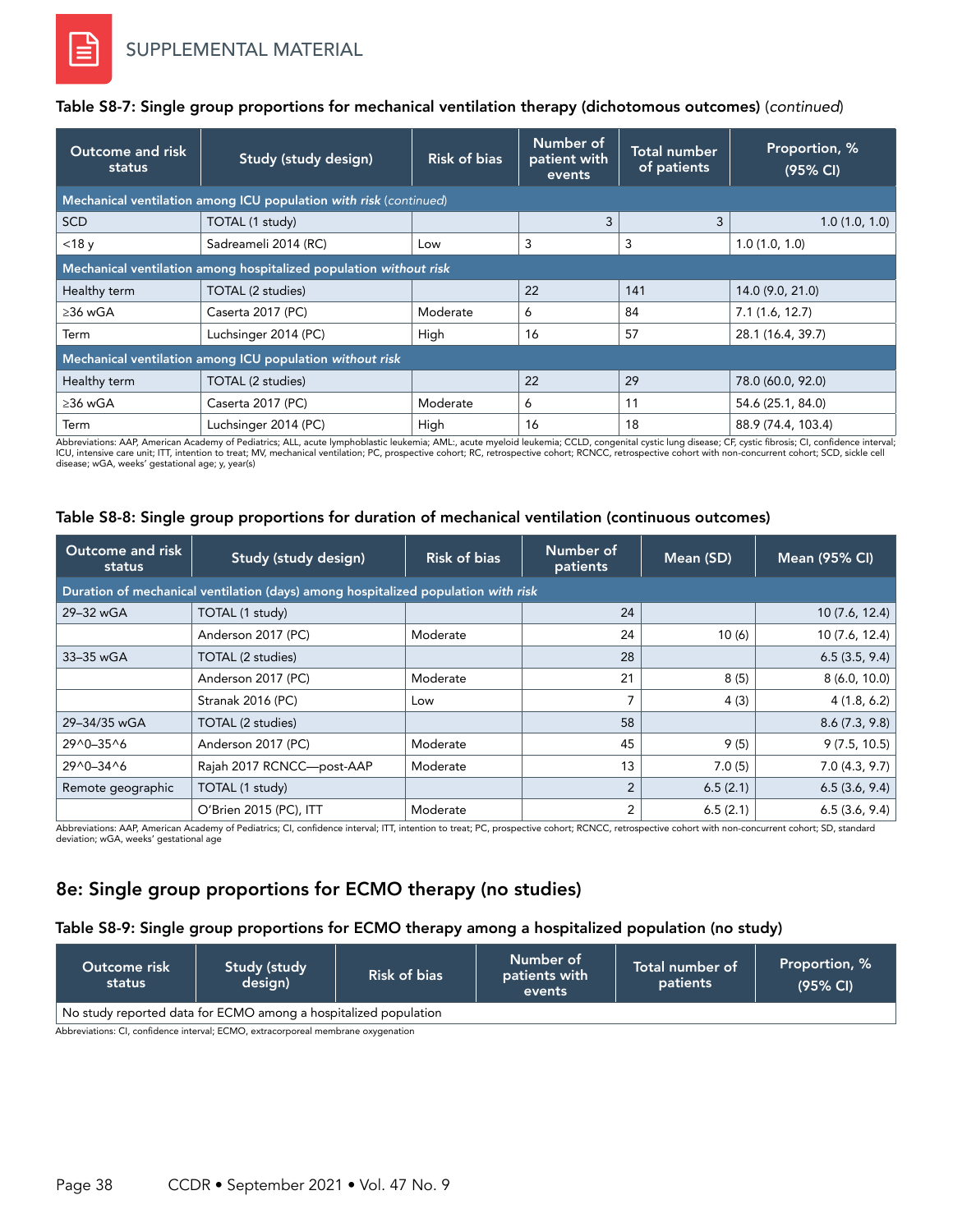

# 8f: Single group proportions for case fatality

## Table S8-10: Single group proportions for case fatality (dichotomous outcomes)

| Outcome and<br>risk status                                                                          | Study (study design)                                                 | <b>Risk of bias</b> | Number of<br>patients with<br>events | Total number of<br>patients | Proportion, %<br>(95% CI) |
|-----------------------------------------------------------------------------------------------------|----------------------------------------------------------------------|---------------------|--------------------------------------|-----------------------------|---------------------------|
| Case fatality among population with risk                                                            |                                                                      |                     |                                      |                             |                           |
| 32-35 wGA                                                                                           | TOTAL (1 study)                                                      |                     | $\overline{0}$                       | 2,811                       | 0.0(0.0, 0.0)             |
| 32^0-35^6                                                                                           | Ryan 2016 (RC)                                                       | Low                 | 0                                    | 2,811                       | 0.0(0.0, 0.0)             |
| chILD                                                                                               | TOTAL (1 study)                                                      |                     | $\overline{0}$                       | 20                          | 0.0(0.0, 0.0)             |
|                                                                                                     | Drummond 2016 (RC)                                                   | Moderate            | 0                                    | 20                          | 0.0(0.0, 0.0)             |
| Remote geographic                                                                                   | TOTAL (1 study)                                                      |                     | $\overline{2}$                       | 710                         | $0.3(-0.1, 0.7)$          |
|                                                                                                     | O'Brien 2015 (PC)                                                    | Moderate            | $\overline{c}$                       | 710                         | $0.3(-0.1, 0.7)$          |
| Liver transplant<br>recipient                                                                       | TOTAL (1 study)                                                      |                     | 6                                    | 2,554                       | 0.2(0.1, 0.4)             |
| $<$ 18 $y$                                                                                          | Feldman 2016 (RC)                                                    | Low                 | 6                                    | 2,554                       | 0.2(0.1, 0.4)             |
|                                                                                                     | Case fatality among hospitalized population with risk                |                     |                                      |                             |                           |
| 29-32 wGA                                                                                           | TOTAL (1 study)                                                      |                     | $\mathbf{1}$                         | 89                          | $1.1(-1.1, 3.3)$          |
|                                                                                                     | Anderson 2017 (PC)                                                   | Moderate            | $\mathbf{1}$                         | 89                          | $1.1(-1.1, 3.3)$          |
| 32-35 wGA                                                                                           | TOTAL (1 study)                                                      |                     | $\overline{0}$                       | 88                          | 0.0(0.0, 0.0)             |
| 32^0-35^6                                                                                           | Ryan 2016 (RC)                                                       | Low                 | 0                                    | 88                          | 0.0(0.0, 0.0)             |
| 29-35 wGA                                                                                           | TOTAL (1 study)                                                      |                     | $\mathbf{1}$                         | 212                         | $0.5$ (-0.5, 1.4)         |
| 29^0-35^6                                                                                           | Anderson 2017 (PC)                                                   | Moderate            | 1                                    | 212                         | $0.5$ (-0.5, 1.4)         |
| chILD                                                                                               | TOTAL (1 study)                                                      |                     | $\overline{0}$                       | 6                           | 0.0(0.0, 0.0)             |
|                                                                                                     | Drummond 2016 (RC)                                                   | Moderate            | 0                                    | 6                           | 0.0(0.0, 0.0)             |
| Remote geographic                                                                                   | TOTAL (1 study)                                                      |                     | $\overline{2}$                       | 80                          | $2.5(-0.9, 5.9)$          |
|                                                                                                     | O'Brien 2015 (PC)                                                    | Moderate            | $\overline{2}$                       | 80                          | $2.5(-0.9, 5.9)$          |
| Leukemia<br>(AML & ALL)                                                                             | TOTAL (1 study)                                                      |                     | $\overline{4}$                       | 10                          | 40.0 (9.6, 70.4)          |
|                                                                                                     | Hatanaka 2015 (RC)                                                   | High                | $\overline{4}$                       | 10                          | 40.0 (9.6, 70.4)          |
| Liver transplant<br>recipient                                                                       | TOTAL (1 study)                                                      |                     | 6                                    | 135                         | 4.4 (1.0, 7.9)            |
| $<$ 18 $y$                                                                                          | Feldman 2016 (RC)                                                    | Low                 | 6                                    | 135                         | 4.4 (1.0, 7.9)            |
|                                                                                                     | Case fatality among ICU population with risk                         |                     |                                      |                             |                           |
| 29-32 wGA                                                                                           | TOTAL (1 study)                                                      |                     | $\mathbf{1}$                         | 45                          | $2.2$ (-2.1, 6.5)         |
|                                                                                                     | Anderson 2017 (PC)                                                   | Moderate            | $\mathbf{1}$                         | 45                          | $2.2$ (-2.1, 6.5)         |
| Remote geographic                                                                                   | TOTAL (1 study)                                                      |                     | $\overline{2}$                       | 5                           | 40.0 (-2.9, 82.9)         |
|                                                                                                     | O'Brien 2015 (PC)                                                    | Moderate            | 2                                    | 5                           | 40.0 (-2.9, 82.9)         |
| Liver transplant<br>recipient                                                                       | TOTAL (1 study)                                                      |                     | 6                                    | 30                          | 20.0 (5.7, 34.3)          |
| $<$ 18 $y$                                                                                          | Feldman 2016 (RC)                                                    | Low                 | 6                                    | 30                          | 20.0 (5.7, 34.3)          |
|                                                                                                     | Case fatality among mechanically ventilated infants in ICU with risk |                     |                                      |                             |                           |
| 29-32 wGA                                                                                           | TOTAL (1 study)                                                      |                     | $\mathbf{1}$                         | 24                          | $4.2$ ( $-3.8$ , 12.2)    |
| Single death in<br>study (29 wGA male<br>@ 2 mo of age)-do<br>not double count<br>for GA categories | Anderson 2017 (PC)                                                   | Moderate            | 1                                    | 24                          | 4.2 (-3.8, 12.2)          |
| 29-35 wGA                                                                                           | TOTAL (1 study)                                                      |                     | $\mathbf{1}$                         | 108                         | $0.9$ (-0.9, 2.7)         |
|                                                                                                     | Anderson 2017 (PC)                                                   | Moderate            | 1                                    | 108                         | $0.9$ (-0.9, 2.7)         |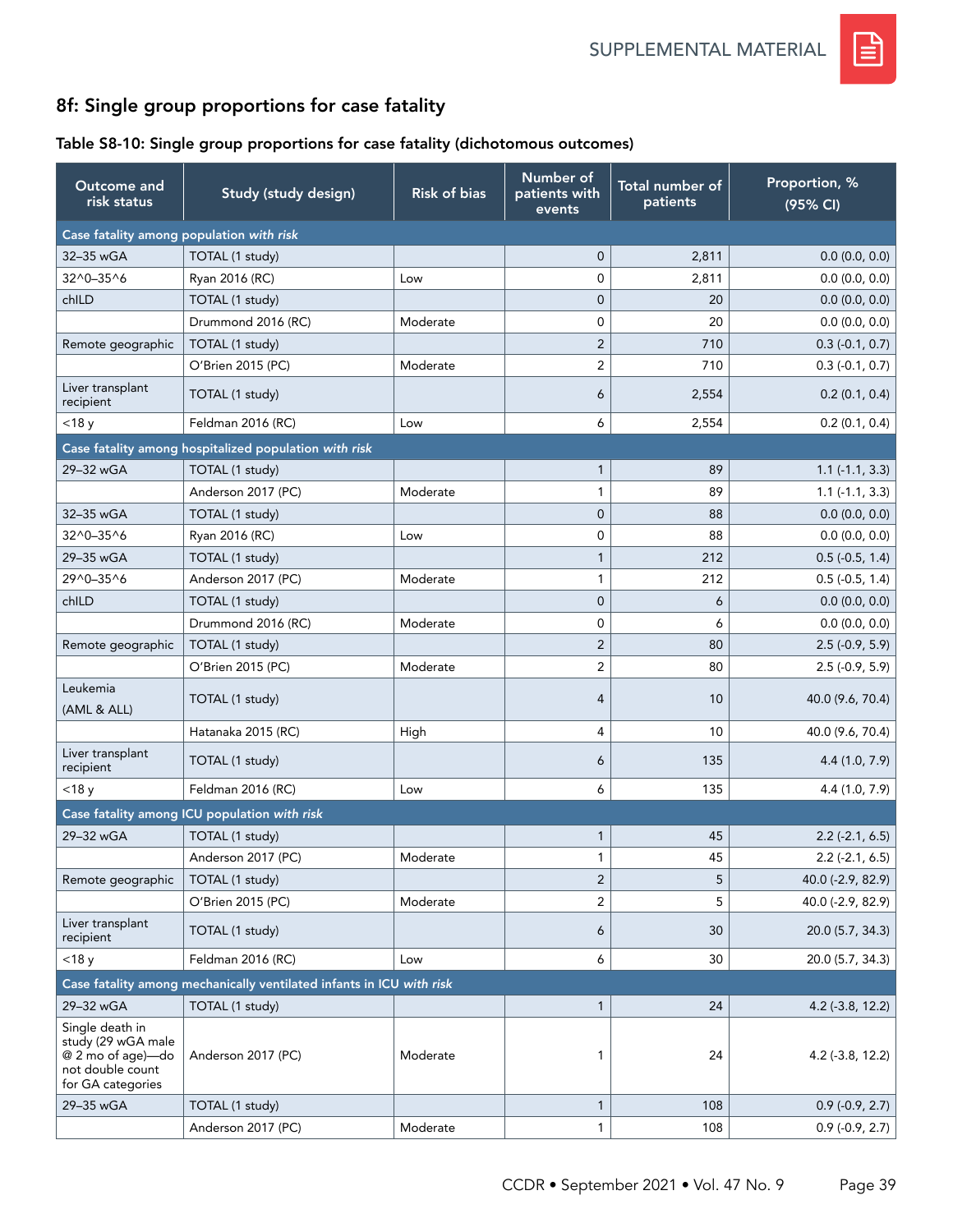| Outcome and<br>risk status    | Study (study design)                                                             | <b>Risk of bias</b> | Number of<br>patients with<br>events | Total number of<br>patients | Proportion, %<br>(95% CI) |  |  |  |  |  |
|-------------------------------|----------------------------------------------------------------------------------|---------------------|--------------------------------------|-----------------------------|---------------------------|--|--|--|--|--|
|                               | Case fatality among mechanically ventilated infants in ICU with risk (continued) |                     |                                      |                             |                           |  |  |  |  |  |
| Remote geographic             | TOTAL (1 study)                                                                  |                     | $\overline{2}$                       | $\overline{2}$              | 100.0 (100.0, 100.0)      |  |  |  |  |  |
|                               | O'Brien 2015 (PC)                                                                | Moderate            | 2                                    | 2                           | 100.0 (100.0, 100.0)      |  |  |  |  |  |
| Liver transplant<br>recipient | TOTAL (1 study)                                                                  |                     | 6                                    | 14                          | 42.9 (16.9, 68.8)         |  |  |  |  |  |
| $<$ 18 $y$                    | Feldman 2016 (RC)                                                                | Low                 | 6                                    | 14                          | 42.9 (16.9, 68.8)         |  |  |  |  |  |
|                               | Case fatality among hospitalized population without risk                         |                     |                                      |                             |                           |  |  |  |  |  |
| Healthy term                  | TOTAL (1 study)                                                                  |                     | $\Omega$                             | 57                          | 0.0(0.0, 0.0)             |  |  |  |  |  |
|                               | Luchsinger 2014 (PC)                                                             | High                | $\Omega$                             | 57                          | 0.0(0.0, 0.0)             |  |  |  |  |  |
|                               | Case fatality among ICU population without risk                                  |                     |                                      |                             |                           |  |  |  |  |  |
| Healthy term                  | TOTAL (1 study)                                                                  |                     | $\Omega$                             | 18                          | 0.0(0.0, 0.0)             |  |  |  |  |  |
|                               | Luchsinger 2014 (PC)                                                             | High                | $\Omega$                             | 18                          | 0.0(0.0, 0.0)             |  |  |  |  |  |
|                               | Case fatality among mechanically ventilated infants in ICU without risk          |                     |                                      |                             |                           |  |  |  |  |  |
| Healthy term                  | TOTAL (1 study)                                                                  |                     | $\Omega$                             | 16                          | 0.0(0.0, 0.0)             |  |  |  |  |  |
|                               | Luchsinger 2014 (PC)                                                             | High                | 0                                    | 16                          | 0.0(0.0, 0.0)             |  |  |  |  |  |

### Table S8-10: Single group proportions for case fatality (dichotomous outcomes) (*continued*)

Abbreviations: ALL, acute lymphoblastic leukemia; AML, acute myeloid leukemia; chlLD, childhood interstitial lung disease; CI, confidence interval; GA, gestational age; ICU, intensive care unit;<br>PC, prospective cohort; RC,

# Supplement 9: Summary of evidence for short-term outcomes—between-study

Table S9-1: Summary of evidence for hospitalization and length of stay among between-study population comparisons Table S9-2: Summary of evidence for ICU admission associated with RSV infection among between-study population comparisons Table S9-3: Summary of evidence for mechanical ventilation therapy among between-study population comparisons

### Table S9-1: Summary of evidence for hospitalization and length of stay among between-study population comparisons

| <b>Outcome</b>                                                          | <b>Comparator 1</b><br>No. of studies<br>(sample size) | <b>Comparator 2</b><br>No. of studies<br>(sample size) | Study design;<br>No. of studies<br>(sample size) | Relative risk or<br>mean difference<br>(95% CI), per 100;<br>p-value <sup>a</sup> | <b>Effect estimate</b><br>(95% CI), per 100;<br>p-value <sup>a</sup> |  |  |  |
|-------------------------------------------------------------------------|--------------------------------------------------------|--------------------------------------------------------|--------------------------------------------------|-----------------------------------------------------------------------------------|----------------------------------------------------------------------|--|--|--|
| Incidence of RSV-hospitalization among population with vs. without risk |                                                        |                                                        |                                                  |                                                                                   |                                                                      |  |  |  |
|                                                                         | 29-32 wGA/<33 wGA                                      | Term $(≥36$ wGA)                                       | PC, RC, RFUPC                                    | RR 4.3 (3.7, 4.8)                                                                 | RD 3.9 (2.7, 5.1)                                                    |  |  |  |
|                                                                         | $2(n=1,430)$                                           | $4(n=3,594,167)$                                       | $6(n=3,595,597)$                                 | p<0.000                                                                           | $p=0.000$                                                            |  |  |  |
|                                                                         | 32-35 wGA                                              | Term (≥36 wGA)                                         | PC, RC, RFUPC                                    | RR 2.8 (2.5, 3.1)                                                                 | RD 2.1 (1.4, 2.8)                                                    |  |  |  |
|                                                                         | $8(n=57,838)$                                          | $4(n=3,594,167)$                                       | 12 (n=3,652,005)                                 | p<0.000                                                                           | $p=0.000$                                                            |  |  |  |
|                                                                         | CCLD (NICU hosp)                                       | Term $(≥36$ wGA)                                       | PC, RC, RFUPC                                    | RR 6.9 (5.3, 8.9)                                                                 | RD 7.1 (1.5, 12.7)                                                   |  |  |  |
| At-risk vs. not-at-risk                                                 | 1 $(n=48)$                                             | $4(n=3,594,167)$                                       | $5(n=3,594,215)$                                 | p<0.000                                                                           | $p=0.013$                                                            |  |  |  |
| population                                                              | CF                                                     | Term (≥36 wGA)                                         | PC, RC, RFUPC                                    | RR 10.3 (3.3, 31.6)                                                               | RD 11.1 (-3.7, 25.9)                                                 |  |  |  |
|                                                                         | $2(n=131)$                                             | $4(n=3,594,167)$                                       | $6(n=3,594,298)$                                 | p<0.000                                                                           | $p=0.140$                                                            |  |  |  |
|                                                                         | chILD                                                  | Term (≥36 wGA)                                         | PC, RC, RFUPC                                    | RR 25.0 (14.3, 43.6)                                                              | RD 28.8 (8.7, 48.9)                                                  |  |  |  |
|                                                                         | 1 $(n=20)$                                             | $4(n=3,594,167)$                                       | $5(n=3,594,187)$                                 | p<0.000                                                                           | $p=0.005$                                                            |  |  |  |
|                                                                         | Liver transplant<br>recipient                          | Term (≥36 wGA)                                         | PC, RC, RFUPC                                    | RR 4.4 (4.0, 4.9)                                                                 | RD 4.1 (3.2, 5.0)                                                    |  |  |  |
|                                                                         | $1(n=2,554)$                                           | $4(n=3,594,167)$                                       | $5(n=3,596,721)$                                 | p<0.000                                                                           | $p=0.000$                                                            |  |  |  |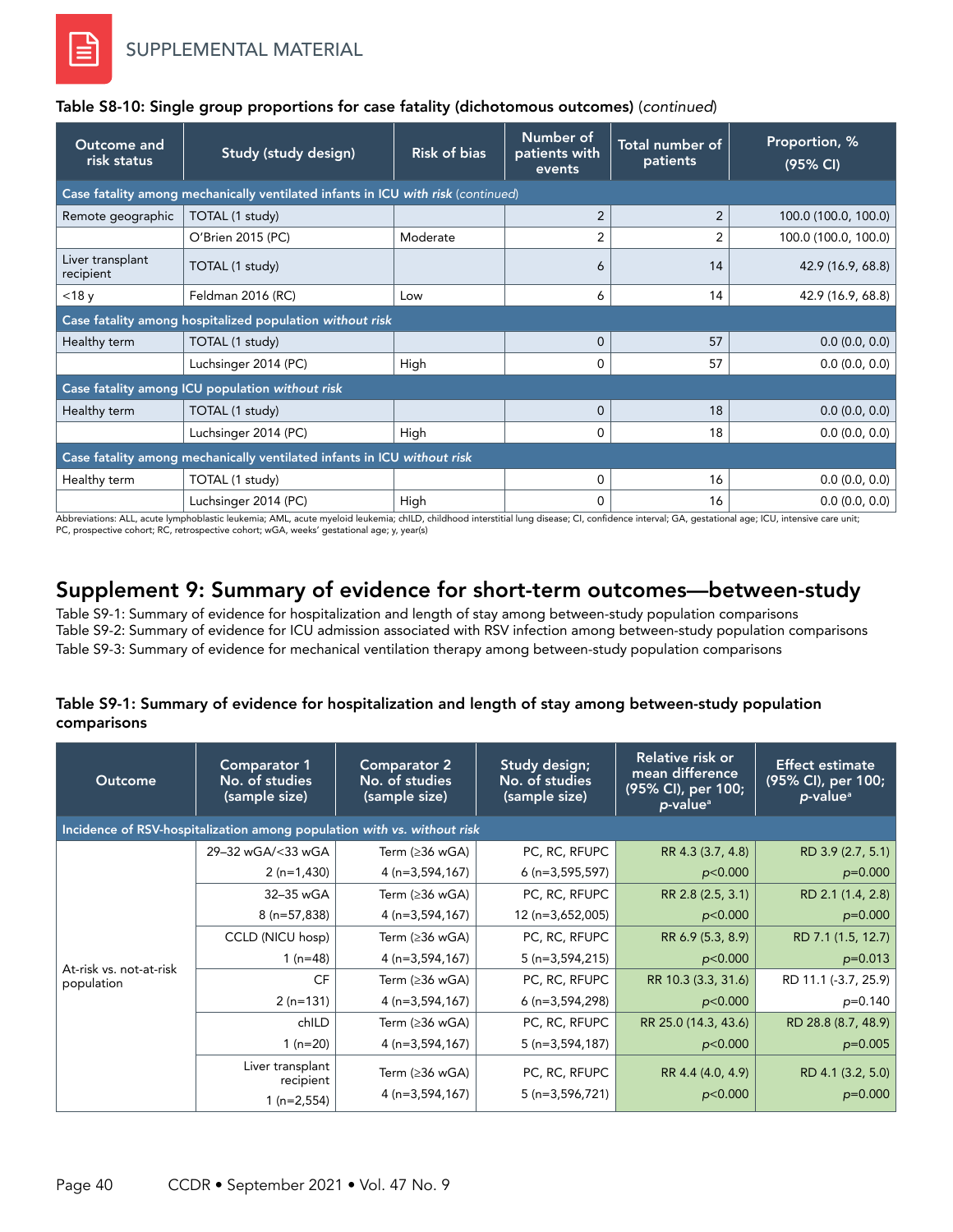

### Table S9-1: Summary of evidence for hospitalization and length of stay among between-study population comparisons (*continued*)

| Outcome                 | <b>Comparator 1</b><br>No. of studies<br>(sample size)                                                                                                                                                                           | <b>Comparator 2</b><br>No. of studies<br>(sample size) | Study design;<br>No. of studies<br>(sample size) | Relative risk or<br>mean difference<br>(95% CI), per 100;<br>$p$ -value <sup>a</sup> | <b>Effect estimate</b><br>(95% CI), per 100;<br>$p$ -value <sup>a</sup> |
|-------------------------|----------------------------------------------------------------------------------------------------------------------------------------------------------------------------------------------------------------------------------|--------------------------------------------------------|--------------------------------------------------|--------------------------------------------------------------------------------------|-------------------------------------------------------------------------|
|                         | Hospital length of stay (days) among population with vs. without risk                                                                                                                                                            |                                                        |                                                  |                                                                                      |                                                                         |
|                         | 29-32 wGA                                                                                                                                                                                                                        | Term ( $\geq$ 36 wGA)                                  | PC, RC                                           | MD 6.5 (3.9, 9.1)                                                                    |                                                                         |
|                         | $1(n=89)$                                                                                                                                                                                                                        | $3(n=45,410)$                                          | $4(n=45,499)$                                    | p<0.000                                                                              | N/A                                                                     |
|                         | 32/33-35 wGA                                                                                                                                                                                                                     | Term ( $\geq$ 36 wGA)                                  | PC, RC                                           | MD 1.0 (-8.6, 10.6)                                                                  |                                                                         |
|                         | $3(n=7,835)$                                                                                                                                                                                                                     | $3(n=45,410)$                                          | $6(n=53,245)$                                    | $p=0.839$                                                                            | N/A                                                                     |
|                         | 29-35 wGA                                                                                                                                                                                                                        | Term ( $\geq$ 36 wGA)                                  | PC, RC, RCNCC                                    | MD 4.2 (-5.3, 13.7)                                                                  |                                                                         |
|                         |                                                                                                                                                                                                                                  |                                                        |                                                  |                                                                                      | N/A                                                                     |
|                         | $2(n=264)$                                                                                                                                                                                                                       | $3(n=45,410)$                                          | $5(n=45,674)$                                    | $p=0.386$                                                                            |                                                                         |
|                         | CCLD (n=NICU LOS)                                                                                                                                                                                                                | Term ( $\geq$ 36 wGA)                                  | PC, RC                                           | MD 7.8 (-1.8, 17.3)                                                                  |                                                                         |
|                         | 1 $(n=4)$                                                                                                                                                                                                                        | $3(n=45,410)$                                          | $4(n=45,414)$                                    | $p=0.112$                                                                            | N/A                                                                     |
| At-risk vs. not-at-risk | <b>CF</b>                                                                                                                                                                                                                        | Term (≥36 wGA)                                         | PC, RC                                           | MD 43.5 (9.0, 78.0)                                                                  |                                                                         |
| population              |                                                                                                                                                                                                                                  |                                                        |                                                  |                                                                                      | N/A                                                                     |
|                         | $1(n=5)$                                                                                                                                                                                                                         | $3(n=45,410)$                                          | $4(n=45,415)$                                    | $p=0.013$                                                                            |                                                                         |
|                         | chILD                                                                                                                                                                                                                            | Term ( $\geq$ 36 wGA)                                  | PC, RC                                           | MD 2.5 (-4.2, 9.2)                                                                   | N/A                                                                     |
|                         | $1(n=4)$                                                                                                                                                                                                                         | $3(n=45,410)$                                          | $4(n=45,414)$                                    | $p=0.465$                                                                            |                                                                         |
|                         | Down syndrome                                                                                                                                                                                                                    | Term ( $\geq$ 36 wGA)                                  | PC, RC                                           | MD 1.5 (-0.1, 3.1)                                                                   |                                                                         |
|                         | $1(n=17)$                                                                                                                                                                                                                        | $3(n=45,410)$                                          | 4 (n=45,427)                                     | $p=0.060$                                                                            | N/A                                                                     |
|                         | Remote geographic                                                                                                                                                                                                                | Term ( $\geq$ 36 wGA)                                  | PC, RC                                           | MD 1.2 (-0.10, 2.5)                                                                  |                                                                         |
|                         |                                                                                                                                                                                                                                  |                                                        |                                                  |                                                                                      | N/A                                                                     |
|                         | $1(n=80)$                                                                                                                                                                                                                        | $3(n=45,410)$                                          | $4(n=45,490)$                                    | $p=0.070$                                                                            |                                                                         |
|                         | Livertransplantrecipient                                                                                                                                                                                                         | Term ( $\geq$ 36 wGA)                                  | PC, RC                                           |                                                                                      |                                                                         |
|                         |                                                                                                                                                                                                                                  |                                                        |                                                  | Not estimable <sup>b</sup>                                                           | N/A                                                                     |
|                         | │ who differences the differences of the 135} and the 45,410} and the 45,545} and the differences N/A, not applicable, "<br>Abbreviations: CCLD, congenital cystic lung disease; CF, cystic fibrosis; chlLD, childhood interstit |                                                        |                                                  |                                                                                      |                                                                         |

NICU, neonatal intensive care unit; PC, prospective cohort; RC; retrospective cohort; RCNCC, retrospective cohort with non-concurrent controls; RD, risk difference; RFUPC, retrospective follow-up of prospective cohort; RR, risk ratio; RSV, respiratory syncytial virus; vs., versus; wGA, weeks' gestational age<br>ª Boxes shaded in green indicate statistically significant (p<0.05) effect estimates

**b Not estimable due to lack of SD reporting by study** 

#### Table S9-2: Summary of evidence for ICU admission associated with RSV infection among between-study population comparisons

| Outcome                 | <b>Comparator 1</b><br>No. of studies<br>(sample size)                                                          | <b>Comparator 2</b><br>No. of studies<br>(sample size) | Study design;<br>No. of studies<br>(sample size) | <b>Relative risk</b><br>(95% CI), per 100;<br>$p$ -value <sup>a</sup> | <b>Effect estimate</b><br>(95% CI), per 100;<br>$p$ -value <sup>a</sup> |  |  |  |
|-------------------------|-----------------------------------------------------------------------------------------------------------------|--------------------------------------------------------|--------------------------------------------------|-----------------------------------------------------------------------|-------------------------------------------------------------------------|--|--|--|
|                         | ICU admission among hospitalized population with vs. without risk                                               |                                                        |                                                  |                                                                       |                                                                         |  |  |  |
|                         | 29-32 wGA                                                                                                       | Term ( $\geq$ 36 wGA)                                  | PC, RC                                           | RR 3.3 (1.9, 5.7)                                                     | RD 35.9 (19.8, 52.0)                                                    |  |  |  |
|                         | $1(n=89)$                                                                                                       | $3(n=38,513)$                                          | $4(n=38,602)$                                    | p<0.000                                                               | $p=0.000$                                                               |  |  |  |
|                         | 32-35 wGA                                                                                                       | Term (≥36 wGA)                                         | PC, RC                                           | RR 2.0 (1.0, 4.0)                                                     | RD 15.7 (-8.0, 39.4)                                                    |  |  |  |
|                         | $3(n=244)$                                                                                                      | $3(n=38,513)$                                          | $5(n=38,757)$                                    | p<0.000                                                               | $p=0.194$                                                               |  |  |  |
|                         | 29-35 wGA                                                                                                       | Term (≥36 wGA)                                         | PC, RC, RCNCC                                    | RR 3.3 (1.9, 5.6)                                                     | RD 36.2 (22.5, 49.9)                                                    |  |  |  |
|                         | $2(n=264)$                                                                                                      | $3(n=38,513)$                                          | $5(n=38,777)$                                    | p<0.000                                                               | $p=0.000$                                                               |  |  |  |
| At-risk vs. not-at-risk | <b>CCLD</b>                                                                                                     | Term (≥36 wGA)                                         | PC, RC                                           |                                                                       | RD -15.8 (-28.1, -3.5)                                                  |  |  |  |
| population              | 1 $(n=4)$                                                                                                       | $3(n=38,513)$                                          | $4(n=38,517)$                                    | Not estimableb                                                        | $p=0.012$                                                               |  |  |  |
|                         | chILD                                                                                                           | Term (≥36 wGA)                                         | PC, RC                                           |                                                                       | RD -15.8 (-28.1, -3.5)                                                  |  |  |  |
|                         | $1(n=6)$                                                                                                        | $3(n=38,513)$                                          | $4(n=38,519)$                                    | Not estimable <sup>b</sup>                                            | $p=0.012$                                                               |  |  |  |
|                         | Remote geographic                                                                                               | Term (≥36 wGA)                                         | PC, RC                                           | RR 0.4 (0.1, 1.2)                                                     | RD -9.5 (-22.9, 3.9)                                                    |  |  |  |
|                         | $1(n=80)$                                                                                                       | $3(n=38,513)$                                          | $4(n=38,593)$                                    | $p=0.091$                                                             | $p=0.164$                                                               |  |  |  |
|                         | Liver transplant recipient                                                                                      | Term (≥36 wGA)                                         | PC, RC                                           | RR 1.4 (0.8, 2.5)                                                     | RD 6.4 (-7.8, 20.6)                                                     |  |  |  |
|                         | =0 1 (n=135) de=38,513) 4 (n=38,648) p=0.242 p=0.242 [n=38,513} 1 (n=135) de=38,513) p=0.242 [n=38,648] p=0.242 |                                                        |                                                  |                                                                       | $p=0.375$                                                               |  |  |  |

RCNCC, retrospective cohort with non-concurrent controls; RD, risk difference; RR, risk ratio; RSV, respiratory syncytial virus; vs., versus; wGA, weeks' gestational age

<sup>a</sup> Boxes shaded in green indicate statistically significant (*p<*0.05) effect estimates<br><sup>b</sup> Not estimable due to zero events in one arm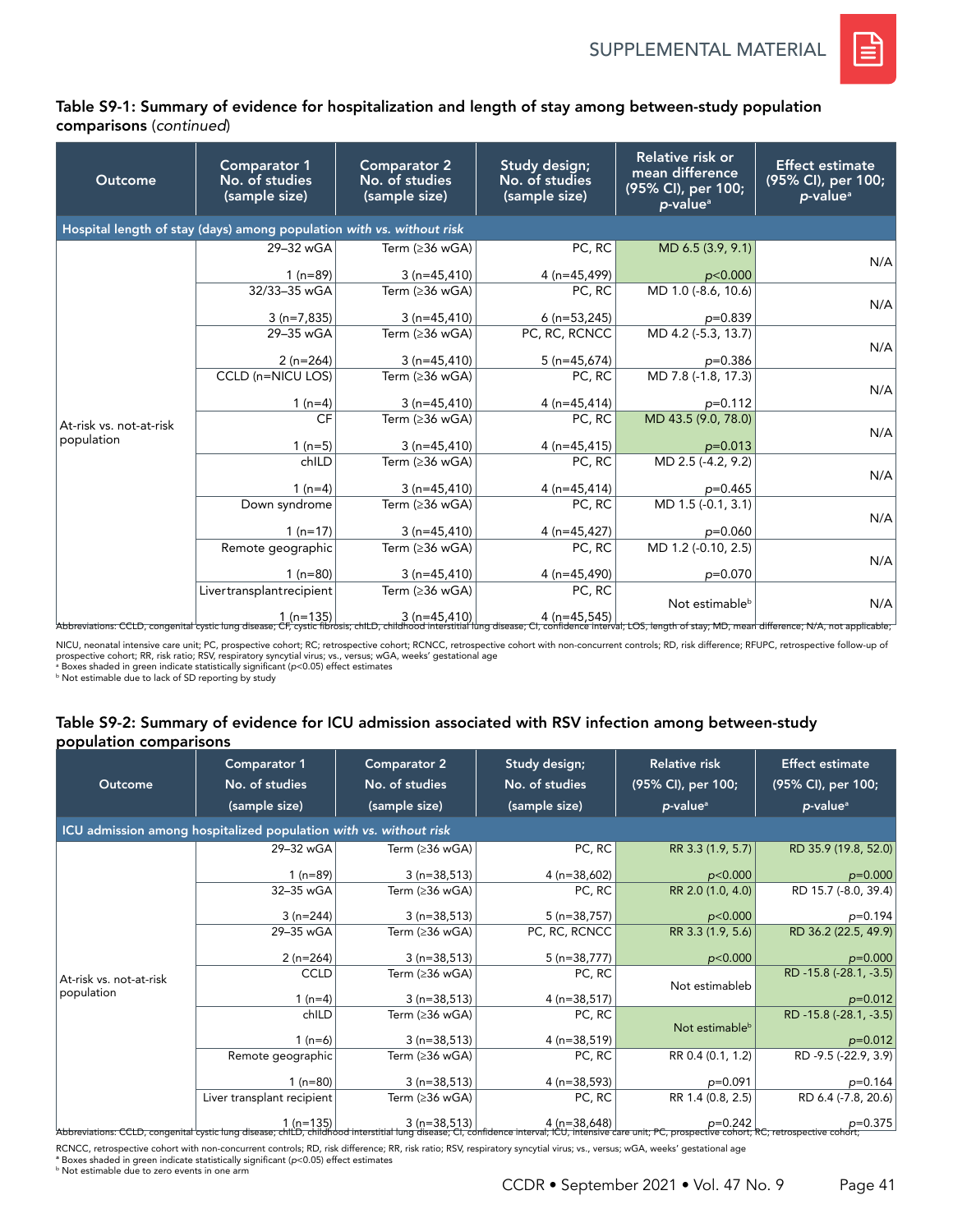

| Outcome                                                                    | <b>Comparator 1</b><br>No. of studies<br>(sample size)            | <b>Comparator 2</b><br>No. of studies<br>(sample size) | Study design;<br>No. of studies<br>(sample size) | Relative risk<br>(95% CI), per 100;<br>p-value <sup>a</sup> | <b>Effect estimate</b><br>(95% CI), per 100;<br>p-value <sup>a</sup> |  |
|----------------------------------------------------------------------------|-------------------------------------------------------------------|--------------------------------------------------------|--------------------------------------------------|-------------------------------------------------------------|----------------------------------------------------------------------|--|
| Mechanical ventilation among hospitalized population with vs. without risk |                                                                   |                                                        |                                                  |                                                             |                                                                      |  |
|                                                                            | 29-32 wGA                                                         | Term $( \geq 36 \text{ wGA})$                          | PC                                               | RR 1.9 (1.4, 2.6)                                           | RD 13.0 (2.0, 24.0)                                                  |  |
|                                                                            | 1 $(n=89)$                                                        | $2(n=141)$                                             | $3(n=230)$                                       | p<0.000                                                     | $p=0.020$                                                            |  |
|                                                                            | 33-35 wGA                                                         | Term (≥36 wGA)                                         | PC                                               | RR 1.0 (0.76, 1.32)                                         | RD 0.00 (-7.2, 7.2)                                                  |  |
|                                                                            | 1 $(n=244)$                                                       | $2(n=141)$                                             | $3(n=385)$                                       | p<0.000                                                     | $p=1.000$                                                            |  |
|                                                                            | 29-35 wGA                                                         | Term (≥36 wGA)                                         | PC, RCNCC                                        | RR 2.3 (1.8, 2.9)                                           | RD 18.0 (9.9, 26.1)                                                  |  |
|                                                                            | $2(n=264)$                                                        | $2(n=141)$                                             | $4(n=405)$                                       | p<0.000                                                     | $p=0.000$                                                            |  |
|                                                                            | <b>CCLD</b>                                                       | Term (≥36 wGA)                                         | PC, RC                                           | Not estimable <sup>b</sup>                                  | RD-14.0 (-20.0, -8.0)                                                |  |
| At-risk vs. not-at-risk                                                    | 1 $(n=4)$                                                         | $2(n=141)$                                             | $3(n=145)$                                       |                                                             | $p=0.000$                                                            |  |
| population                                                                 | CF                                                                | Term (≥36 wGA)                                         | PC, RC                                           | Not estimable                                               | RD 6.0 (-29.6, 41.6)                                                 |  |
|                                                                            | $1(n=5)$                                                          | $2(n=141)$                                             | $3(n=146)$                                       |                                                             | $p=0.741$                                                            |  |
|                                                                            | Leukemia                                                          | Term (≥36 wGA)                                         | PC, RC                                           | RR 2.14 (0.5, 9.43)                                         | RD 16.0 (-13.0, 45.0)                                                |  |
|                                                                            | $1(n=10)$                                                         | $2(n=141)$                                             | $3(n=151)$                                       | $p=0.314$                                                   | $p=0.280$                                                            |  |
|                                                                            | Liver transplant recipient                                        | Term (≥36 wGA)                                         | PC, RC                                           | RR 0.7 (0.5, 1.1)                                           | RD -3.6 (-11.5, 4.3)                                                 |  |
|                                                                            | $1(n=135)$                                                        | $2(n=141)$                                             | $3(n=276)$                                       | $p=0.156$                                                   | $p=0.372$                                                            |  |
|                                                                            | Remote geographic                                                 | Term (≥36 wGA)                                         | PC, RC                                           | Not estimable                                               | RD -11.5 (-21.1, -1.9)                                               |  |
|                                                                            | $1(n=80)$                                                         | $2(n=141)$                                             | $3(n=221)$                                       |                                                             | $p=0.018$                                                            |  |
|                                                                            | <b>Comparator 1</b>                                               | <b>Comparator 2</b>                                    | Study design;                                    | <b>Relative risk</b>                                        | <b>Effect estimate</b>                                               |  |
| Outcome                                                                    | No. of studies                                                    | No. of studies                                         | No. of studies                                   | (95% CI), per 100;                                          | (95% CI), per 100;                                                   |  |
|                                                                            | (sample size)                                                     | (sample size)                                          | (sample size)                                    | p-value <sup>a</sup>                                        | p-value <sup>a</sup>                                                 |  |
|                                                                            | Mechanical ventilation among ICU population with vs. without risk |                                                        |                                                  |                                                             |                                                                      |  |
|                                                                            | 29-32 wGA                                                         | Term ( $\geq$ 36 wGA)                                  | PC                                               | RR 0.7 (0.5, 0.8)                                           | RD-25.8 (-47.4, -4.2)                                                |  |
|                                                                            | 1 $(n=46)$                                                        | $2(n=29)$                                              | $3(n=261)$                                       | p<0.000                                                     | $p=0.019$                                                            |  |
|                                                                            | 32-35 wGA                                                         | Term (≥36 wGA)                                         | PC.                                              | RR 0.5 (0.4, 0.7)                                           | RD -38.0 (-60.3, -15.7)                                              |  |
|                                                                            | $3(n=90)$                                                         | $2(n=29)$                                              | $5(n=119)$                                       | p<0.000                                                     | $p=0.001$                                                            |  |
|                                                                            | 29-35 wGA                                                         | Term $(≥36$ wGA)                                       | PC, RCNCC                                        | RR 0.8 (0.7, 0.9)                                           | RD -16.0 (-34.1, 2.1)                                                |  |
|                                                                            | $2(n=138)$                                                        | $2(n=29)$                                              | 4 ( $n=428$ )                                    | $p=0.003$                                                   | $p=0.083$                                                            |  |
| At-risk vs. not-at-risk<br>population                                      | CF                                                                | Term (≥36 wGA)                                         | PC, RC                                           | RR 0.6 (0.0, 453.9)                                         | RD -28.0 (-89.8, 33.8)                                               |  |
|                                                                            | $1(n=2)$                                                          | $2(n=29)$                                              | $3(n=31)$                                        | p=0.894                                                     | $p=0.374$                                                            |  |
|                                                                            | Liver<br>transplant<br>recipient                                  | Term (≥36 wGA)                                         | PC, RC                                           | RR 0.6 (0.5, 0.8)                                           | RD -31.3 (-55.4, -7.3)                                               |  |
|                                                                            | $1(n=30)$                                                         | $2(n=29)$                                              | $3(n=59)$                                        | p<0.000                                                     | $p=0.010$                                                            |  |
|                                                                            | Remote geographic                                                 | Term (≥36 wGA)                                         | PC                                               |                                                             | RD -38.0 (-83.8, 7.8)                                                |  |
|                                                                            | $1(n=5)$                                                          | $2(n=29)$                                              | $3(n=34)$                                        | Not estimable                                               | $p=0.104$                                                            |  |

#### Table S9-3: Summary of evidence for mechanical ventilation therapy among between-study population comparison

Abbreviations: CCLD, congenital cystic lung disease; CF, cystic fibrosis; CI, confidence interval; ICU, intensive care unit; PC, prospective cohort; RC; retrospective cohort; RCNCC, retrospective cohort;

with non-concurrent controls; RD, risk difference; RR, risk ratio; vs., versus; wGA, weeks' gestational age<br>\* Boxes shaded in green indicate statistically significant (p<0.05) effect estimates<br><sup>6</sup> Not estimable due to zero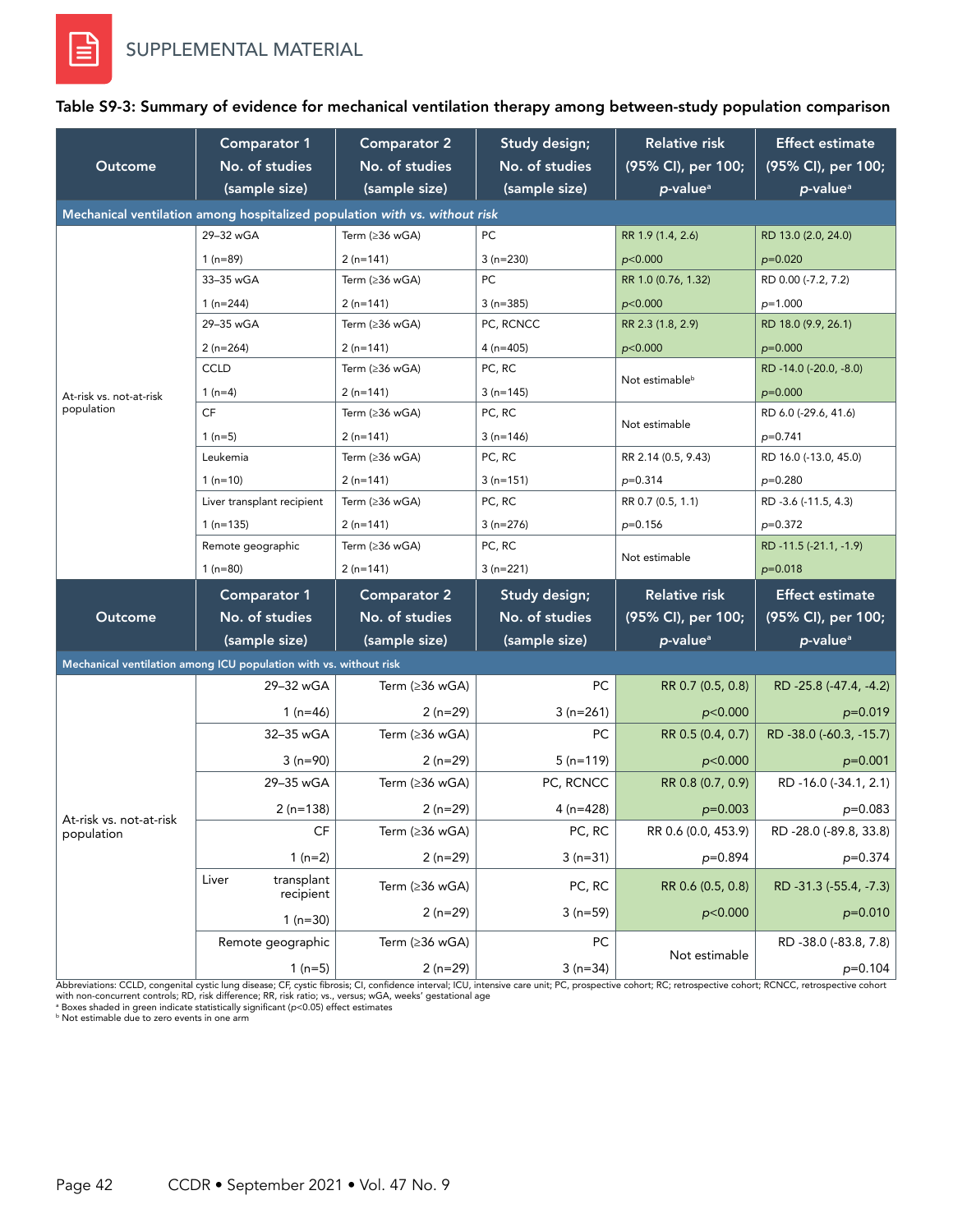

# Supplement 10: Complications

One study of premature infants (29–35 weeks' gestational age [wGA]) reported 19 (9%) patients with serious clinical outcomes at time of discharge from their index respiratory syncytial virus (RSV)-hospitalization, including reactive airway disease or chronic lung disease (n=10), deep vein thrombosis (n=3), laryngomalacia (n=2), tracheal aspiration and difficulty feeding requiring physical therapy (n=1), difficulty feeding and muscle atrophy (n=1), difficulty gaining weight (n=1) and death (n=1) (1).

# Reference

1. Anderson EJ, Krilov LR, DeVincenzo JP, Checchia PA, Halasa N, Simões EA, Domachowske JB, Forbes ML, Pannaraj PS, McBride SJ, McLaurin KK, Kumar VR, Ambrose CS. SENTINEL1: an observational study of respiratory syncytial virus hospitalizations among U.S. infants born at 29 to 35 weeks' gestational age not receiving immunoprophylaxis. Am J Perinatol. 2017;34(1):51-61. [DOI](https://doi.org/10.1055/s-0036-1584147)

# Supplement 11: Single group proportions for long-term outcomes

#### 11a: Single group proportions for wheeze

- Table S11-1: Single group proportions for wheeze (dichotomous outcomes)
- Table S11-2: Single group proportions for wheeze (continuous outcomes)

11b: Single group proportions for asthma

• Table S11-3: Single group proportions for asthma (dichotomous outcomes)

11c: Single group proportions for lung function test results

- Table S11-4: Single group proportions for lung function test results (dichotomous outcomes)
- Table S11-5: Single group proportions for pulmonary function test results (continuous outcomes)

## 11a: Single group proportions for wheeze

### Table S11-1: Single group proportions for wheeze (dichotomous outcomes)

| Outcome;<br><b>FU</b>    | <b>Risk status</b>                                 | Study (study design)                                                                                        | <b>Risk of bias</b> | <b>Number</b><br><b>of</b><br>patients<br>with<br>events | Total<br>number of<br>patients | Proportion, %<br>(95% CI) |
|--------------------------|----------------------------------------------------|-------------------------------------------------------------------------------------------------------------|---------------------|----------------------------------------------------------|--------------------------------|---------------------------|
|                          |                                                    | Simple wheeze (<3 episodes over 12 months) among population with risk; parent and/or physician-reported     |                     |                                                          |                                |                           |
|                          | $<$ 33 wGA                                         | TOTAL (1 study)                                                                                             |                     | 5                                                        | 14                             | 35.7 (10.6, 60.8)         |
| 1 y                      | With history of RSV-<br>hospitalization at $<$ 1 y | Fauroux 2014 (RFUPC)                                                                                        | Moderate            | 5                                                        | 14                             | 35.7 (10.6, 60.8)         |
|                          | 32-35 wGA                                          |                                                                                                             |                     |                                                          |                                |                           |
| During 6 <sup>th</sup> y | Hospitalized for RSV-LRTI<br>in first year of life | Carbonell-Estrany 2015 (PC)                                                                                 | Moderate            | 18                                                       | 113                            | 15.9 (9.2, 22.7)          |
| Across 2-6 y             | Hospitalized for RSV-LRTI<br>in first year of life | Carbonell-Estrany 2015 (PC)                                                                                 | Moderate            | 80                                                       | 120                            | 66.7 (58.2, 75.1)         |
|                          |                                                    | Recurrent wheeze (>=3 episodes over 12 months) among population with risk; parent and/or physician-reported |                     |                                                          |                                |                           |
|                          | $<$ 33 wGA                                         | TOTAL (1 study)                                                                                             |                     | 1                                                        | 14                             | $7.1(-6.4, 20.6)$         |
| 1 <sub>y</sub>           | With history of RSV-<br>hospitalization at <1 y    | Fauroux 2014 (RFUPC)                                                                                        | Moderate            | 1                                                        | 14                             | $7.1(-6.4, 20.6)$         |
|                          | 32-35 wGA                                          |                                                                                                             |                     |                                                          |                                |                           |
| During 6 <sup>th</sup> y | Hospitalized for RSV-LRTI<br>in first year of life | Carbonell-Estrany 2015 (PC)                                                                                 | Moderate            | 14                                                       | 113                            | 12.4 (6.3, 18.5)          |
| Across 2-6 y             | Hospitalized for RSV-LRTI<br>in first year of life | Carbonell-Estrany 2015 (PC)                                                                                 | Moderate            | 35                                                       | 75                             | 46.7 (35.4, 58.0)         |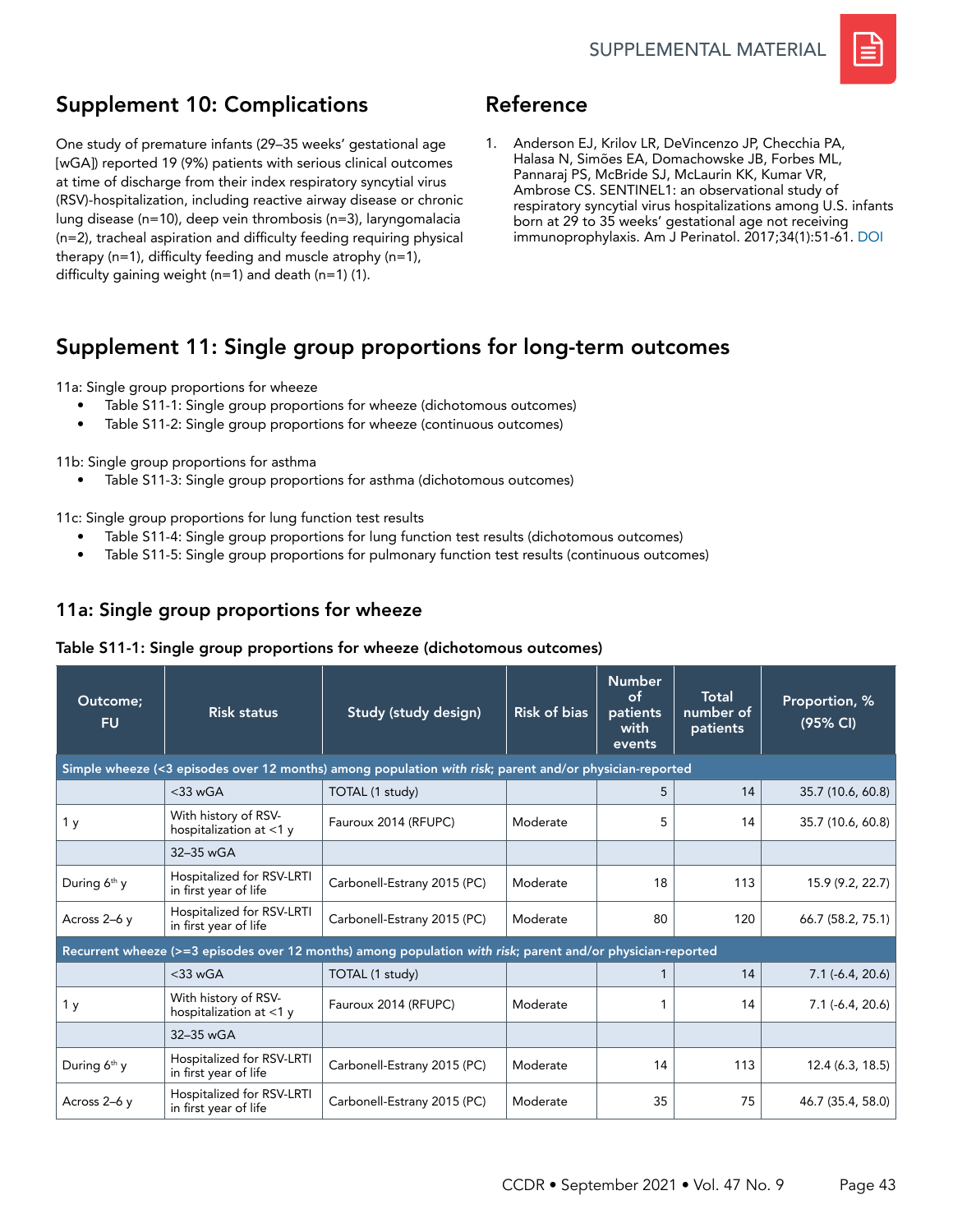| Outcome;<br><b>FU</b>                              | <b>Risk status</b>                                                                       | Study (study design)                                                                                 | <b>Risk of bias</b> | <b>Number</b><br>$\circ$ f<br>patients<br>with<br>events | Total<br>number of<br>patients | Proportion, %<br>(95% CI) |  |  |
|----------------------------------------------------|------------------------------------------------------------------------------------------|------------------------------------------------------------------------------------------------------|---------------------|----------------------------------------------------------|--------------------------------|---------------------------|--|--|
|                                                    | Wheeze (any/total) among population with risk; parent and/or physician-reported          |                                                                                                      |                     |                                                          |                                |                           |  |  |
|                                                    | $<$ 33 wGA                                                                               | TOTAL (1 study)                                                                                      |                     | 6                                                        | 14                             | 42.9 (16.9, 68.8)         |  |  |
| 1 <sub>y</sub>                                     | With history of RSV-<br>hospitalization at <1 y                                          | Fauroux 2014 (RFUPC)                                                                                 | Moderate            | 6                                                        | 14                             | 42.9 (16.9, 68.8)         |  |  |
|                                                    | 32-35 wGA                                                                                |                                                                                                      |                     |                                                          |                                |                           |  |  |
| During 6 <sup>th</sup> y                           | Hospitalized for RSV-LRTI<br>in first year of life                                       | Carbonell-Estrany 2015 (PC)                                                                          | Moderate            | 26                                                       | 113                            | 23.0 (15.3, 30.8)         |  |  |
| Across 2-6 y                                       | Hospitalized for RSV-LRTI<br>in first year of life                                       | Carbonell-Estrany 2015 (PC)                                                                          | Moderate            | 50                                                       | 70                             | 71.4 (60.9, 82.0)         |  |  |
|                                                    | Severe wheeze (hospitalization) among population with risk; physician-reported/diagnosed |                                                                                                      |                     |                                                          |                                |                           |  |  |
|                                                    | $<$ 33 wGA                                                                               | TOTAL (1 study)                                                                                      |                     | $\Omega$                                                 | 14                             | 0.00(0.0, 0.0)            |  |  |
|                                                    |                                                                                          | Severe wheeze (hospitalization) among population with risk; physician-reported/diagnosed (continued) |                     |                                                          |                                |                           |  |  |
| 1 <sub>y</sub>                                     | With history of RSV-<br>hospitalization at <1 y                                          | Fauroux 2014 (RFUPC)                                                                                 | Moderate            | 0                                                        | 14                             | 0.00(0.0, 0.0)            |  |  |
|                                                    | 32-35 wGA                                                                                |                                                                                                      |                     |                                                          |                                |                           |  |  |
| During 6 <sup>th</sup> y                           | Hospitalized for RSV-LRTI<br>in first year of life                                       | Carbonell-Estrany 2015 (PC)                                                                          | Moderate            | 9                                                        | 113                            | 8.0(3.0, 13.0)            |  |  |
| Across 2-6 y                                       | Hospitalized for RSV-LRTI<br>in first year of life                                       | Carbonell-Estrany 2015 (PC)                                                                          | Moderate            | 29                                                       | 77                             | 37.7 (26.8, 48.5)         |  |  |
|                                                    | Wheeze among population without risk; parent-reported                                    |                                                                                                      |                     |                                                          |                                |                           |  |  |
|                                                    | Healthy term, hospitalized<br>for RSV                                                    | TOTAL (2 studies)                                                                                    |                     | 12                                                       | 15                             | 82.0 (55.0, 99.0)         |  |  |
| Any wheeze (1-3<br>episodes);<br>1 <sub>y</sub>    | History of hospitalization<br>for RSV at $<$ 1 y                                         | Fauroux 2014 (RFUPC)                                                                                 | Moderate            | 2                                                        | 3                              | 66.7 (13.3, 120.1)        |  |  |
| Post-RSV<br>wheeze<br>$>=1$ day;<br>1 <sub>y</sub> | Hospitalized RSV-positive<br>in first year of life                                       | Zomer-Kooijker 2014 (PC)                                                                             | Moderate            | 10                                                       | 12                             | 83.3 (62.3, 104.4)        |  |  |

### Table S11-1: Single group proportions for wheeze (dichotomous outcomes) (*continued*)

Abbreviations: CI, confidence interval; FU, follow-up; LRTI, lower respiratory tract infection; PC, prospective cohort; RFUPC, retrospective follow-up of prospective cohort; RSV, respiratory syncytial<br>virus; wGA, weeks' ge

### Table S11-2: Single group proportions for wheeze (continuous outcomes)

| Outcome;<br><b>FU</b>                                                  | <b>Risk status</b>                                     | Study (study design)     | <b>Risk of bias</b> | <b>Number</b><br>of<br>patients | Mean (SD) | <b>Mean (95% CI)</b> |  |
|------------------------------------------------------------------------|--------------------------------------------------------|--------------------------|---------------------|---------------------------------|-----------|----------------------|--|
| Wheeze (days per month) among population without risk; parent-reported |                                                        |                          |                     |                                 |           |                      |  |
|                                                                        | Healthy term<br>hospitalized for RSV                   |                          |                     |                                 |           |                      |  |
| Change in days of<br>wheeze per month,<br>Pre-RSV vs. post-RSV         | Hospitalized RSV-<br>positive in first year of<br>life | Zomer-Kooijker 2014 (PC) | Moderate            | 12                              | 0.2(1.9)  | $0.2$ (-1.8, 2.2)    |  |
| Post-RSV                                                               | Hospitalized RSV-<br>positive in first year of<br>life | Zomer-Kooijker 2014 (PC) | Moderate            | 12                              | 0.7(2.9)  | $0.7$ (-0.9, 2.3)    |  |

Abbreviations: CI, confidence interval; FU, follow-up; PC, prospective cohort; RSV, respiratory syncytial virus; SD, standard deviation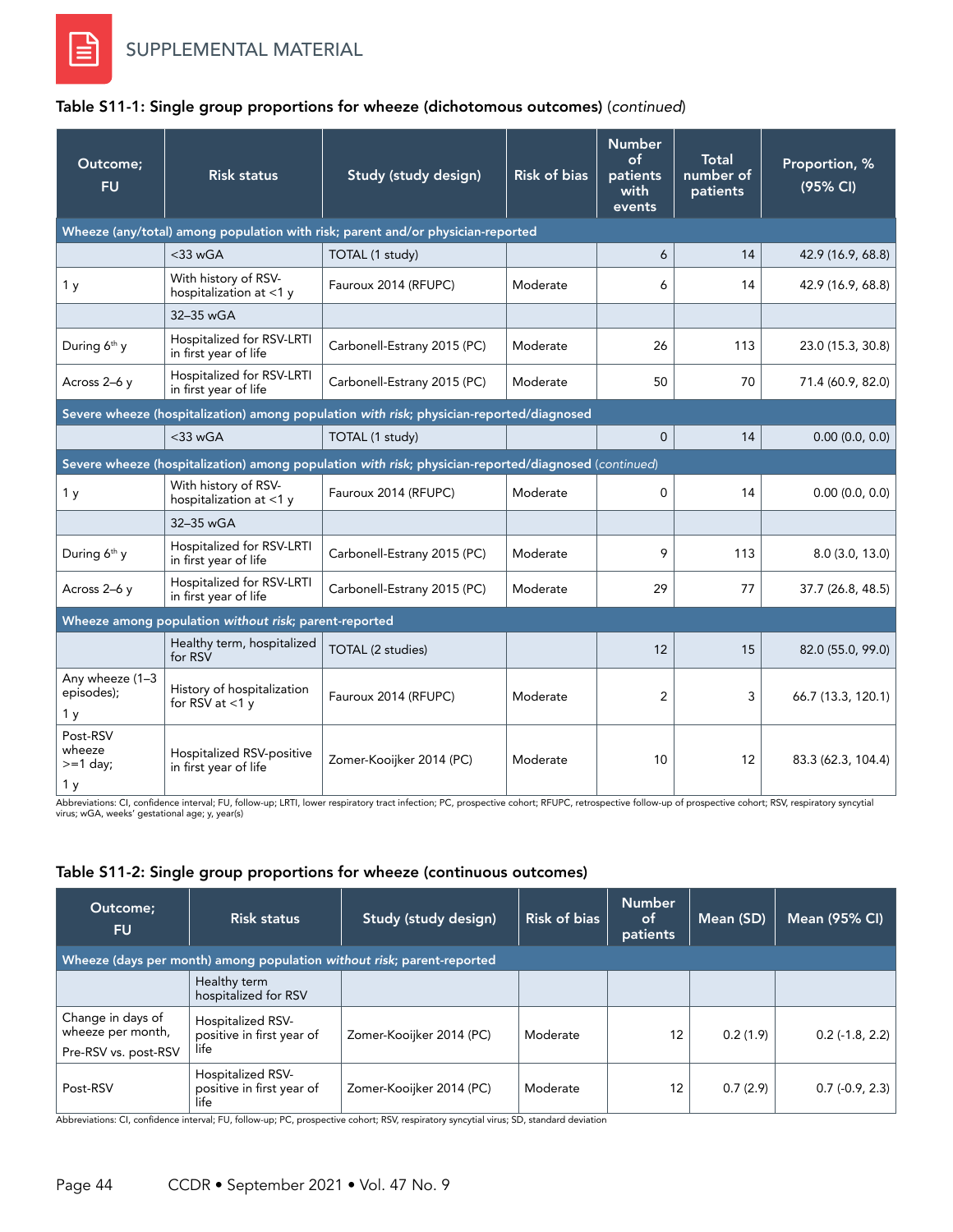

# 11b: Single group proportions for asthma

## Table S11-3: Single group proportions for asthma (dichotomous outcomes)

| Outcome;<br><b>FU</b>                | <b>Risk status</b>                                                              | Study (study design)        | <b>Risk of bias</b> | <b>Number</b><br>of<br>patients<br>with<br>events | Total<br>number<br>of<br>patients | Proportion, %<br>(95% CI) |  |
|--------------------------------------|---------------------------------------------------------------------------------|-----------------------------|---------------------|---------------------------------------------------|-----------------------------------|---------------------------|--|
|                                      | Asthma medication among population with risk; parent or physician-reported      |                             |                     |                                                   |                                   |                           |  |
|                                      | 32-35 wGA                                                                       |                             |                     |                                                   |                                   |                           |  |
| Bronchodilator;<br>$2-6y$            | Hospitalized for RSV-LRTI in<br>first year of life                              | Carbonell-Estrany 2015 (PC) | Moderate            | 78                                                | 125                               | 62.4 (53.9, 70.9)         |  |
| Inhaled CS;<br>$2-6y$                | Hospitalized for RSV-LRTI in<br>first year of life                              | Carbonell-Estrany 2015 (PC) | Moderate            | 33                                                | 125                               | 26.4 (18.7, 34.1)         |  |
| Systemic CS;<br>$2-6y$               | Hospitalized for RSV-LRTI in<br>first year of life                              | Carbonell-Estrany 2015 (PC) | Moderate            | 23                                                | 125                               | 18.4 (11.6, 25.2)         |  |
| Leukotriene<br>antagonist;<br>$2-6y$ | Hospitalized for RSV-LRTI in<br>first year of life                              | Carbonell-Estrany 2015 (PC) | Moderate            | 20                                                | 125                               | 16.0 (9.6, 22.4)          |  |
|                                      | Asthma among population without risk; physician-diagnosed                       |                             |                     |                                                   |                                   |                           |  |
|                                      | Healthy term, hospitalized<br>for RSV                                           |                             |                     |                                                   |                                   |                           |  |
| 7 y                                  | RSV-positive in first year of<br>life                                           | Bonnelykke 2015 (PC)        | Low                 | 14                                                | 52                                | 26.9 (14.9, 39.0)         |  |
| 7 y                                  | RSV-positive in first 3 years<br>of life                                        | Bonnelykke 2015 (PC)        | Low                 | 24                                                | 101                               | 23.8 (15.5, 32.1)         |  |
| $28 - 31y$                           | Hospitalized for RSV-LRTI at<br>age <24 months                                  | Backman 2014 (PC)           | Moderate            | 10                                                | 43                                | 23.3 (10.6, 35.9)         |  |
|                                      | Asthma among population without risk; patient-reported                          |                             |                     |                                                   |                                   |                           |  |
|                                      | Healthy term, hospitalized<br>for RSV                                           | TOTAL (2 studies)           |                     | 18                                                | 57                                | 31.0 (19.0, 44.0)         |  |
| $17 - 20y$                           | Hospitalized for RSV with<br>wheeze at age <24 months                           | Backman 2018 (PC)           | Moderate            | 6                                                 | 14                                | 42.9 (16.9, 68.8)         |  |
| $28 - 31y$                           | Hospitalized for RSV-LRTI at<br><24 months                                      | Backman 2014 (PC)           | Moderate            | 12                                                | 43                                | 27.9 (14.5, 41.3)         |  |
|                                      | Asthma medication among population without risk; parent/patient (self)-reported |                             |                     |                                                   |                                   |                           |  |
|                                      | Healthy term, hospitalized<br>for RSV                                           |                             |                     |                                                   |                                   |                           |  |
| Bronchodilator;<br>$28 - 31y$        | Hospitalized for RSV-LRTI at<br>age $<$ 24 months                               | Backman 2014 (PC)           | Moderate            | 13                                                | 43                                | 30.2 (16.5, 44.0)         |  |
| Inhaled CS;<br>$28 - 31y$            | Hospitalized for RSV-LRTI at<br>age <24 months                                  | Backman 2014 (PC)           | Moderate            | $\overline{7}$                                    | 43                                | 16.3(5.2, 27.3)           |  |

Abbreviations: CI, confidence interval; CS, corticosteroid(s); FU, follow-up; LRTI, lower respiratory tract infection; PC, prospective cohort; RSV, respiratory syncytial virus; wGA; weeks' gestational age; y, year(s)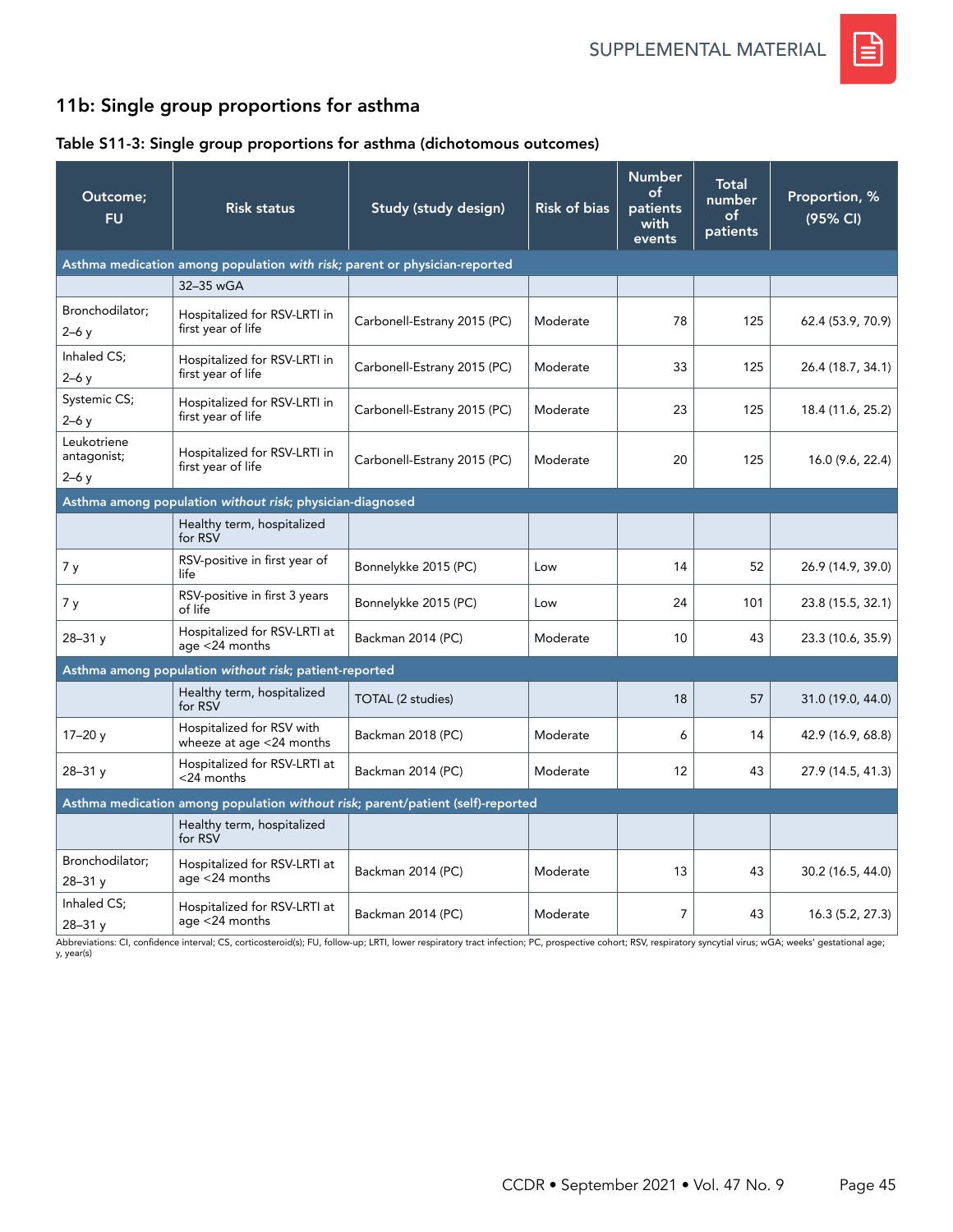## 11c: Single group proportions for lung function test results

### Table S11-4: Single group proportions for lung function test results (dichotomous outcomes)

| Outcome;<br><b>FU</b>                                                                   | <b>Risk status</b>                                                                   | Study (study design)        | <b>Risk of bias</b> | <b>Number</b><br>.ot<br>patients<br>with<br>events | <b>Total</b><br>number<br>.ot<br>patients | Proportion, %<br>(95% CI) |
|-----------------------------------------------------------------------------------------|--------------------------------------------------------------------------------------|-----------------------------|---------------------|----------------------------------------------------|-------------------------------------------|---------------------------|
| Lung function (FEV <sup>1</sup> Z-score ranking $[-2, -1]$ ) among population with risk |                                                                                      |                             |                     |                                                    |                                           |                           |
|                                                                                         | 32-35 wGA                                                                            |                             |                     |                                                    |                                           |                           |
| During $6th$ y                                                                          | Hospitalized for RSV-LRTI<br>in first year of life, with<br>history of simple wheeze | Carbonell-Estrany 2015 (PC) | Moderate            | 11                                                 | 64                                        | 17.2 (7.9, 26.4)          |

Abbreviations: CI, confidence interval; FEV1, forced expiratory volume in one second; FU, follow-up; LRTI, lower respiratory tract infection; PC, prospective cohort; RSV, respiratory syncytial virus;<br>wGA; weeks' gestationa

### Table S11-5: Single group proportions for pulmonary function test results (continuous outcomes)

| Outcome;<br><b>FU</b>                                                | <b>Risk status</b>                                       | Study (study design) | <b>Risk of bias</b> | Number of<br>patients | Mean (SD) | Mean (95% CI)      |  |  |
|----------------------------------------------------------------------|----------------------------------------------------------|----------------------|---------------------|-----------------------|-----------|--------------------|--|--|
| Pulmonary function (FEV <sup>1</sup> ) among population without risk |                                                          |                      |                     |                       |           |                    |  |  |
|                                                                      | Healthy term,<br>hospitalized for RSV                    | TOTAL (2 studies)    |                     | 56                    |           | 4.4(3.2, 5.7)      |  |  |
| BD response (%<br>of predicted);<br>$17 - 20y$                       | Hospitalized for RSV<br>with wheeze at age <24<br>months | Backman 2018 (PC)    | Moderate            | 14                    | 3.8(4.6)  | 3.8(1.2, 6.5)      |  |  |
| BD response (%<br>of predicted);<br>$28 - 31y$                       | Hospitalized for RSV-LRTI<br>at age $<$ 24 months        | Backman 2014 (PC)    | Moderate            | 42                    | 4.7(5.0)  | 4.7(3.1, 6.2)      |  |  |
|                                                                      | Healthy term,<br>hospitalized for RSV                    | TOTAL (2 studies)    |                     | 56                    |           | 88.0 (84.9, 91.2)  |  |  |
| Pre-BD<br>(mean % of<br>predicted);<br>$17 - 20y$                    | Hospitalized for RSV<br>with wheeze at age <24<br>months | Backman 2018 (PC)    | Moderate            | 14                    | 90 (10.0) | 90 (84, 86)        |  |  |
| Pre-BD<br>(mean % of<br>predicted);<br>$28 - 31y$                    | Hospitalized for RSV-LRTI<br>at age <24 months           | Backman 2014 (PC)    | Moderate            | 42                    | 87 (13.0) | 87 (83, 91)        |  |  |
|                                                                      | Pulmonary function (FVC) among population without risk   |                      |                     |                       |           |                    |  |  |
|                                                                      | Healthy term,<br>hospitalized for RSV                    |                      |                     |                       |           |                    |  |  |
| BD response (%<br>of predicted);<br>$17 - 20y$                       | Hospitalized for RSV<br>with wheeze at age <24<br>months | Backman 2018 (PC)    | Moderate            | 14                    | 0.5(2.4)  | $0.5(-0.9, 1.9)$   |  |  |
| BD response (%<br>of predicted);<br>$28 - 31y$                       | Hospitalized for RSV-LRTI<br>at age <24 months           | Backman 2014 (PC)    | Moderate            | 42                    | <b>NR</b> | N <sub>R</sub>     |  |  |
|                                                                      | Healthy term,<br>hospitalized for RSV                    | TOTAL (2 studies)    |                     | 56                    |           | 98.0 (95.4, 100.6) |  |  |
| Pre-BD<br>(mean % of<br>predicted);<br>$17 - 20y$                    | Hospitalized for RSV<br>with wheeze at age <24<br>months | Backman 2018 (PC)    | Moderate            | 14                    | 98 (10.0) | 98 (92, 104)       |  |  |